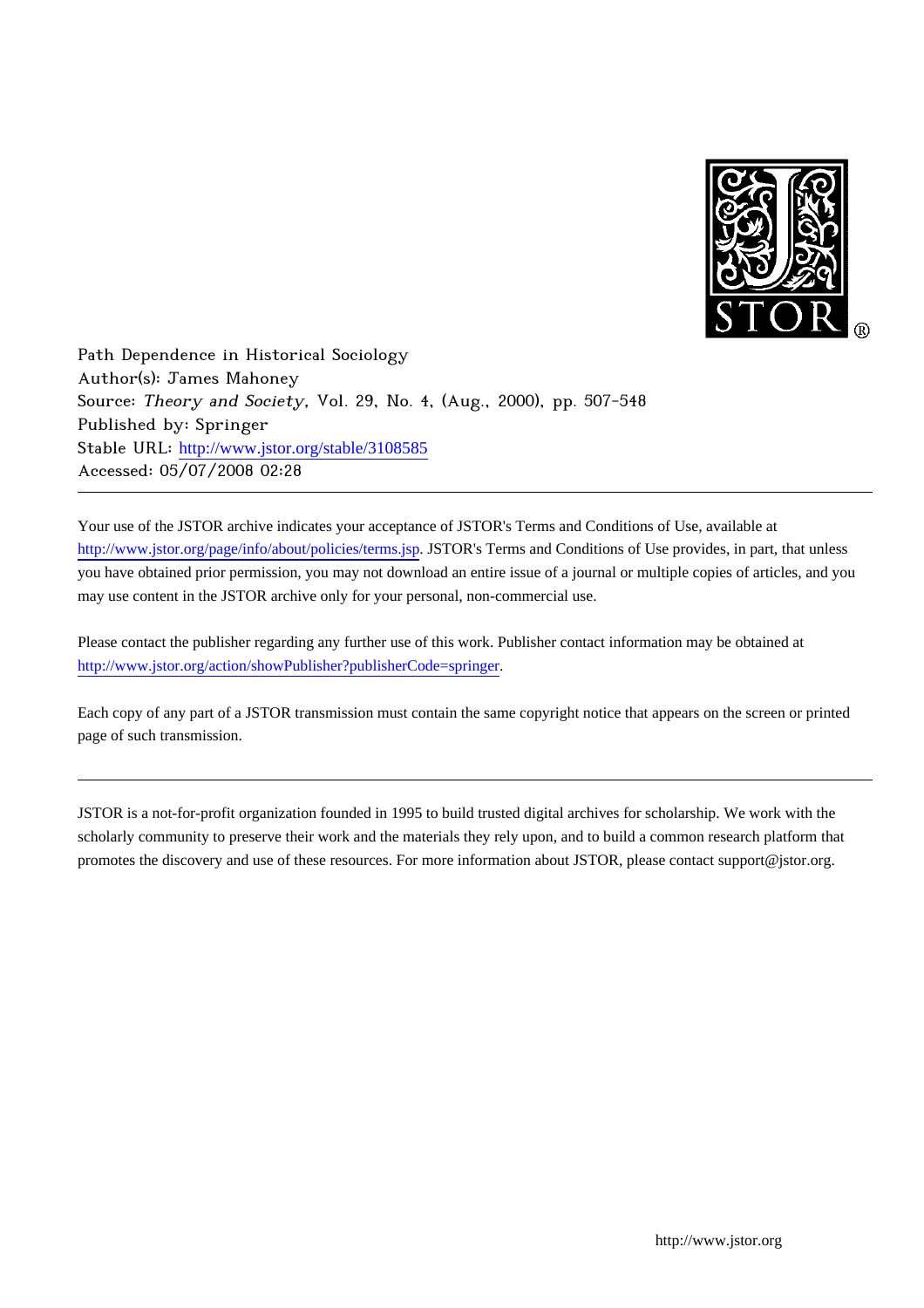# **Path dependence in historical sociology**

**JAMES MAHONEY Brown University** 

**Recently, several historical sociologists have argued that the study of path dependence has important implications for social research. Analysts such as Ronald Aminzade, Larry Griffin, Larry Isaac, William Sewell, Margaret Somers, and Charles Tilly have suggested that many crucial social phenomena can be adequately explained only in terms of path dependence.1 Moreover, these scholars have argued that the field of historical sociology offers tools of analysis especially well suited for the study of path dependence. In making this argument, historical sociologists follow the lead of prestigious economic historians who have asserted that the analysis of path dependence opens whole new frontiers of research in economics.2** 

**Unfortunately, analysts have yet to define the concept "path dependence" in a manner that demonstrates why path-dependent patterns and sequences merit special attention. Quite often, path dependence is defined as little more than the vague notion that "history matters" or that "the past influences the future."3 Such general definitions have led scholars inappropriately to understand path dependence as a form of analysis that simply traces outcomes back to temporally remote causes. While this kind of historical research may employ various modes of "path analysis" in which relationships among temporally sequenced variables are considered, it does not necessarily examine path-dependent processes of change.4** 

**In this article, I argue that path dependence characterizes specifically those historical sequences in which contingent events set into motion institutional patterns or event chains that have deterministic properties. The identification of path dependence therefore involves both tracing a given outcome back to a particular set of historical events, and showing how these events are themselves contingent occurrences that**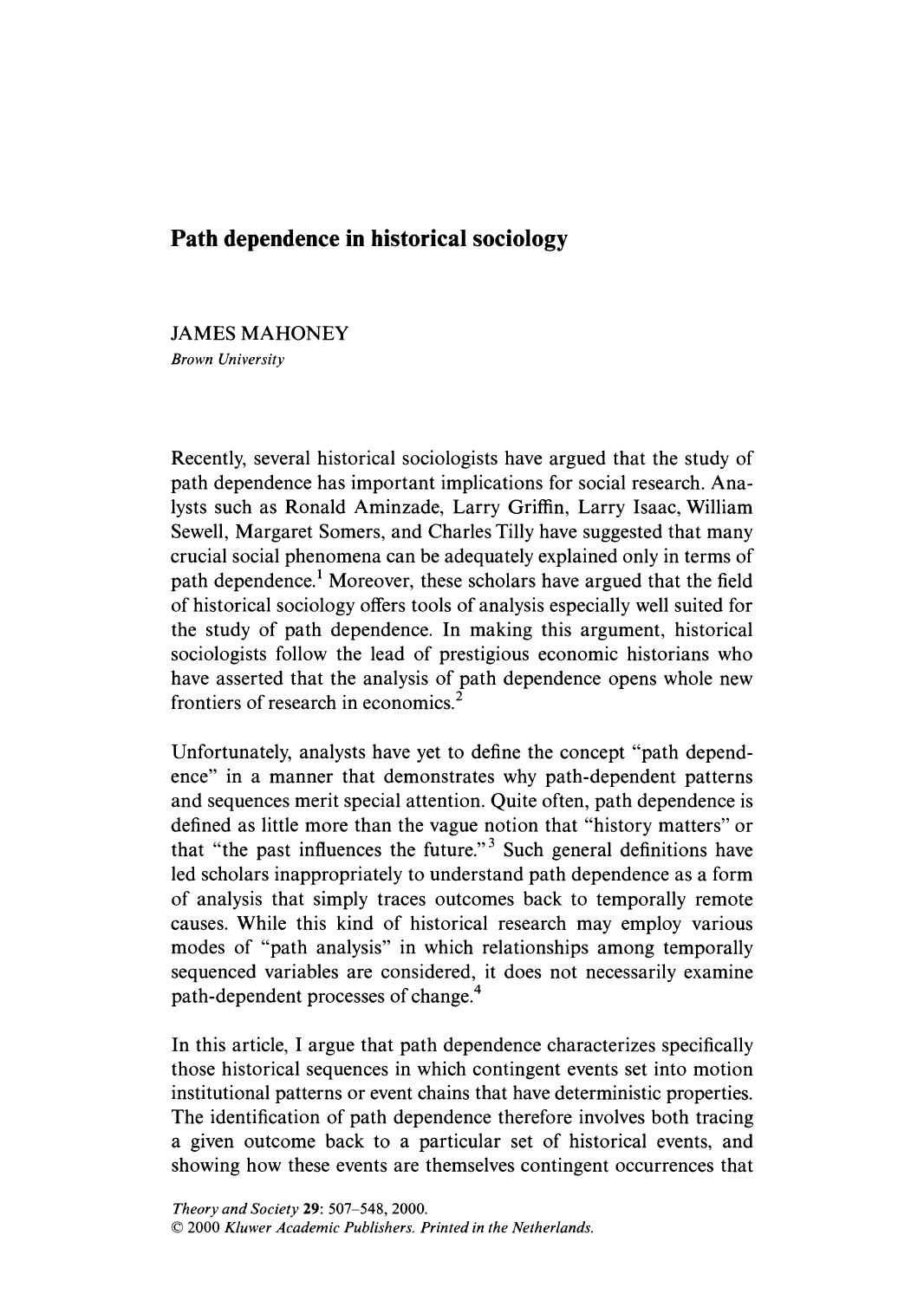**cannot be explained on the basis of prior historical conditions.5 Because the presence or absence of contingency cannot be established independent of theory, the specification of path dependence is always a theory-laden process. Nevertheless, within the context of any given research program, criteria exist for determining whether an event is contingent, thereby allowing analysts to make objective claims about the existence of path dependence.** 

**Substantive analyses of path-dependent sequences offer explanations for particular outcomes, often "deviant outcomes" or instances of "exceptionalism." Deviant case studies, which by definition "analyze cases in which an outcome that had been predicted by theory did not occur," <sup>6</sup> follow a path-dependent logic when early contingent events set cases on an historical trajectory of change that diverges from theoretical expectations. In some instances, path-dependent studies focus on deviant cases that have extremely rare or even unique outcomes. In the discussion below, for example, the creation of the global capitalist system in Europe, the fate of socialist organizations in the United States, and the industrial revolution in England are considered from this standpoint. Path-dependent studies may also focus on deviant cases that possess outcomes shared by other cases, but that lack the causal variables normally associated with the occurrence of these outcomes. In the analysis below, for example, the development of large private corporations in the United States is considered as an outcome that occurred despite a lack of the initial conditions associated with its emergence in other countries.** 

**Within the framework of path dependence, scholars often consider two dominant types of sequences. First, some path-dependent investigators analyze self-reinforcing sequences characterized by the formation and long-term reproduction of a given institutional pattern. Self-reinforcing sequences often exhibit what economists call "increasing returns."7**  With increasing returns, an institutional pattern – once adopted – **delivers increasing benefits with its continued adoption, and thus over time it becomes more and more difficult to transform the pattern or select previously available options, even if these alternative options would have been more "efficient." As yet, however, economists have not fully specified the ways in which institutions deliver increasing returns over time. Most economists assume that utilitarian mechanisms of cost-benefit analysis underpin processes of institutional reproduction once an increasing returns process has been initiated. Historical sociologists enrich the study of reinforcing sequences by identifying**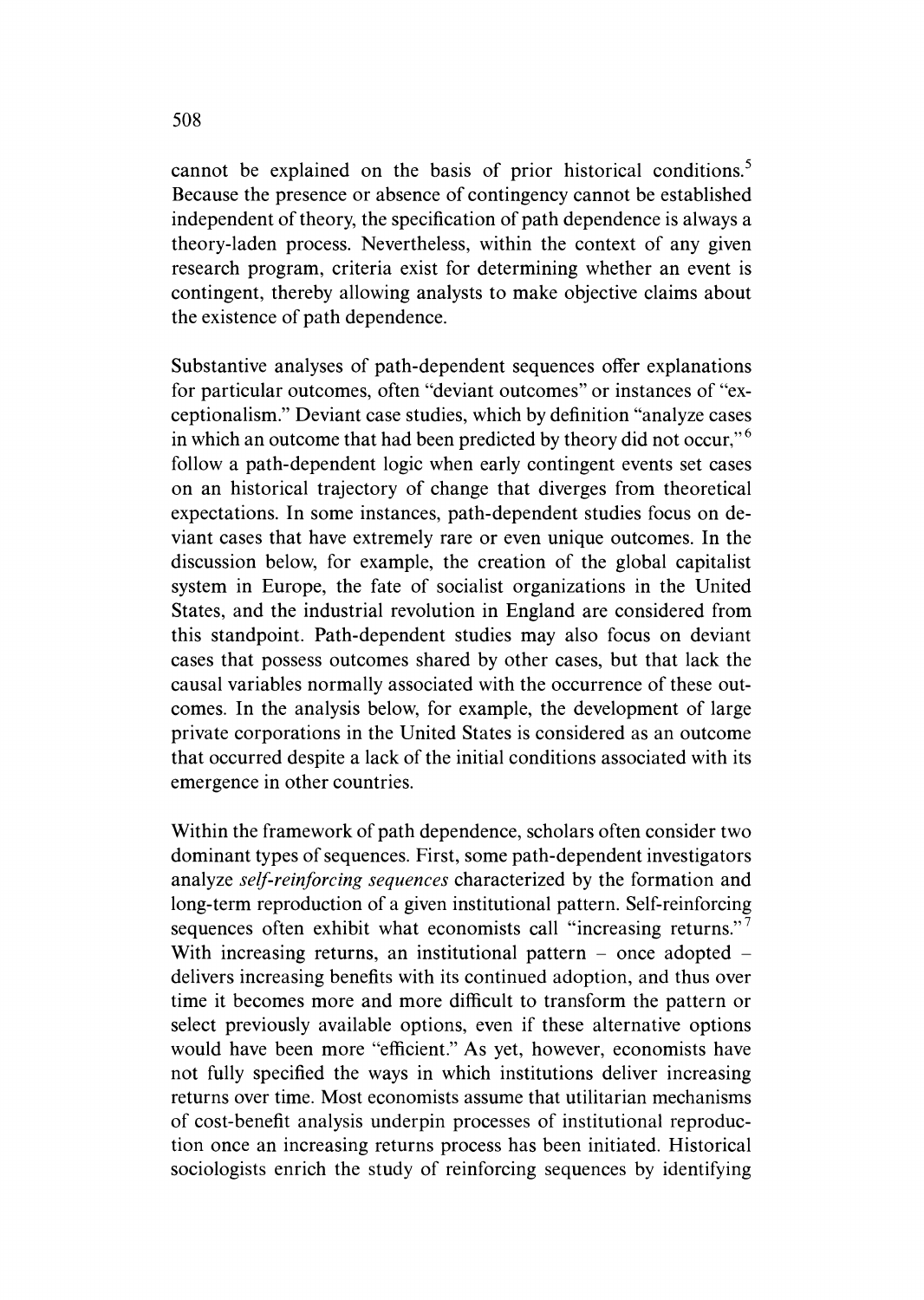**additional mechanisms that can underpin reproductive processes, including functional, power, and legitimation mechanisms. Understanding the specific mechanisms that produce self-reinforcement is of crucial importance because alternative mechanisms suggest different ways in which patterns marked by path dependence might be reversed.8** 

**A second basic type of path-dependent analysis involves the study of reactive sequences. Reactive sequences are chains of temporally ordered and causally connected events.9 These sequences are "reactive" in the sense that each event within the sequence is in part a reaction to temporally antecedent events. Thus, each step in the chain is "dependent" on prior steps. With reactive sequences, the final event in the sequence is typically the outcome under investigation, and the overall chain of events can be seen as a path leading up to this outcome. For a reactive sequence to follow a specifically path-dependent trajectory, as opposed to representing simply a sequence of causally connected events, the historical event that sets the chain into motion must have properties of contingency. Furthermore, the overall event chain itself must be marked by processes of "inherent sequentiality." As we shall see, many event sequences lack these properties and thus should not be considered path-dependent.** 

**Historically-oriented researchers have been the scholars most concerned**  with studying path-dependent sequences – whether self-reinforcing or **reactive - because these analysts focus on particular outcomes, temporal sequencing, and the unfolding of processes over long periods of time. Non-historically-oriented sociologists, by contrast, may reject the entire enterprise of studying path dependence, both because they may not believe social scientists should be concerned with explaining particular outcomes, and because they may view non-generalizable historical events as invalid explanatory factors. Some historical sociologists may themselves hold a similar view. In fact, most work in historical sociology strives to identify generalizable causal factors that explain outcomes across multiple cases without having to appeal to contingent historical events.10 This article does not seek to reorient all such modes of analysis toward the study of path dependence. Nevertheless, the article does seek to establish that path-dependent analysis represents one potentially important strand in the overall project of historical-sociological investigation.**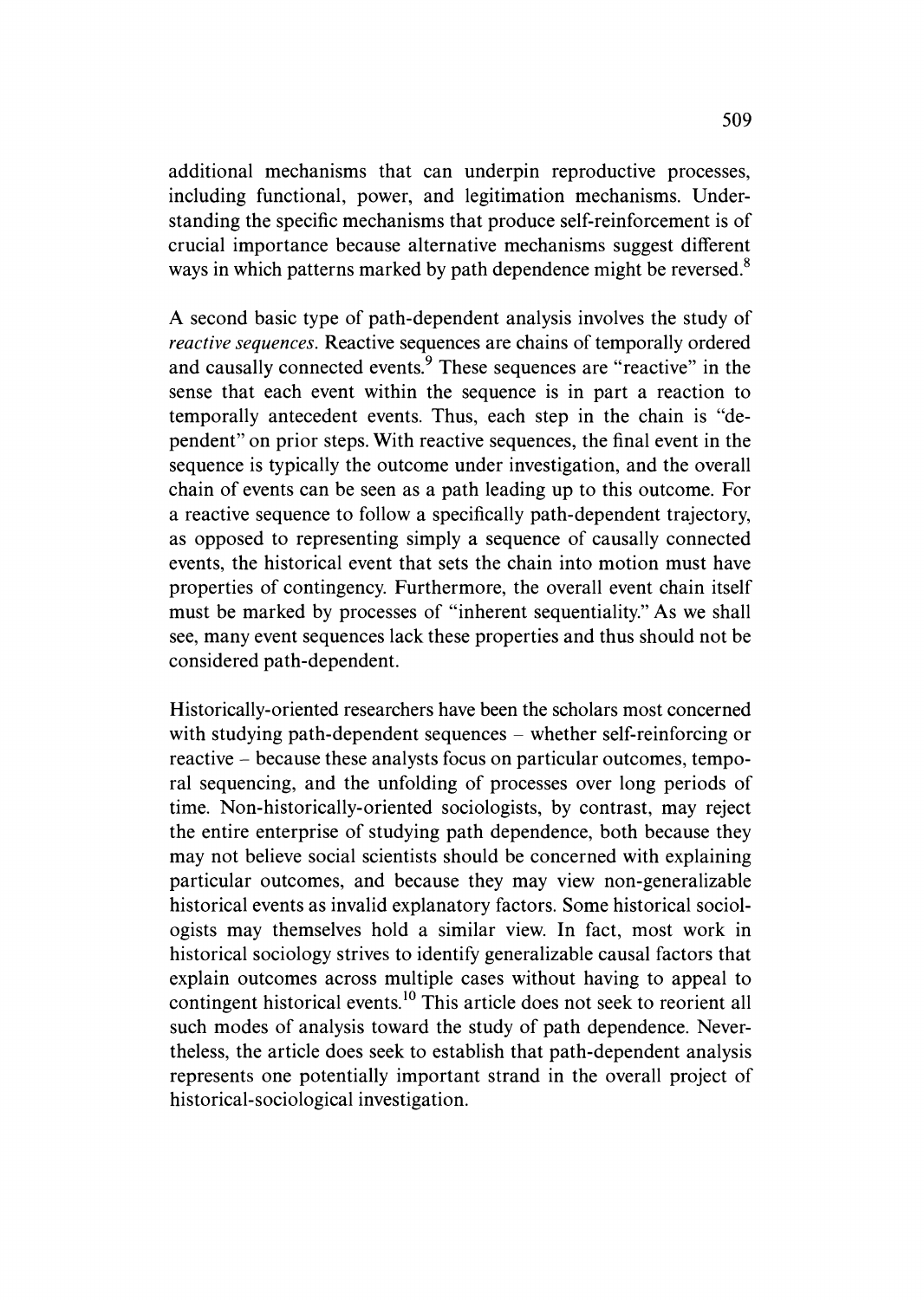### **Conceptualizing path dependence**

**In defining path dependence, many historical sociologists employ a broad conceptualization that essentially entails the argument that past events influence future events. For example, according to Sewell's influential definition, path dependence means "that what has happened at an earlier point in time will affect the possible outcomes of a sequence of events occurring at a later point in time." 1 Definitions such as this one have led many scholars to characterize their arguments as path-dependent simply because earlier events affect later events. For example, in her excellent study of oil-producing nations, Terry Karl characterizes her argument as path-dependent because it shows that "the impact of decisions made in the past persists into the present and defines the alternatives for the future."12 And Bart Nooteboom adopts a similar approach when he argues that organizational evolution "is path-dependent in the usual sense that directions for future development are foreclosed or inhibited by directions taken in past development." <sup>13</sup>**

**Implicitly, most historical sociologists employ a more specific understanding of path dependence that goes beyond the basic notion that past choices affect future processes. This understanding is related to their ongoing and sophisticated efforts to assess how process, sequence, and temporality can be best incorporated into social explanation.14 At the same time, however, most historical sociologists have not specified exactly how a focus on processes, sequences, and temporality underpins path-dependent explanation.** 

**I suggest that all path-dependent analyses minimally have three defining features. First, path-dependent analysis involves the study of causal processes that are highly sensitive to events that take place in the early**  stages of an overall historical sequence.<sup>15</sup> As Paul Pierson notes, in a **path-dependent pattern "earlier parts of a sequence matter much more than later parts, an event that happens 'too late' may have no effect, although it might have been of great consequence if the timing had been different." 16 A classic illustration of this point is Brian Arthur's discussion of a Polya urn experiment, in which an empty urn is filled by adding colored balls one at a time. After the first color is randomly selected, the probability of all subsequent colors being selected depends on the proportion of colors in the urn. As Arthur shows, the colors selected in the first few rounds are extremely important for the final composition of the urn because mathematical probabilities ensure** 

**510**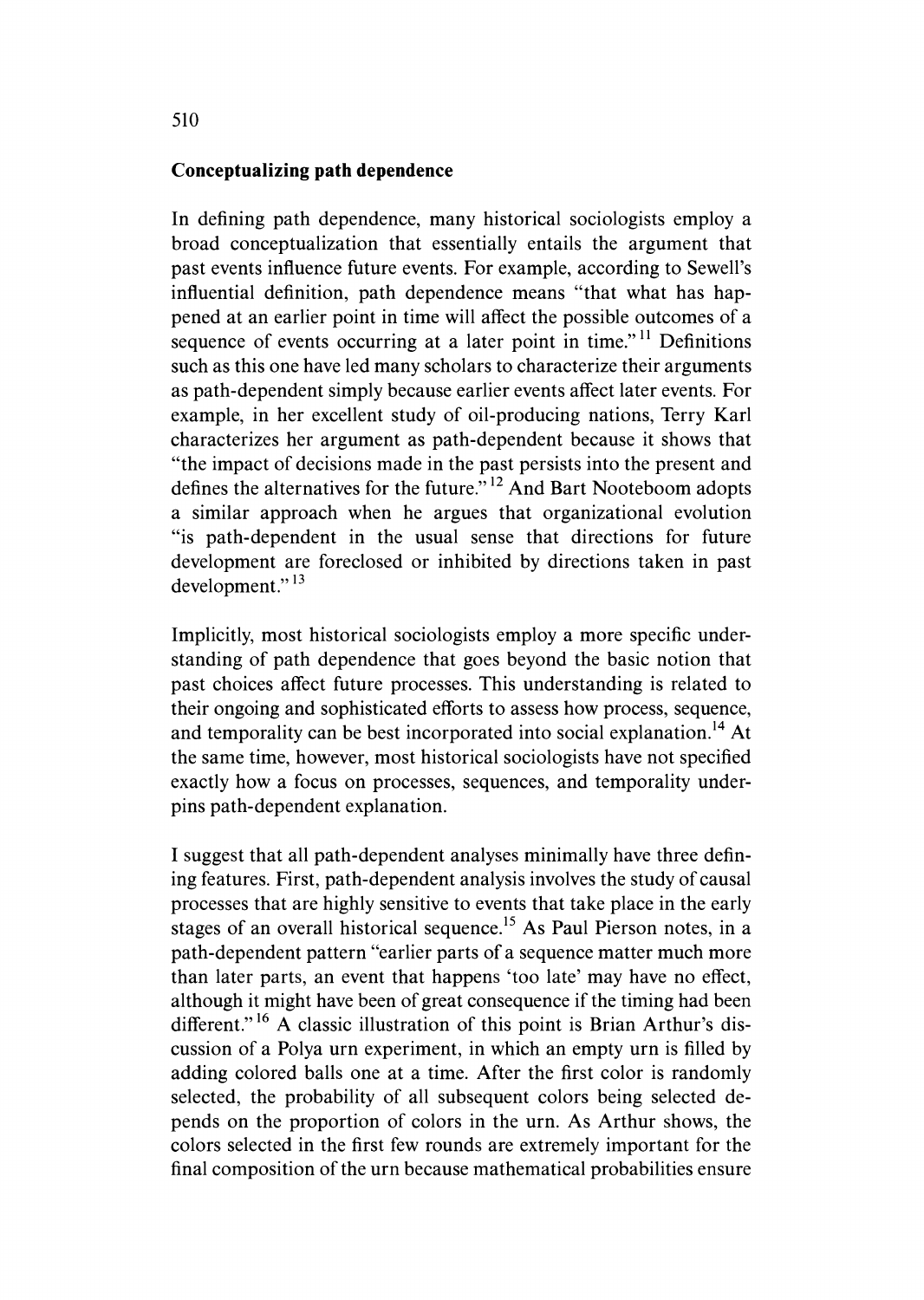**that the proportions of colors will soon stabilize around a fixed point.17 In demonstrating the importance of early events, this example accords with recent dicta in historical sociology that "the order of events makes a difference"; and that "when things happen within a sequence affects how they happen."18** 

**Second, in a path-dependent sequence, early historical events are contingent occurrences that cannot be explained on the basis of prior events or "initial conditions." 19 Since these early historical events are of decisive importance for the final outcome of the sequence, this criterion rules out the possibility of predicting a final outcome on the basis of initial conditions. As Jack Goldstone notes, "Path dependence is a property of a system such that the outcome over a period of time is not determined by any particular set of initial conditions. Rather, a system that exhibits path dependency is one in which outcomes are related stochastically to initial conditions." 20 For instance, in the Polya urn experiment, the final composition of the urn is entirely indeterminate before the first color has been selected; only once early random processes lead to the selection of certain colors does the system begin to stabilize around an equilibrium.** 

**Third, once contingent historical events take place, path-dependent sequences are marked by relatively deterministic causal patterns or what can be thought of as "inertia" - i.e., once processes are set into motion and begin tracking a particular outcome, these processes tend to stay in motion and continue to track this outcome. The nature of this inertia will vary depending on the type of sequence analyzed. With self-reinforcing sequences, inertia involves mechanisms that reproduce a particular institutional pattern over time. With reactive sequences, by contrast, inertia involves reaction and counterreaction mechanisms that give an event chain an "inherent logic" in which one event "natu**rally" leads to another event.<sup>21</sup> Although both kinds of sequences are **characterized by relatively deterministic properties, specific sets of conditions can be identified that cause the "reversal" of path dependence.** 

**Given this definition, it is worth emphasizing that the majority of comparative-historical studies - including important works such as Theda Skocpol's States and Social Revolutions and Jack Goldstone's Revolution and Rebellion in the Early Modern World - do not offer specifically path-dependent explanations.22 Rather, these studies explain similar and contrasting outcomes among cases through configurations of variables that are assumed to have predictable causal effects,**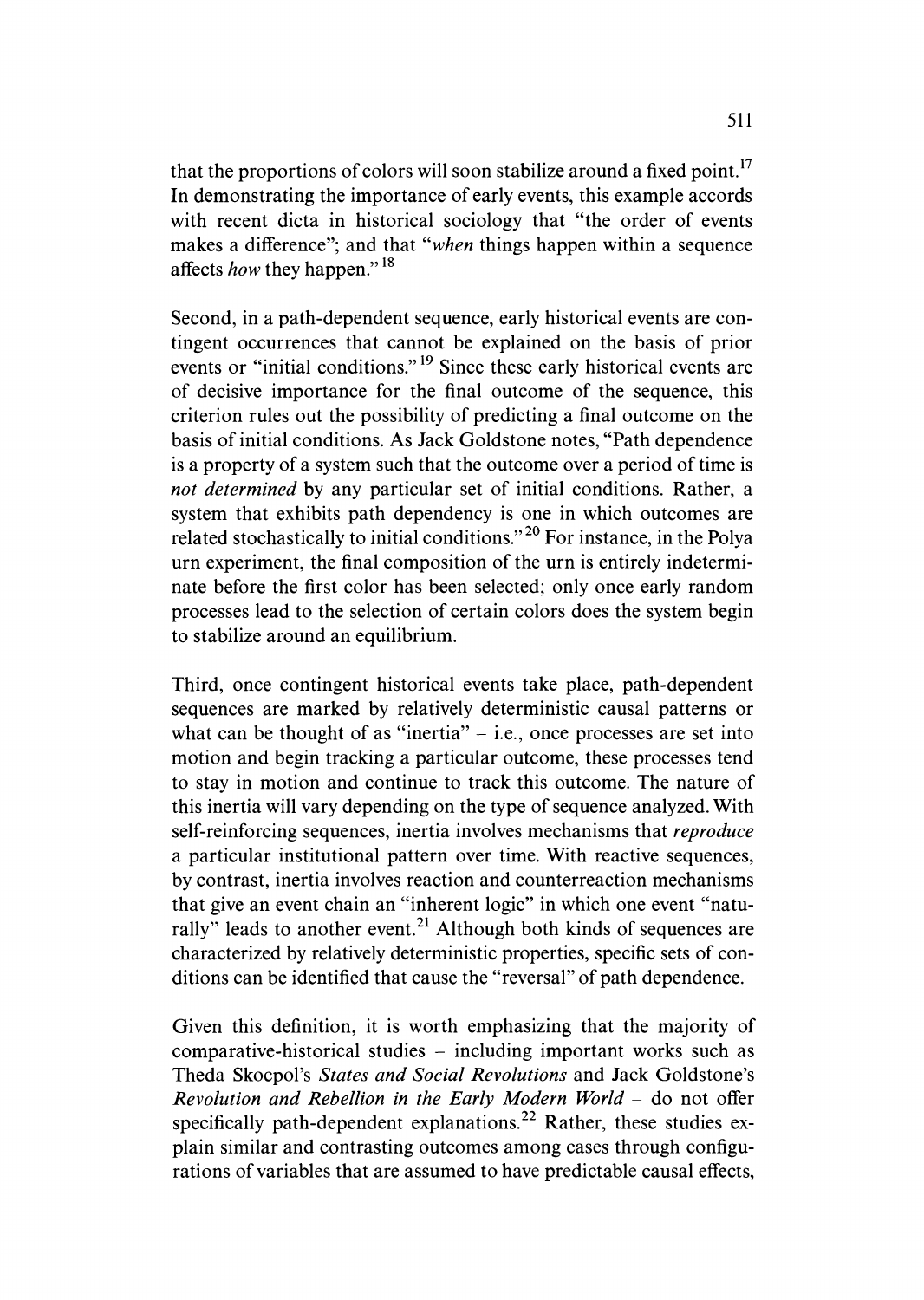**without making any assumptions about the historical contingency of these variables. When scholars describe arguments such as these as path-dependent, they are mistakenly equating path dependence with all historical explanations that highlight the importance of causal sequences in the past.** 

### **Self-reinforcing sequences**

**One type of path-dependent approach examines sequences that have self-reinforcing properties. In these sequences, initial steps in a particular direction induce further movement in the same direction such that over time it becomes difficult or impossible to reverse direction. Economists characterize such self-reinforcing sequences with the expression "increasing returns" to highlight how the probability of further steps along a given path increases with each move down that path until an equilibrium point is reached.23 In the economic history literature, the logic of increasing returns has been used to explain the persistence of several potentially inefficient technologies, including types of typewriter keyboards, automobiles, video recorders, electricity supplies, nuclear power plants, railroad gauges, pesticides, televisions, pollution control systems, and computer programming languages.24** 

**Although economists often focus on outcomes such as technology development or industry location, many analysts believe increasing returns processes apply to the persistence of a broad range of social**  and political institutions.<sup>25</sup> Despite other differences, almost all insti**tutional perspectives understand "institutions" as enduring entities that cannot be changed instantaneously or easily.26 This quality of persistence makes institutions a particularly useful object of inquiry for analysts concerned with self-reinforcing sequences.** 

**In analyzing institutions from a path-dependent perspective, historical sociologists follow Stinchcombe's model of historicist explanation, which identifies two types of causes: "The first is the particular circumstances which caused a tradition [i.e., an institution] to be started. The second is the general process by which social patterns [i.e., institutional patterns] reproduce themselves."27 Thus, with a historicist explanation, the processes responsible for the genesis of an institution are different from the processes responsible for the reproduction of the institution.**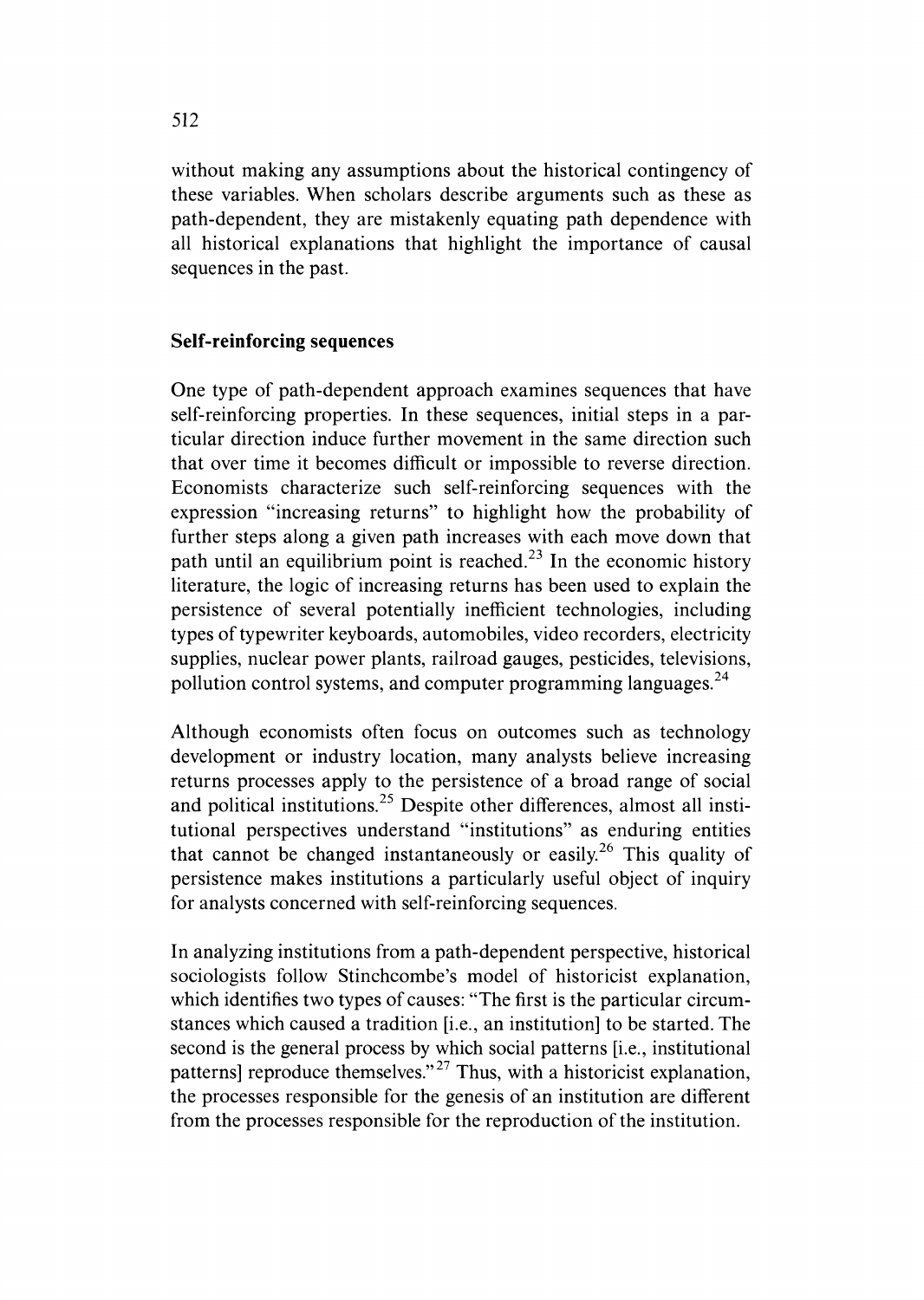# **Institutional genesis: Critical junctures, counterfactual analysis, and contingency**

**With self-reinforcing sequences, periods of institutional genesis correspond to "critical junctures."28 Critical junctures are characterized by the adoption of a particular institutional arrangement from among two or more alternatives. These junctures are "critical" because once a particular option is selected it becomes progressively more difficult to return to the initial point when multiple alternatives were still available.29 Critical junctures are often assessed through counterfactual analysis in which investigators imagine an alternative option had been**  selected and attempt to rerun history accordingly.<sup>30</sup> Such counterfac**tual thought experiments can illustrate the importance of a critical juncture by showing that the selection of an alternative option would have led to a dramatically different final outcome. This kind of counterfactual analysis is especially persuasive when the investigator explores as a counterfactual antecedent an option that was predicted by theory to be selected, but that was not in fact selected. In doing so, the investigator avoids meaningless "what if" counterfactual analysis by considering a counterfactual antecedent that was actually available during a critical juncture period, and that, according to theory, should have been adopted.** 

**In a path-dependent pattern, selection processes during a critical juncture period are marked by contingency. Contingency refers to the inability of theory to predict or explain, either deterministically or probabilistically, the occurrence of a specific outcome.31 A contingent event is therefore an occurrence that was not expected to take place, given certain theoretical understandings of how causal processes work. Although some analysts conceptualize contingency as a type of nonsystematic variation inherent in the world that cannot even in principle**  be eliminated from causal theories,<sup>32</sup> many historical sociologists be**lieve contingency does not necessitate an understanding of the world as inherently probabilistic. To argue that an event is contingent is not the same thing as arguing that the event is truly random and without antecedent causes.33** 

**Figure 1 offers a schematic illustration of the place of contingency in path-dependent, self-reinforcing sequences. In this example, three potential options (A, B, and C) are available for adoption at Time 1. On the basis of the initial conditions present at this time, as identified by one or more explanatory theories, the eventual adoption of a par-**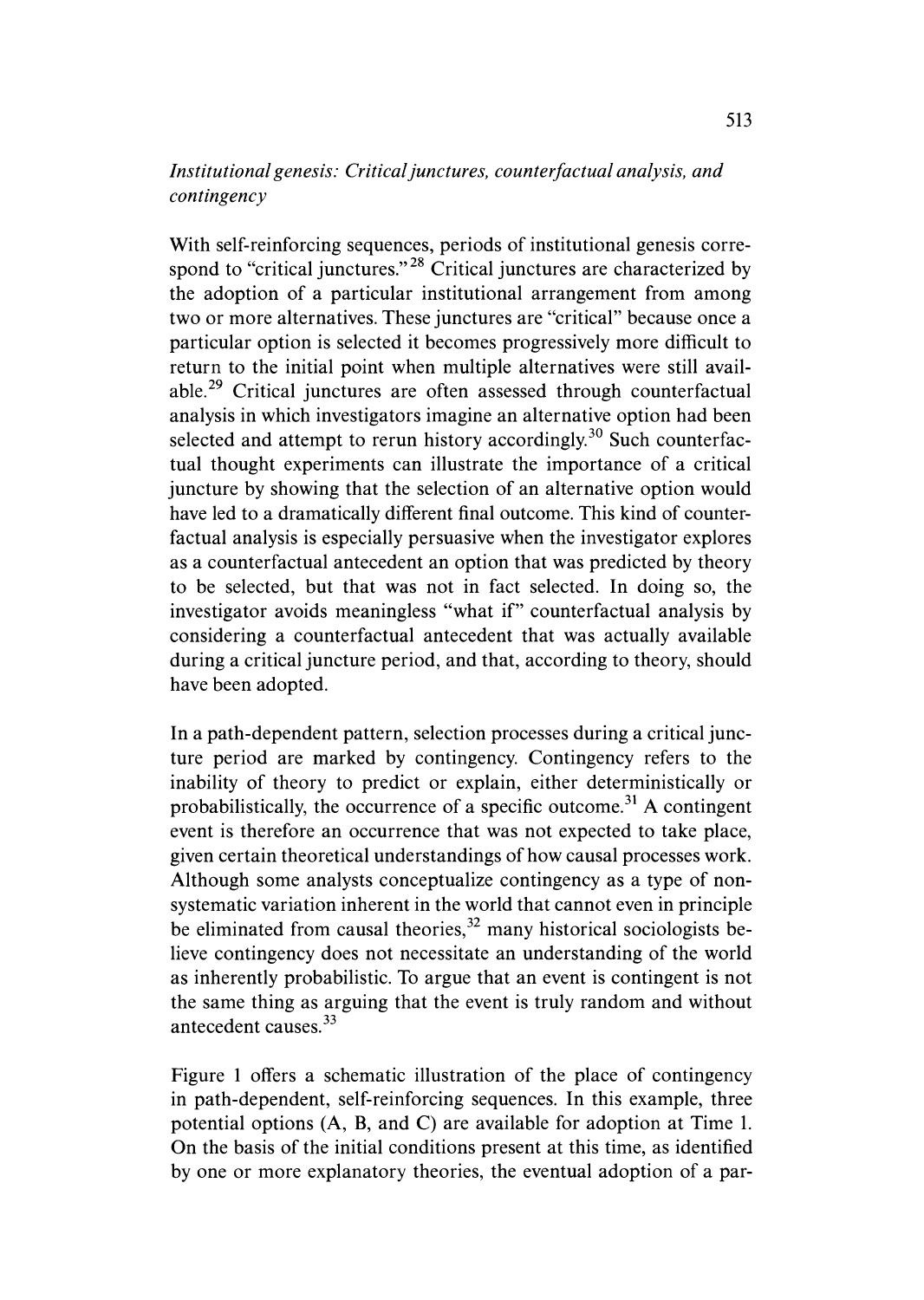

**Figure 1. Illustration of contingency in self-reinforcing sequence.** 

**ticular option (in this case, option B) cannot be predicted or explained. In this sense, given the initial conditions and certain theoretical understandings of causal processes, one could hypothetically "rerun" history many times, and there would be no reason for believing option B would be adopted with any more frequency than the alternative options. The initial adoption of option B during the critical juncture period (Time 2) is therefore a contingent event. As the figure suggests, once option B is contingently selected, it is stably reproduced across time in the future.** 

**In the actual practice of research, social analysts will consider an event to be contingent when its explanation appears to fall outside of existing scientific theory. For example, most sociologists will treat as contingent both small events that are too specific to be accommodated by prevailing social theories, such as the assassination of a political leader or the specific choices and "agency" of particular individuals, and large, seemingly random processes such as natural disasters or sudden**  market fluctuations.<sup>34</sup> Analysts may also treat an outcome as contin**gent if it contradicts the predictions of a particular theoretical framework specifically designed to account for this class of outcome. In this case, although the outcome is potentially consistent with the predictions of other theories not examined, the analyst deems it to be contingent because its occurrence directly challenges the specific theoretical framework of interest. For example, economic historians treat the adoption of an inefficient technology as contingent because such an outcome contradicts the predictions of neoclassical theory, even though this outcome may be consistent with the expectations of alternative social theories.** 

**The major theoretical breakthroughs associated with path-dependent work in economics rely fully on the assumption that initial selection**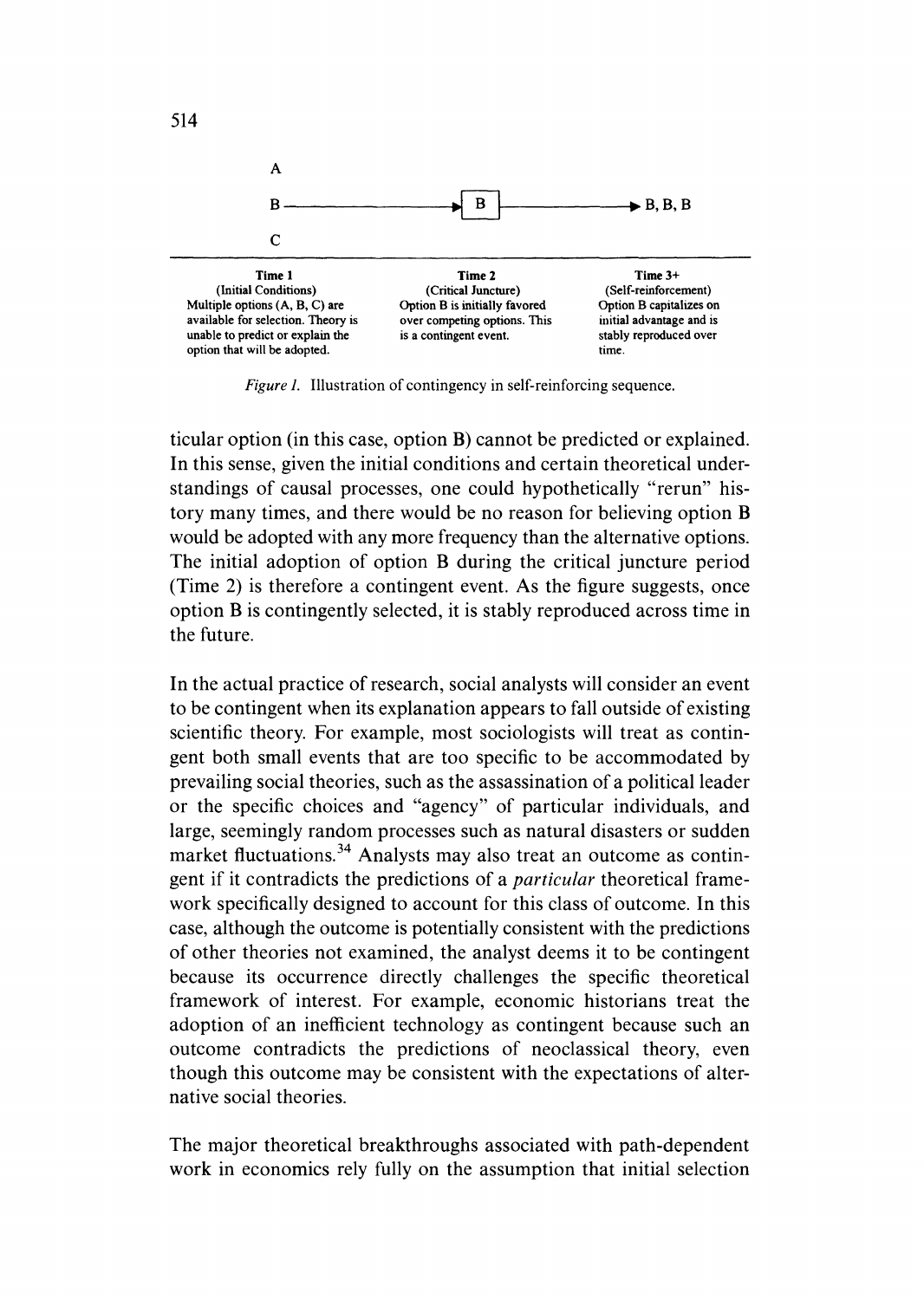**processes are contingent in relation to the neoclassical theoretical framework that guides knowledge accumulation in this field. Without the assumption of initial contingency, path-dependent processes cannot be linked to "unpredictability" and "inefficiency" - properties that are at the heart of the claim that a path-dependent perspective offers a major alternative to the neoclassical paradigm in economics.35 For instance, to argue that the QWERTY typewriter keyboard design prevailed over the alternative Dvorak design even though it was the less efficient format, one must assume that the neoclassical paradigm cannot explain why QWERTY accumulated an early advantage.36 In other words, the causal factors that initially favored QWERTY must be outside the dominant neoclassical paradigm, otherwise the more efficient Dvorak keyboard format would have been selected from the beginning as predicted by neoclassical theory. In fact, the QWERTY example has been called into question precisely because some analysts believe QWERTY was the more efficient format all along.37** 

### **Analyzing institutional reproduction**

**With path dependence, the causes of institutional reproduction are distinct from the processes that bring about the institution in the first place; path-dependent institutions persist in the absence of the forces responsible for their original production.38 Unlike periods of institutional genesis, which are contingent relative to theoretical expectations, institutional reproduction is explained by mechanisms derived from predominant theories. In fact, these mechanisms of reproduction may be so causally efficacious that they "lock-in" a given institutional pattern, making it extremely difficult to abolish.** 

**Institutions that rapidly and decisively trigger mechanisms of reproduction are especially capable of seizing opportunities provided by contingent events and thus setting into motion self-reinforcing sequences that are path-dependent. Efficacious mechanisms of reproduction enable an institution to take advantage quickly of contingent events that work in its favor, solidifying a position of dominance before alternative institutional options can recover. By contrast, with institutions that more gradually trigger mechanisms of reproduction, a contingent event may initially favor the institution, but the institution will not prevail in the long run over superior alternatives because mechanisms of reproduction are not activated quickly enough or powerfully enough to capitalize on the early advantage.39**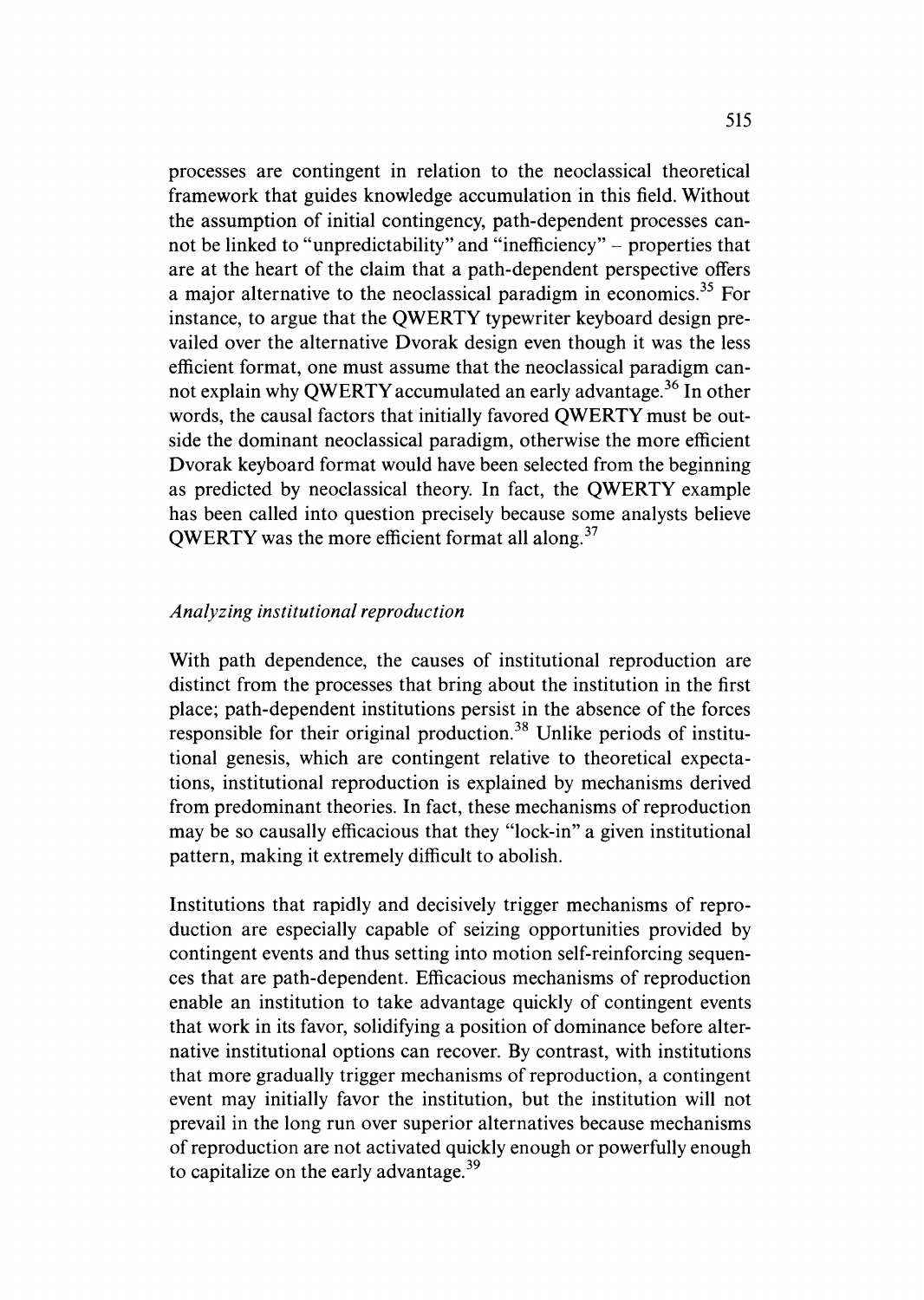**The combination of contingency during critical junctures with subsequent determinism via mechanisms of reproduction leads to a central paradox characterizing the outcomes of self-reinforcing, path-dependent sequences. Specifically, these outcomes simultaneously: 1) contradict the predictions of a theoretical framework employed by the investigator; and 2) are reproduced by processes associated with the very theoretical framework they contradict. For example, in economic history, pathdependent analysts have gained notoriety by showing how certain economic outcomes are "inefficient," thereby contradicting the predictions of neoclassical theory. Yet, these same analysts rely fully on mechanisms associated with neoclassical theory to explain the reproduction of these inefficient outcomes once they are contingently selected.** 

**To make sense of this paradox, one must recognize that path-dependent arguments contradict prevailing theoretical frameworks only with respect to past options that are no longer viable alternatives. For instance, given the heavy costs of technology reversal, not even Paul David argues it would be efficient for contemporary economic actors to replace QWERTY with the Dvorak format, even though David believes the more efficient choice would have been to adopt Dvorak from the start.40 Likewise, when Piore and Sabel argue that mass production is an inefficient outcome, they are comparing mass production to a possibility that existed in the nineteenth century: namely, craft production.41 Piore and Sabel do not argue it would necessarily be efficient to abandon mass production for craft production at this point in history. In summary, the contradiction with theory inherent in path-dependent reinforcing sequences applies to options that were available at an earlier critical juncture, not options that are presently available.** 

**Many sociologists who study path dependence have been strongly influenced by economic historians, and they commonly assume that one of the most intriguing features of path dependence is potential inefficiency. Yet, potential inefficiency is an interesting outcome only in relation to the utilitarian theoretical framework of neoclassical economics. Sociologists have not explicitly recognized that the fundamental paradox of self-reinforcing, path-dependent sequences identified above can apply to theoretical frameworks outside of the utilitarian tradition. To understand fully the importance of path dependence, therefore, it is necessary to examine the broad range of theoretical frameworks employed in sociology.**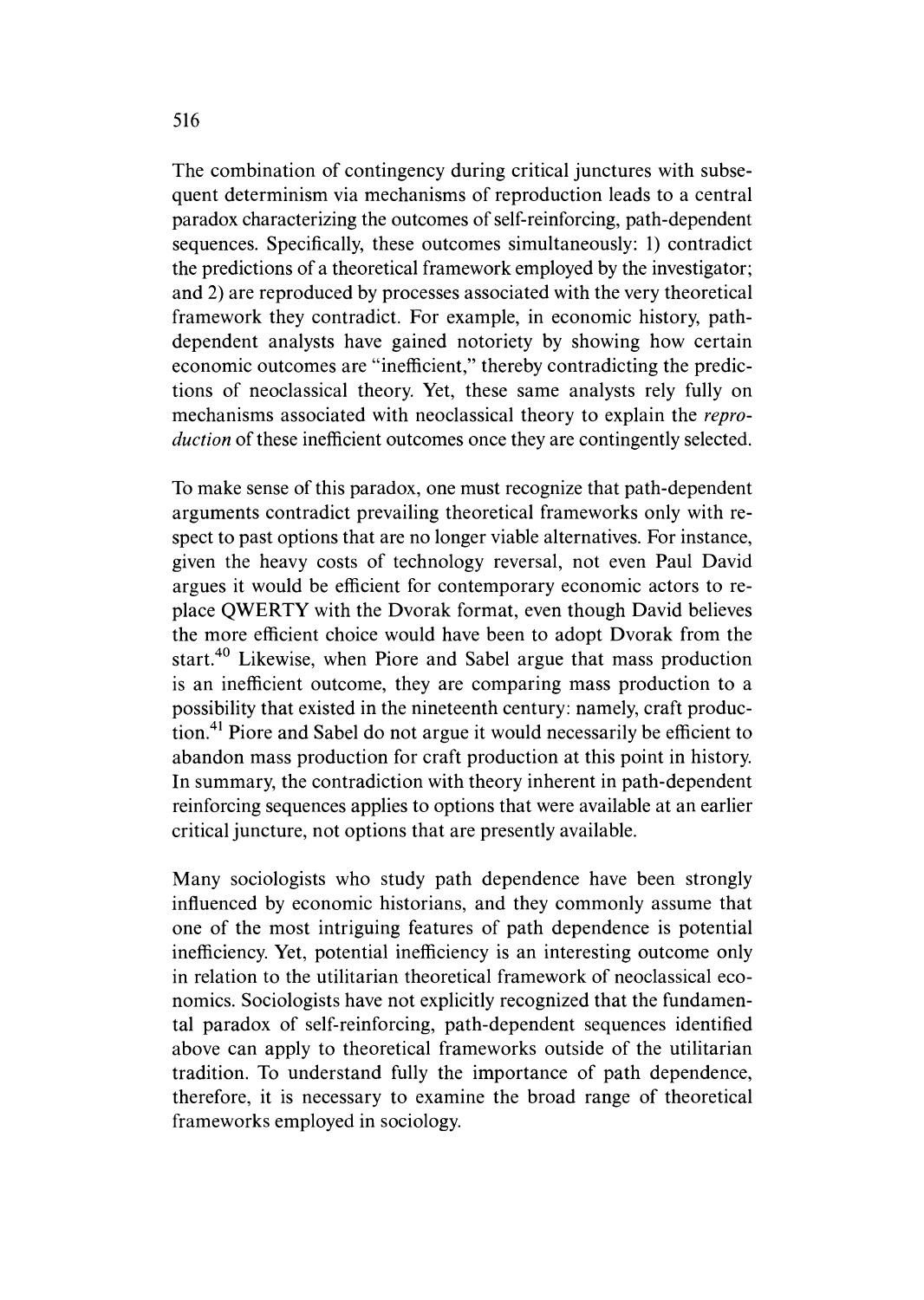**Loosely following Randall Collins, the dominant theoretical frameworks used to analyze institutional reproduction in sociology can be categorized in terms of utilitarian, functional, power, and legitimation explanations.42 As Table 1 suggests, each of these explanatory modes identifies a different mechanism of institutional reproduction. Furthermore, each explanation suggests a distinctive reason why path-dependent institutions are theoretically intriguing. Finally, each explanation suggests a different mechanism for reversing self-reinforcing processes. The following discussion examines these explanatory modes by considering substantive examples from historical sociology.** 

**Utilitarian Explanation. In economic history, as we have seen, analysts employ a utilitarian theoretical framework to explain self-reinforcing processes.43 In this framework, actors rationally choose to reproduce institutions - including perhaps sub-optimal institutions - because any potential benefits of transformation are outweighed by the costs. For example, with organizational institutions, factors such as information dissemination, organizational interdependencies, and user proficiency may work to lock-in prevailing arrangements that are less optimal** 

|                                                | Utilitarian<br>explanation                                                                          | <b>Functional</b><br>explanation                                                              | Power<br>explanation                                                                         | Legitimation<br>explanation                                                                                         |
|------------------------------------------------|-----------------------------------------------------------------------------------------------------|-----------------------------------------------------------------------------------------------|----------------------------------------------------------------------------------------------|---------------------------------------------------------------------------------------------------------------------|
| Mechanism of<br>reproduction                   | Institution is<br>reproduced<br>through the<br>rational cost-<br>benefit assess-<br>ments of actors | Institution is<br>reproduced<br>because it<br>serves a func-<br>tion for an<br>overall system | Institution is<br>reproduced<br>because it is<br>supported by<br>an elite group<br>of actors | Institution is<br>reproduced<br>because actors<br>believe it is<br>morally just or<br>appropriate                   |
| Potential<br>characteristics<br>of institution | Institution may<br>be less efficient<br>than previously<br>available alter-<br>natives              | Institution<br>may be less<br>functional than<br>previously<br>available<br>alternatives      | Institution may<br>empower an<br>elite group that<br>was previously<br>subordinate           | Institution<br>may be less<br>consistent with<br>values of actors<br>than previously<br>available alter-<br>natives |
| Mechanism of<br>change                         | Increased<br>competitive<br>pressures;<br>learning<br>processes                                     | Exogenous<br>shock that<br>transforms<br>system needs                                         | Weakening of<br>elites and<br>strengthening<br>of subordinate<br>groups                      | Changes in<br>the values or<br>subjective<br>beliefs of<br>actors                                                   |

**Table 1. Typology of path-dependent explanations of institutional reproduction**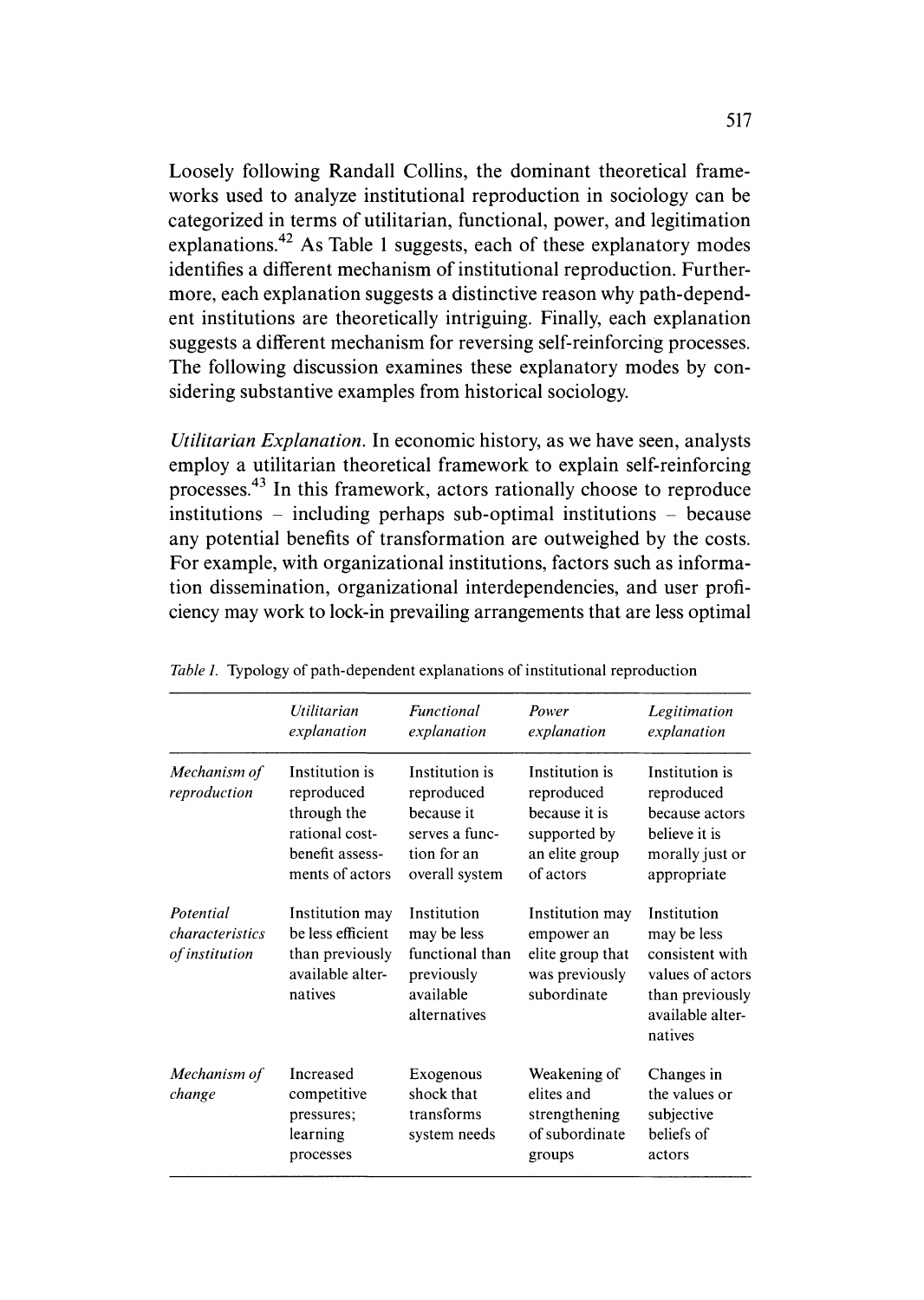**than previously available alternatives. Douglas North has generalized the utilitarian logic of institutional reproduction in terms of the benefits of learning effects, coordination effects, and adaptive expectations, as well as the costs imposed by irretrievable investments.44** 

**In the field of historical sociology, rational choice analysts are the scholars most committed to utilitarian theoretical assumptions and thus the most obvious candidates for developing path-dependent explanations that follow the theoretical logic of economists. However, most historical sociologists who adopt a rational choice perspective do not develop specifically path-dependent explanations. In particular, rational choice analysts do not typically treat the genesis of institutions**  as contingent vis-à-vis utilitarian theory.<sup>45</sup> Rather, as Hechter, Opp, **and Wippler suggest, rational choice logic "predicts that institutions will emerge only when it is in the private interests of individuals to establish them."46 Hence, to this point at least, most path-dependent arguments that employ utilitarian explanation have been advanced by economic historians, not historical sociologists.** 

**In a utilitarian framework, institutional change occurs when it is no longer in the self-interest of actors to reproduce a given institution. Drawing on the logic of the market, utilitarian theorists often emphasize how increased competitive pressures can lead to institutional transformation. They may also emphasize learning processes that help rational actors anticipate negative consequences in the future and encourage them to absorb short-term costs and make a change in the present.47 These learning processes may be facilitated by "change agents" - i.e., actors "with an unusually clear notion of future chal**lenges and a high propensity to change.<sup>"48</sup> Change agents may help **individuals develop a clearer notion of incentive structures as they evolve over time. Change agents may also help individuals overcome familiar collective action problems that prevent institutional transformation.** 

**Such utilitarian mechanisms of institutional transformation are often less salient outside the marketplace, however.49 In much of the social world, it is difficult for rational actors to evaluate the costs and benefits of alternative institutional outcomes. Likewise, social actors may be less likely to make decisions based on long-run cost-benefit assessments than economic actors are. Whereas property rights stabilize expectations and encourage actors to adopt a long time horizon in the marketplace, equivalent mechanisms often do not exist in the social**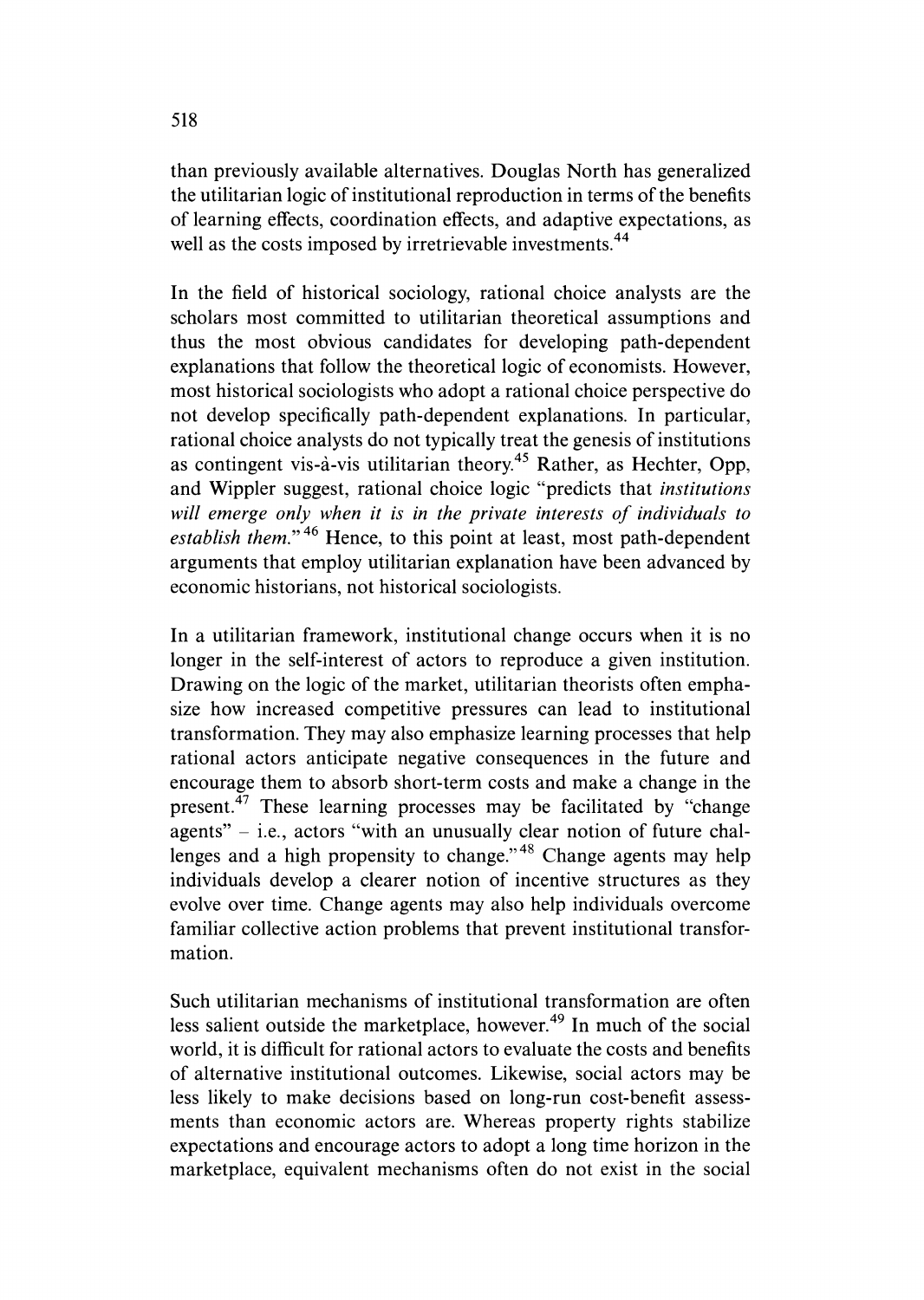**world. In this sense, there are good reasons to believe that pathdependent institutions supported by utilitarian mechanisms will be especially enduring outside of the marketplace.** 

**Functional Explanation. Functionalist accounts of self-reinforcing processes can follow either a strong version or a weak version. In the weak version, functionalism simply explains the reproduction of an institution in terms of its consequences, and as such is compatible**  with a wide range of theoretical orientations.<sup>50</sup> In the strong version, **by contrast, institutional reproduction is explained specifically because of its functional consequences (e.g., integration, adaptation, survival) for a larger system within which the institution is embedded. My concern here is with this strong version of functional explanation, in which the consequences of an institution for an overall system are also under**stood to be the *causes* of the reproduction of that institution.<sup>51</sup> Scholars **who employ this kind of functional explanation often assume that the initial origins of an institution can be explained teleologically by the beneficial effects the institution brings to a system after it is created.52 However, in path-dependent analyses, these origins are contingent. In a path-dependent explanation, system functionality may explain the reproduction of an institution once it is created, but it does not also account for the origins of the institution.53** 

**Once contingent events initially select a particular institution, functionalist logic identifies predictable self-reinforcing processes: the institution serves some function for the system, which causes the expansion of the institution, which enhances the institution's ability to perform the useful function, which leads to further institutional expansion and eventually institutional consolidation. Thus, system functionality replaces the idea of efficiency in utilitarian accounts as the mechanism of institutional reproduction. However, just as utilitarian path-dependent arguments assume that inefficient outcomes may prevail, functionalist path-dependent arguments assume that, as a consequence of initial contingent selection processes, the institution that is ultimately adopted may be less functional in the long-run than alternative institutions that could have been developed.54** 

**Immanuel Wallerstein's multivolume project on the Modern World-System offers a functional explanation of the reproduction of world capitalist institutions over the last five-hundred years.55 Many of Wallerstein's arguments are not path-dependent because they treat episodes of institutional genesis as non-contingent events that result from the**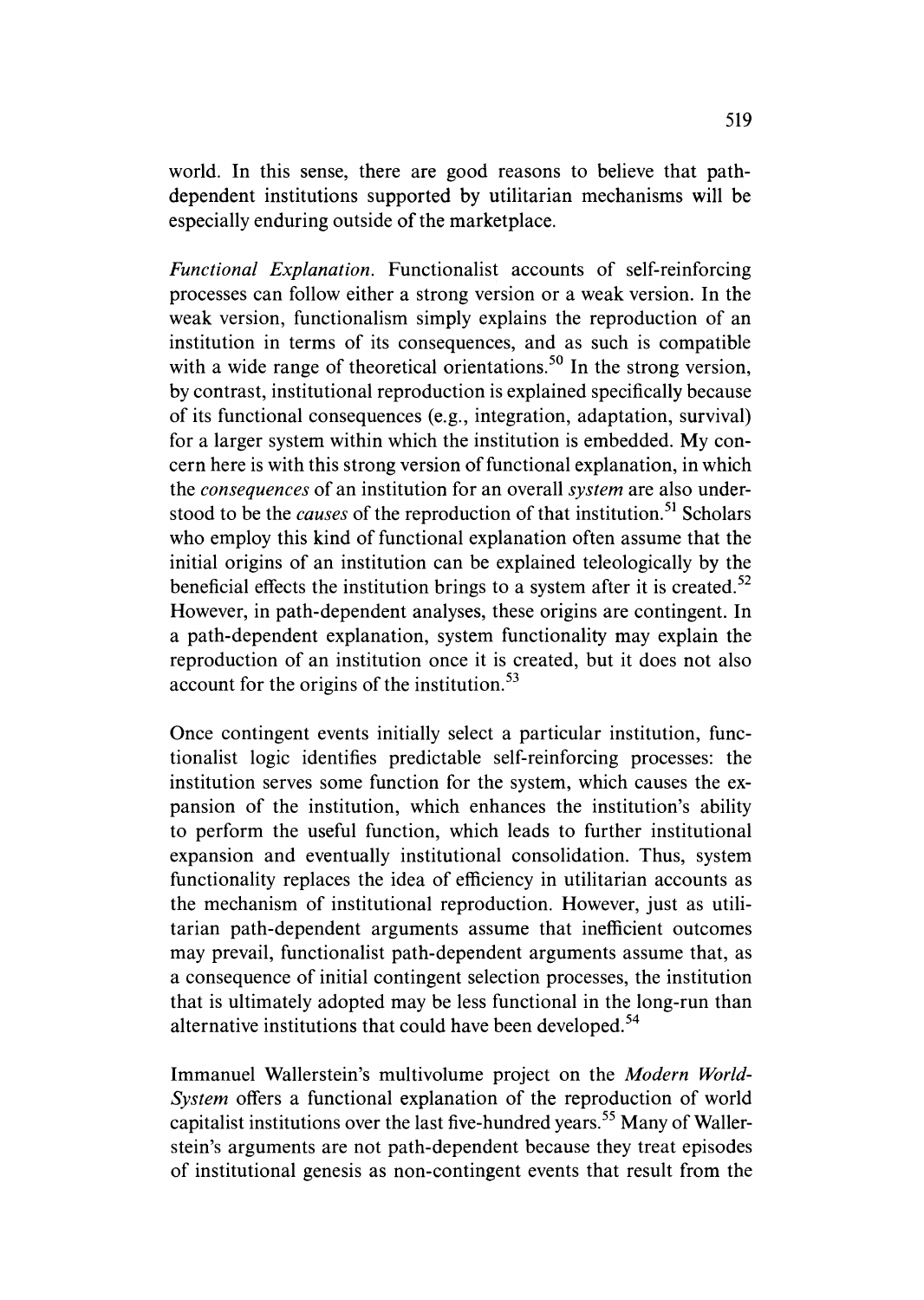**functional needs and teleological imperatives of the overall world capitalist system. Wallerstein's work has been widely criticized in this regard,56 and it may seem unnecessary to examine again his functionalist approach. However, some of Wallerstein's most interesting arguments follow a path-dependent logic, and the overall world-system enterprise might be partially reinvigorated by recognizing these arguments.** 

**The most basic institution Wallerstein examines is the world capitalist economy itself, which he argues originally developed in sixteenthcentury Europe and gradually spread elsewhere. Although Wallerstein contends that a world capitalist economy had to develop for system maintenance, he suggests that it did not necessarily have to develop in Europe. Indeed, he argues there are good reasons to believe that China - not Europe - should have been the birthplace of world capitalism. His explanation for development of a specifically European world capitalist economy - as opposed to a Chinese world capitalist economy takes the form of a path-dependent analysis.** 

**In the Modern World System I, Wallerstein argues that there was not "any significant difference between Europe and China in the fifteenth century on certain base points" (p. 62), and both regions represented viable locations for the development of capitalism. According to Wallerstein, the "selection" of Europe over China as the birthplace of capitalism was a contingent outcome, and it may not have been the most functional outcome for the world system in the long run (p. 63).57 Once a capitalistic economy was launched in Europe, however, predictable self-reinforcing processes led to its rapid proliferation. The European capitalist system required territorial expansion in order to ensure its survival, and this territorial expansion reinforced the world capitalist system during the period from 1450 to 1640. By the time a full-blown capitalist world economy was consolidated in seventeenth**century Europe, China – until recently Europe's equal or superior – **lagged far behind and was locked out of any leading role in the world economy. Indeed, having missed its opportunity to lead the world in the creation of capitalism, China was poised to enter the global capitalist system only as a weak peripheral actor. In summary, according to Wallerstein, small initial differences between Europe and China were extremely consequential for large subsequent differences in the development trajectories of the two regions, and indeed the world system as a whole.**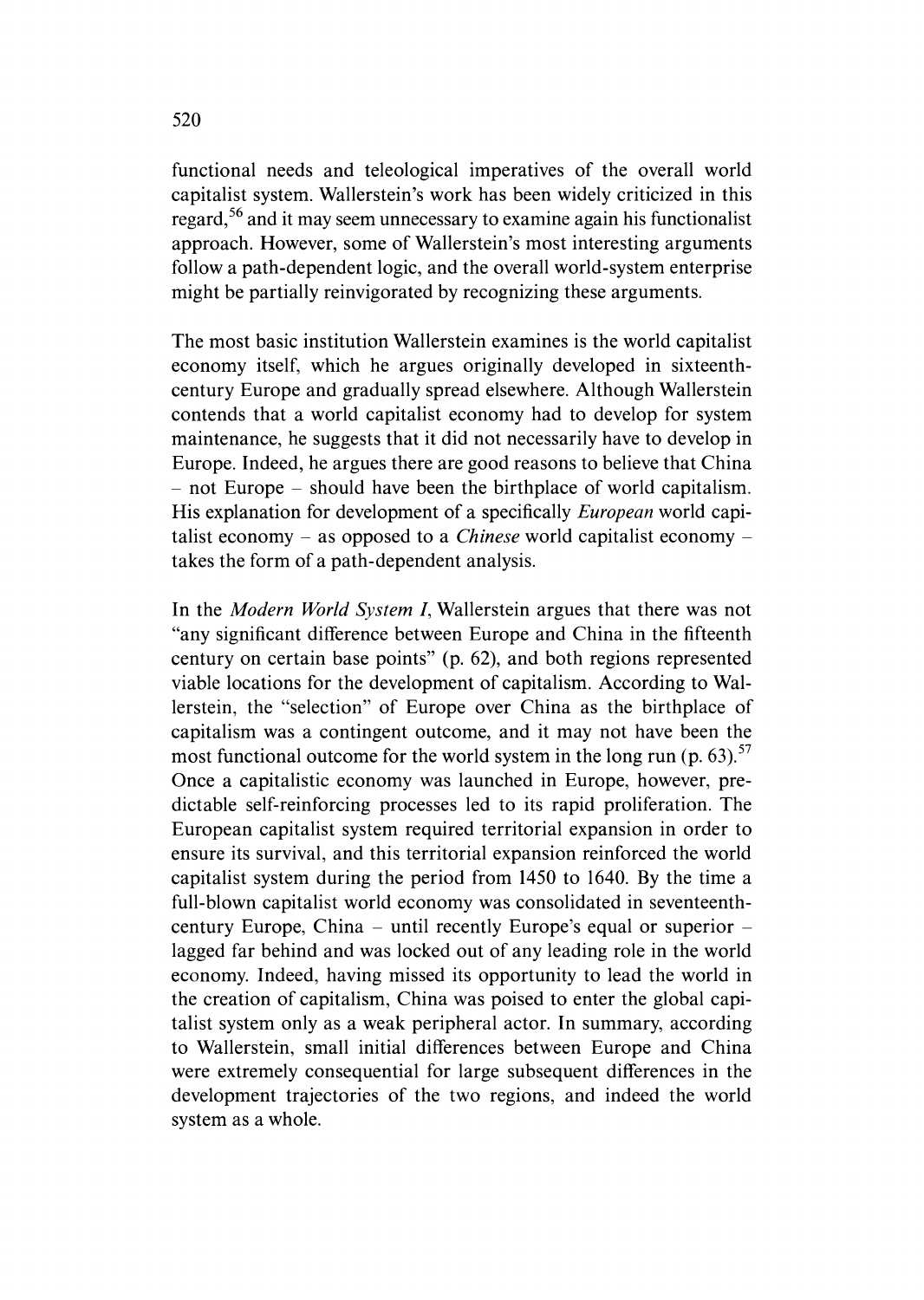**Like most functionalist analysts, Wallerstein has difficulty theorizing the ways in which reinforcing sequences might be reversed. Functional explanations assume the existence of self-regulating systems, and thus institutional change usually requires an exogenous shock that puts pressure on the overall system, making a given institution's function obsolete and demanding its transformation to preserve the system in the new environmental setting.58 In the case of Wallerstein, however, no such external forces are identified that might dismantle the global capitalist economy.59 Wallerstein seems to assume that a transformation of the system will occur when all workers become capitalist wage laborers.60 But, given his assumptions about the self-reinforcing nature of the system, it is difficult to see how this change would amount to anything more than an internal transition in the specific form of global capitalism. Wallerstein's difficulty in explaining change illustrates the more general problem functionalists face in accounting for the reversal of self-reinforcing sequences short of appealing to a contingent event like the one that produces the path-dependent sequence in the first place.** 

**Power Explanation. Like utilitarian analysts, scholars who adopt "power" explanations of self-reinforcing processes assume that actors make decisions by weighing costs and benefits. However, unlike utilitarian analysts, these scholars emphasize that institutions distribute costs and benefits unevenly, and they stress that actors with different endowments of resources will typically have conflicting interests vis-avis institutional reproducion. In a power-centered approach, an institution can persist even when most individuals or groups prefer to change it, provided that an elite that benefits from the existing arrange**ment has sufficient strength to promote its reproduction.<sup>61</sup>

**In path-dependent analyses that employ a power perspective, the genesis of an institution is not a predicable outgrowth of pre-existing power arrangements. Once the institution develops, however, it is reinforced through predictable power dynamics: the institution initially empowers a certain group at the expense of other groups; the advantaged group uses its additional power to expand the institution further; the expansion of the institution increases the power of the advantaged group; and the advantaged group encourages additional institutional expansion. Because early events are contingent, this sequence of empowerment can take place even though the group that benefits from the institution was initially subordinate to an alternative group that favored the adoption of a different institution. Hence, this form of path-**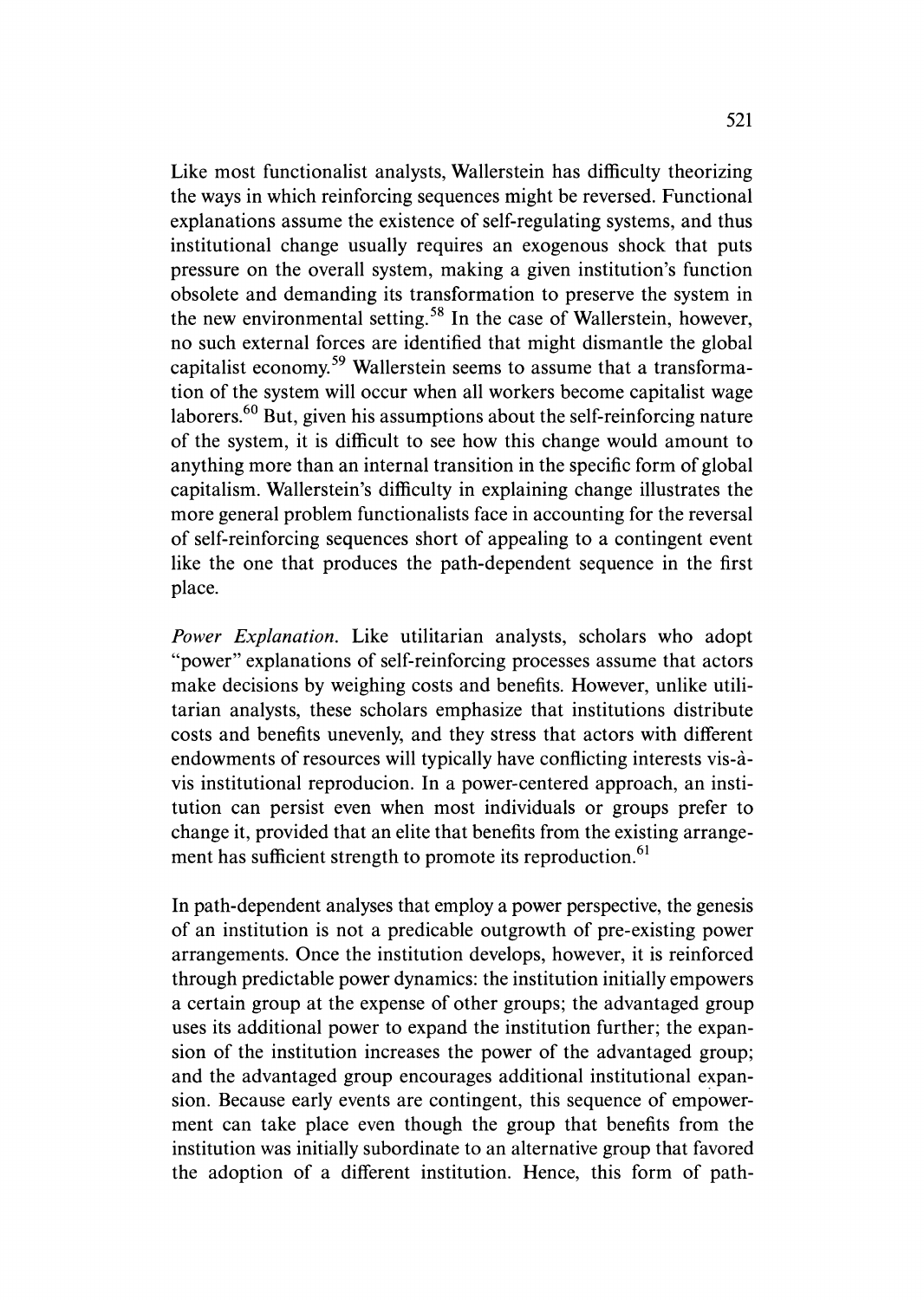**dependent analysis can be used to show how institutions alter the power structure within society by strengthening previously subordinate actors at the expense of previously dominant ones.** 

**William G. Roy's Socializing Capital: The Rise of the Large Industrial Corporation in America offers a power-based, path-dependent explanation of the development and dominance of large private corporations in the United States after the 1830s.62 Roy's central argument is that, "The privatization of the corporation was not inevitable, not the result of inexorable historical impulses, but forged out of contingent concrete events" (p. 55; see also pp. 280-283). He argues the initial conditions suggested by previous theorists to explain the privatization of the corporation do not apply to the United States. For instance, Roy stresses the privatization of corporations was not simply an outgrowth of the interests and activities of the previous corporate elite. Rather, corporate leaders often benefited from the privileges of public ownership and did not favor a move toward privatization (p. 73). Likewise, rational utilitarian accounts based on efficiency assumptions cannot explain the emergence of the large private corporation in the United States (chapter 2).** 

**Roy argues that the privatization of corporations depended on the chance coming together of a series of historical events that discredited state-supported corporations - i.e., the depression of 1837, the decision of states to invest in canal corporations, the spread of railroads, and the rise of Jacksonian antistatism (pp. 72-74; 280-281). According to Roy, a small change in the timing of any one of these events could have tipped the balance more in favor of large public enterprises. For example, "If the railroad had developed earlier or later, [the railroad business] probably would have been, and perhaps remained, more of a government enterprise" (p. 78; see also pp. 280-281).** 

**Although the rise of the private corporation was not inevitable, power dynamics increasingly locked-in this form of enterprise once it gained an advantage in the mid-nineteenth century. Most importantly, a new corporate class segment benefited from private corporations and worked to reproduce these corporations. This was true even though, at an earlier point, "The winners [i.e., the corporate leaders] were not always at the top of the social pyramid" (p. 260). Hence, private corporations initially served to constitute and empower U.S. corporate leaders, rather than the other way around. Only once these economic elites came into being did they work to reinforce**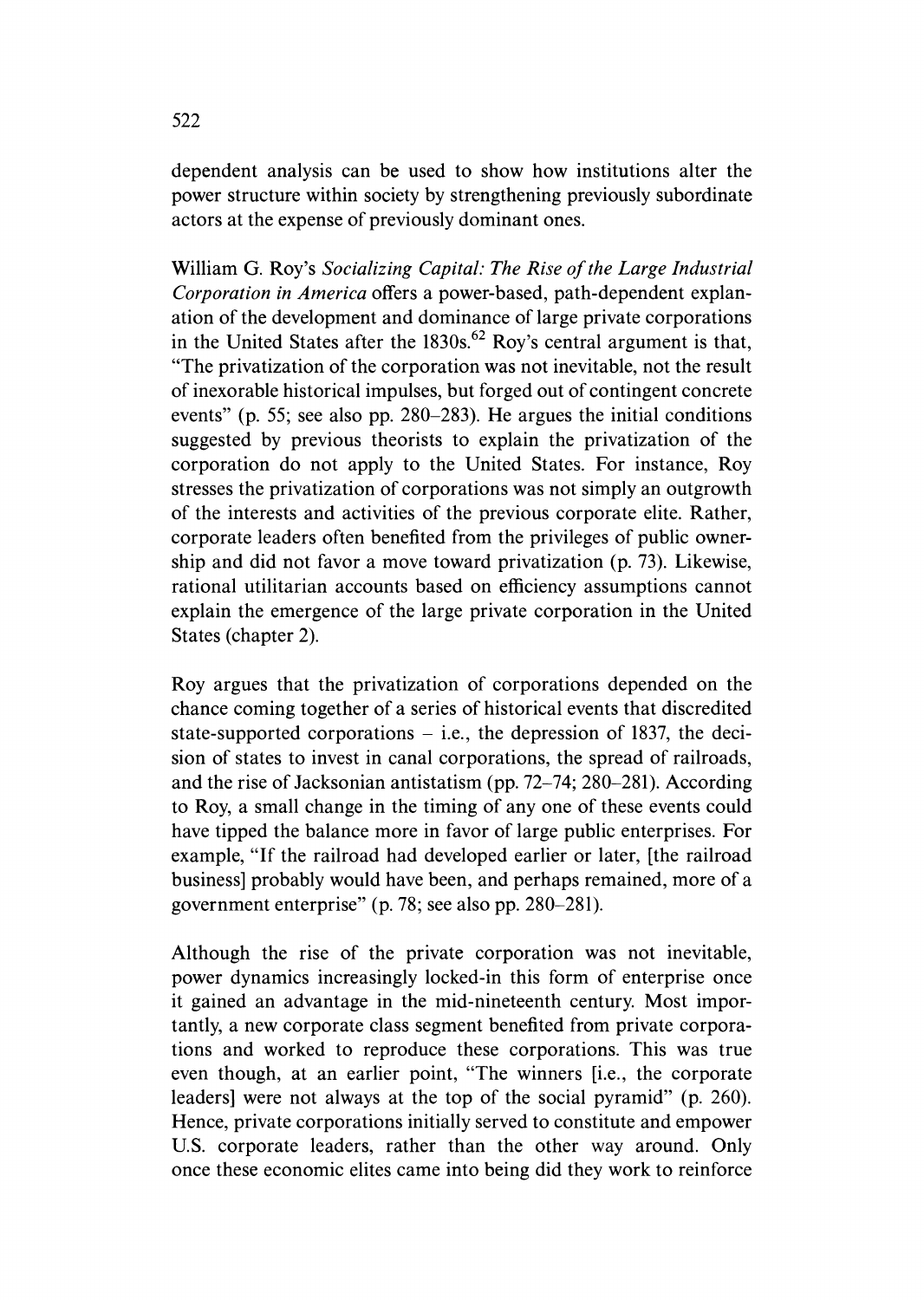**the institution responsible for their newly established dominant position.** 

**Power-based accounts assume that institutional reproduction is a conflictual process in which significant groups are disadvantaged by institutional persistence. The presence of this conflict means that a dynamic of potential change is built into institutions, even as a dynamic of selfreinforcement also characterizes institutions. Power-based institutions may reproduce themselves until they reach a critical threshold point, after which time self-reinforcement gives way to the inherently conflictual aspects of the institution and eventually to institutional change.63 For example, some analysts stress that the reproduction of elite-supported institutions may eventually disadvantage subordinate groups to the point that these groups successfully challenge the prevailing arrangements.64 Likewise, some theorists hypothesize that the very process through which an institution empowers an elite group may eventually become a source of divisions for this elite group, which in turn can facilitate a transformation of existing arrangements.65 In this sense, then, power-based accounts of institutional reproduction offer an intriguing framework for explaining the long-term persistence of an**  institution as well as its eventual – and perhaps sudden – demise.

**Legitimation Explanation. In a legitimation framework, institutional reproduction is grounded in actors' subjective orientations and beliefs about what is appropriate or morally correct.66 Institutional reproduction occurs because actors view an institution as legitimate and thus voluntarily opt for its reproduction. Beliefs in the legitimacy of an institution may range from active moral approval to passive acquiescence in the face of the status quo. Whatever the degree of support, however, legitimation explanations assume the decision of actors to reproduce an institution derives from their self-understandings about what is the right thing to do, rather than from utilitarian rationality, system functionality, or elite power.** 

**In a path-dependent framework, legitimation explanations maintain that, once a given institution is contingently selected, the institution will be reinforced through processes of increasing legitimation, even if other previously available institutions would have been more legitimate. Increasing legitimation processes are marked by a positive feedback cycle in which an initial precedent about what is appropriate forms a basis for making future decisions about what is appropriate. As a result, a familiar cycle of self-reinforcement occurs: the institution**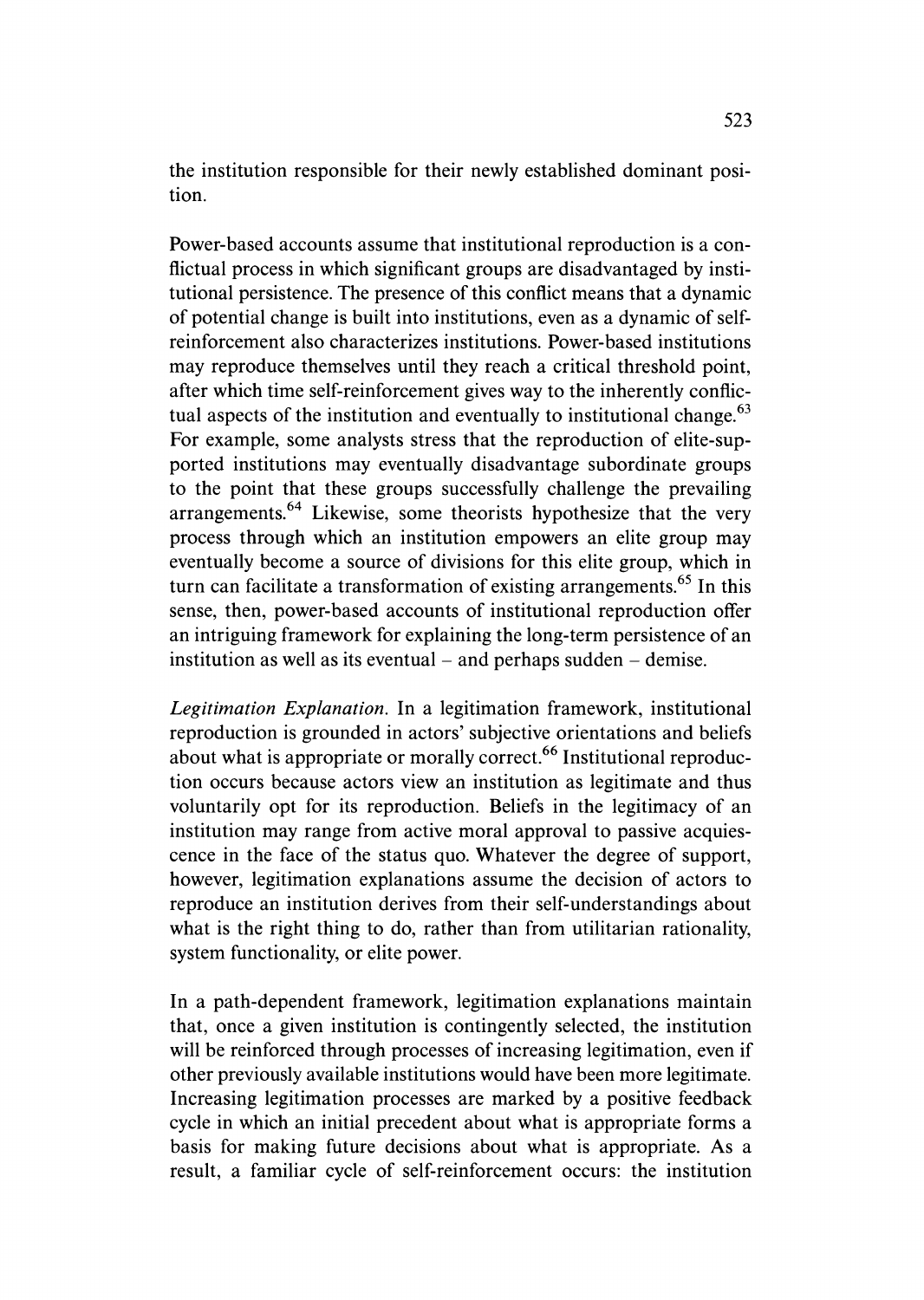**that is initially favored sets a standard for legitimacy; this institution is reproduced because it is seen as legitimate; and the reproduction of the institution reinforces its legitimacy.** 

**Karen Orren's Belated Feudalism. Labor, the Law, and Liberal Development in the United States is an example of a path-dependent study that uses a primarily legitimation explanation to account for institutional persistence.67 The central institution Orren examines is the law of master and servant that characterized labor legislation in the United States from the beginning of the republic until well into the twentieth century. Orren argues that this law defied the liberal principle of sovereign individuality by prescribing enforceable obligations on employees as a status right. For example, being a worker in nineteenthcentury America was a legal status conferred upon an individual based on personal characteristics (i.e., a physical ability to work and a lack of other means of support) rather than contractual obligations; all ablebodied individuals without independent wealth were legally defined as workers and potentially faced criminal charges if they failed to work (pp. 74-75). Hence, in the United States, status-based, feudal-like legislation had a belated existence, persisting centuries beyond its demise in most of Europe.** 

**The law of master and servant was originally established in feudal England during the Middle Ages, and its surprising carry-over into the United States is inconsistent with the predictions of legitimation explanation, which assumes liberal labor legislation should have prevailed, given elite culture in America. Once the legislation was adopted at the beginning of United States history, however, it persisted for more than one-hundred-and-fifty years. Orren adopts a legitimation perspective to explain this persistence. In particular, she emphasizes the role of American courts in upholding the law. In her view, judges enforced the law because they believed it was legitimate. Specifically, "the judges believed that what was at stake was no less than the moral order of things," and hence upheld the law (p. 114). Orren emphasizes that American judges did not follow precedent simply because of personal gain (p. 90). Likewise, she contends that judges did not simply support legislation on behalf of the interests of economic elites, even though the employment legislation clearly benefited employers (p. 91). Rather, she argues "that the law of labor relations was on its own historical track, and that it carried protection of business interests along for the ride" (p. 112).**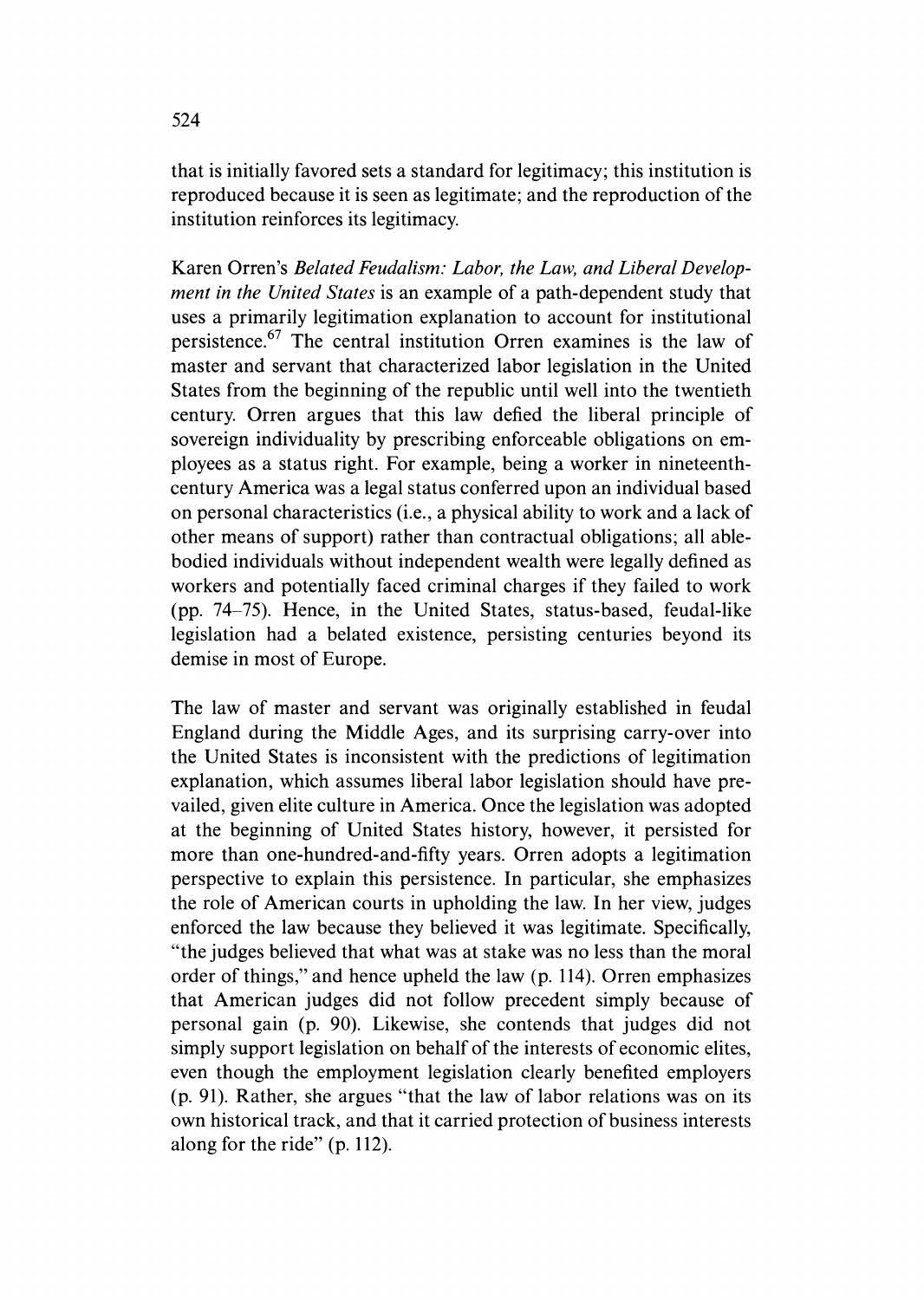**Over time, with each ruling in defense of the legislation, a new precedent was established that reinforced the legitimacy of the master-servant employment legislation. In this sense, with the passage of time, it became increasingly less likely that American judges would overturn the legislation. Eventually, however, the old arrangements did give way: in a series of cases during the 1930s, the Supreme Court upheld new legislative acts that destroyed the remnant of feudalism and replaced it with liberal principles (p. 209). According to Orren, pressure from social groups does not explain this reversal: "It would be fatuous to argue that the Court was in any way compelled in those cases to arrive at the results it did" (p. 207). Instead, she stresses the changing beliefs of justices about what was appropriate in the industrial setting of early twentieth-century America. In particular, she argues that the advent of collective bargaining led the Court to believe that old statusbased standards no longer applied to the practices that characterized the contemporary economy (chapter 5).** 

**As this example suggests, legitimation explanations locate institutional transformation with inconsistencies in the multiplicity of cognitive frameworks that are predominant in society, providing a basis for actors to adopt new subjective evaluations and moral codes concerning appropriateness. The legitimacy underlying any given institution can be cast off and replaced when events bring about its forceful juxtaposition with an alternative, mutually incompatible conceptualization. Depending on the specific institution in question, the events that trigger such changes in subjective perceptions and thus declines in legitimacy may be linked to structural isomorphism with rationalized myths, declines in institutional efficacy or stability, or the introduction of new ideas by political leaders.68 However, regardless of the particular cause of declining legitimacy, the immediate mechanism of change is a contradiction among prevailing cognitive frameworks and a resulting breakdown in consensual beliefs regarding the reproduction of an institution. In a legitimation framework, then, institutional transformation results from changes in actors' subjective beliefs and preferences, not changes in the power distribution of actors or changes in the utility functions of actors who are assumed to have constant preferences.** 

**Summary. The analysis of contingent events that become locked-in represents the core of path-dependent research in economic history. Yet, economic historians analyze lock-in only through the lens of utilitarian theory. As a consequence, they fail to theorize many poten-**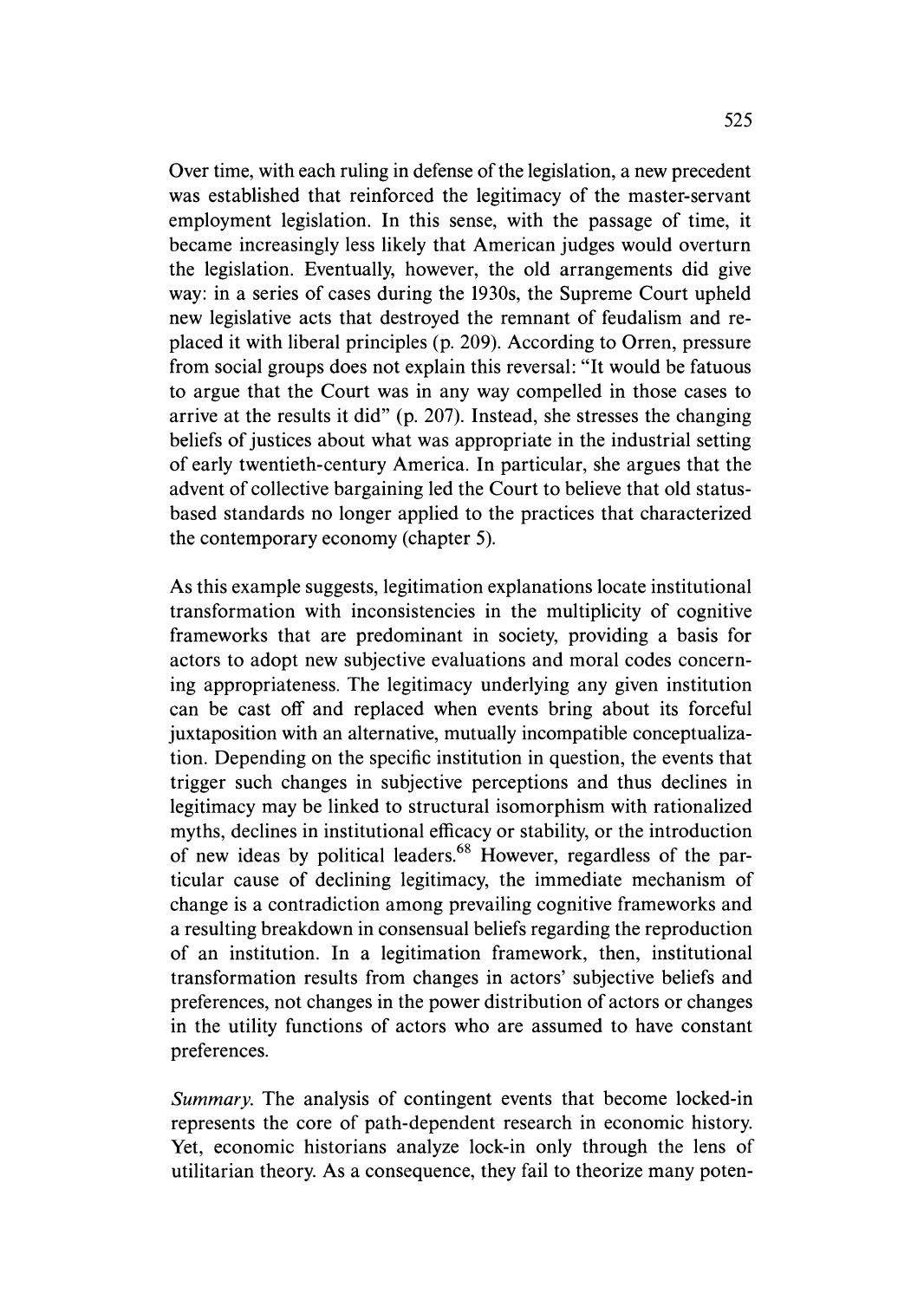**tial intriguing features of path-dependent sequences, including the persistence of institutions that are less functional, less supportive of elite interests, and less legitimate than institutions that could have been adopted. Furthermore, by focusing on only utilitarian mechanisms, economic historians offer a limited discussion of the ways in which path dependence might be reversed. As a corrective to these shortcomings, this section discussed how historical sociologists analyze path dependence in relation to the functional, power, and legitimation theoretical traditions - as well as utilitarian theory. The next section explores further how historical sociologists enrich the study of path dependence by examining a second type of sequence not explicitly theorized by economic historians: reactive sequences.** 

### **Reactive sequences**

**Reactive sequences are chains of temporally ordered and causally connected events. In a reactive sequence, each event in the sequence is both a reaction to antecedent events and a cause of subsequent events. Early events in the sequence are especially important to final outcomes because a small change in one of these events can accumulate over time and make a great deal of difference by the end of the sequence.69 These sequences have the familiar logic of A leads to B, which leads to C, which leads to D, and so on, such that the final event of the sequence depends on the occurrence of the first event. For example, Isaac, Street, and Knapp argue that the death of Martin Luther King, Jr. led to the expansion of race-based poor relief at the expense of more progressive programs of class-based economic reform. To simplify their sophisticated event-structure argument, they show how King's death (Event A) caused the failure of the Poor People's Campaign (B), which in turn led to massive summer riots (C), which heightened welfare militancy (D), which brought about an increase in AFDC applications and court rulings that liberalized AFDC acceptance criteria (E), and which fostered an explosion in the AFDC rolls in the late 1960s (F).70** 

**Reactive sequence arguments follow a different logic from that of self-reinforcing sequences. Whereas self-reinforcing sequences are characterized by processes of reproduction that reinforce early events, reactive sequences are marked by backlash processes that transform and perhaps reverse early events. In a reactive sequence, early events trigger subsequent development not by reproducing a given pattern,**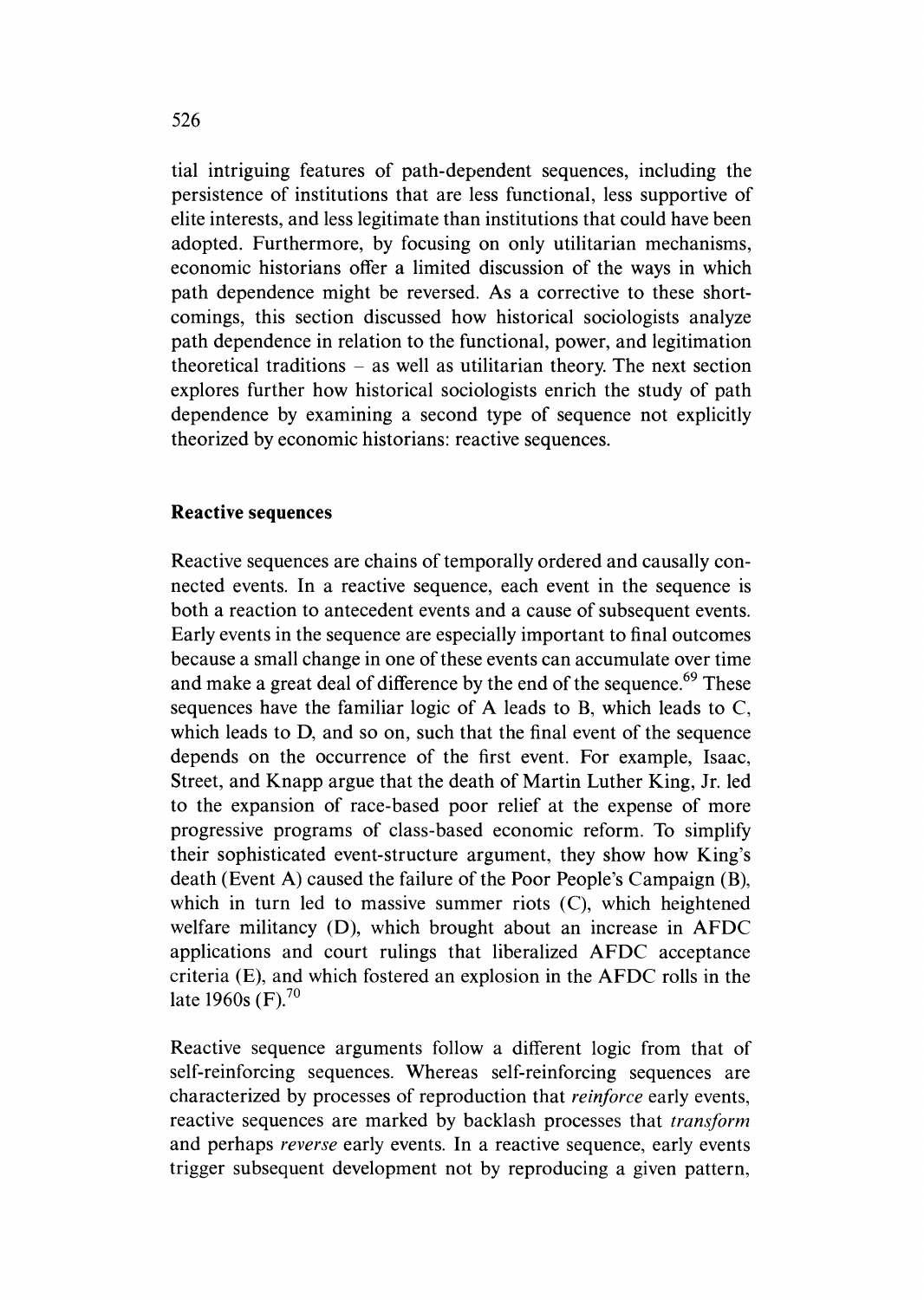**but by setting in motion a chain of tightly linked reactions and counterreactions. As Pierson suggests, "initial disturbances are crucial not because they generate positive feedback, but because they trigger a powerful response.... action and reaction move the system in a new direction, but not one that reinforces the first move."71** 

#### **Contingency and conjunctural causation**

**With a reactive sequence, it is not self-evident how one should conceptualize the starting point of the sequence, which raises an important problem. Because the decision to select any particular events as the starting point of analysis may seem arbitrary, the investigator is prone to keep reaching back in time in the search for foundational causes that underlie subsequent events in the sequence. In other words, without criteria for identifying a meaningful beginning point, the investigator**  can easily fall into the trap of infinite regress – i.e., perpetual regres**sion back in time to locate temporally prior causal events. This is a well-known problem, but few commentators have proposed serious ideas for its resolution.72** 

**In a path-dependent reactive sequence, the initial event that sets into motion the overall chain of reactions is contingent. From the perspective of theory, such an event appears as a "breakpoint" that could not have been anticipated or predicted. For example, in the Isaac, Street, and Knapp study mentioned above, the death of King is a salient starting point because it represents an unpredictable departure from previously established practices. As Sewell suggests, it is common for historical analysts to begin their sequential analyses with these "initial ruptures" that mark a "surprising break" with theoretical expectations.73 By focusing on such breakpoints, analysts of reactive sequences offer one possible solution to the problem of infinite historical regress.** 

**The contingent initial event that triggers a reactive causal chain is often itself the intersection point of two or more prior sequences. Historical sociologists use the expression "conjuncture" to refer to this coming together - or temporal intersection - of separately determined sequences.74 The point in time at which two independent sequences intersect will often not be predictable in advance. Likewise, the specific event generated by the intersection of the sequences may be outside of the resolving power of prevailing theories. Hence, conjunctures are often treated as contingent occurrences.75 This is true even though**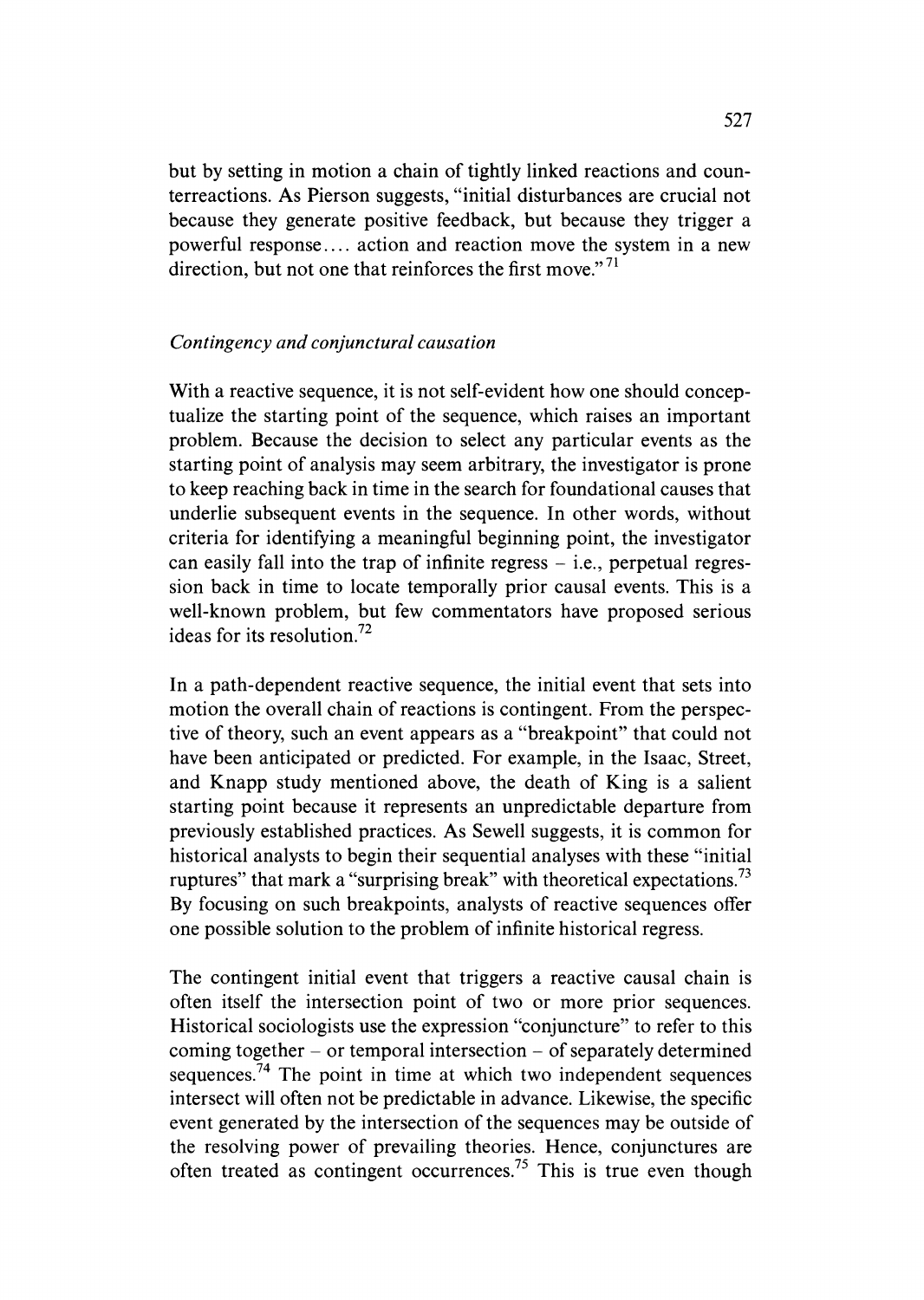**each of the sequences that collide to make a conjuncture may themselves follow a highly predictable causal pattern.** 

**Figure 2 presents hypothetical examples of sequences and conjunctures. In these examples, the lettered cells represent different events (i.e., particular values on variables) that are linked in a temporal and causal sequence. The examples in the figure demonstrate how the intersection - and the timing of the intersection - of separate sequences can have a major impact on subsequent events.** 

**Example 1 presents two independent reactive sequences of events. In this example, there is no conjuncture, because the sequences do not intersect. Hence, each sequence follows its own autonomous causal logic independent of a breakpoint. The subsequent three examples consider what might occur if these two sequences were to intersect. In example 2, the two sequences intersect to produce a conjunctural event (i.e., event Z) not found in the trajectory of either sequence independent of their intersection. However, the overall trajectory of the sequences is only temporarily disrupted. In other words, following the conjuncture point represented by event Z, the two sequences are restored to their original trajectories. In this example, therefore, the conjuncture has no enduring consequence.** 

**Examples 3 and 4 consider conjunctures that do have enduring effects on subsequent trajectories. These examples illustrate the type of conjunctural argument used in many path-dependent analyses of reactive sequences. In the examples, the intersection of the two sequences produces a trajectory that is distinct from the trajectory either sequence would have followed in the absence of the conjuncture. However, in examples 3 and 4, the sequences intersect at different temporal points. As a result, the subsequent chain of events generated by each conjuncture is quite distinct. Examples 3 and 4 thus illustrate that when sequences intersect is extremely consequential for the subsequent chain of events that occurs; it matters a great deal if two sequences collide at an earlier or later point in their trajectories.** 

## **Unpredictability, narrative, and inherent sequentiality**

**Even with knowledge of the contingent breakpoint that launches a reactive sequence, analysts may have difficulty predicting or explaining the final outcome of the sequence. As chaos theorists have stressed,**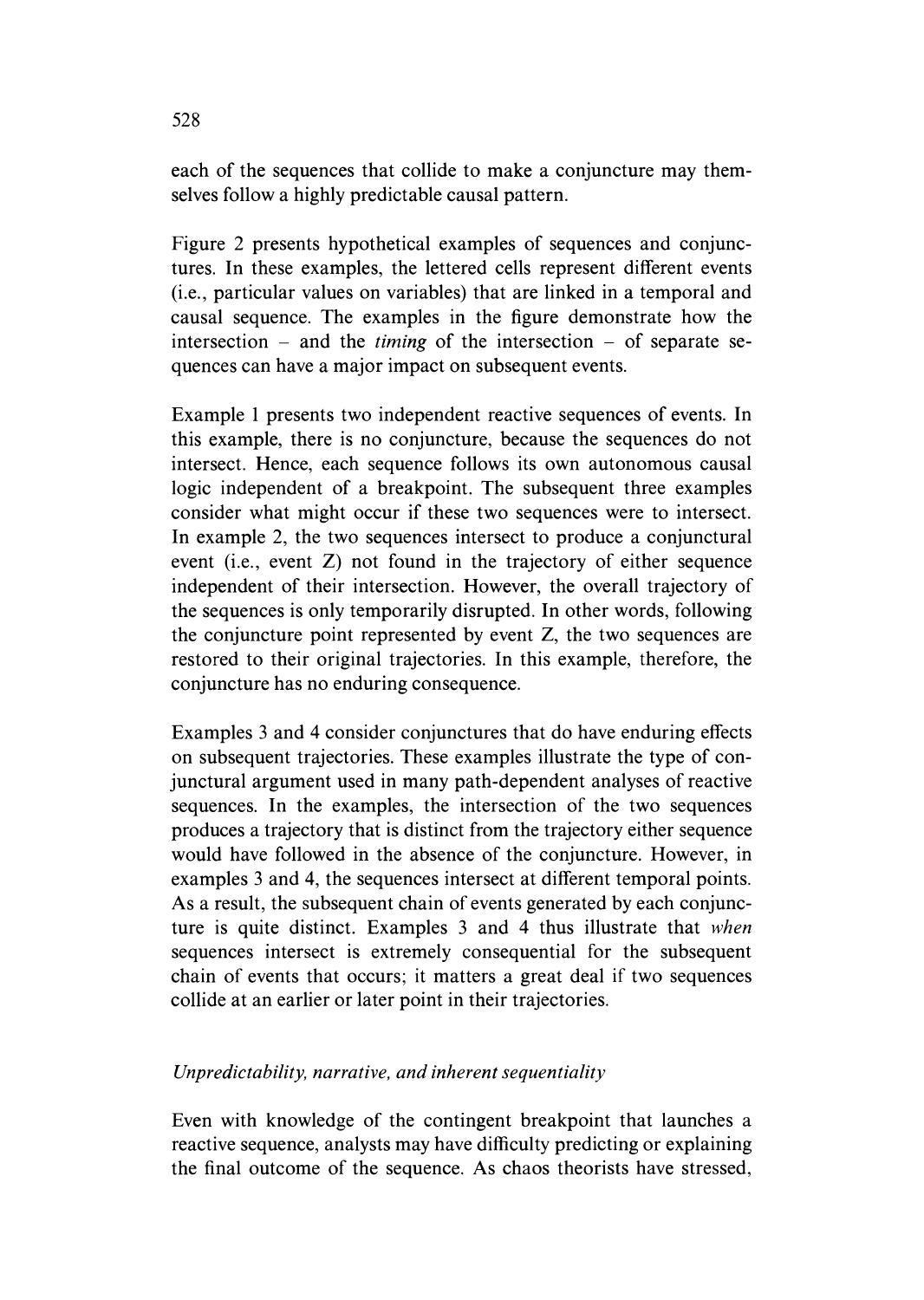

**Examples 3 and 4. Conjunctures with Enduring Consequences** 



**Figure 2. Examples of sequences and conjunctures.** 

**final outcomes cannot necessarily be predicted on the basis of early events in a sequence, even if the sequence is governed by rigid mathematical laws.76 Yet, smaller intervals of connected events within overall sequences often can be predicted or explained.77 For path-dependent investigators, these smaller sets of intervening steps through which**  initial breakpoints produce final outcomes – not the direct link be**tween breakpoints and outcomes - are the central objects of analysis.**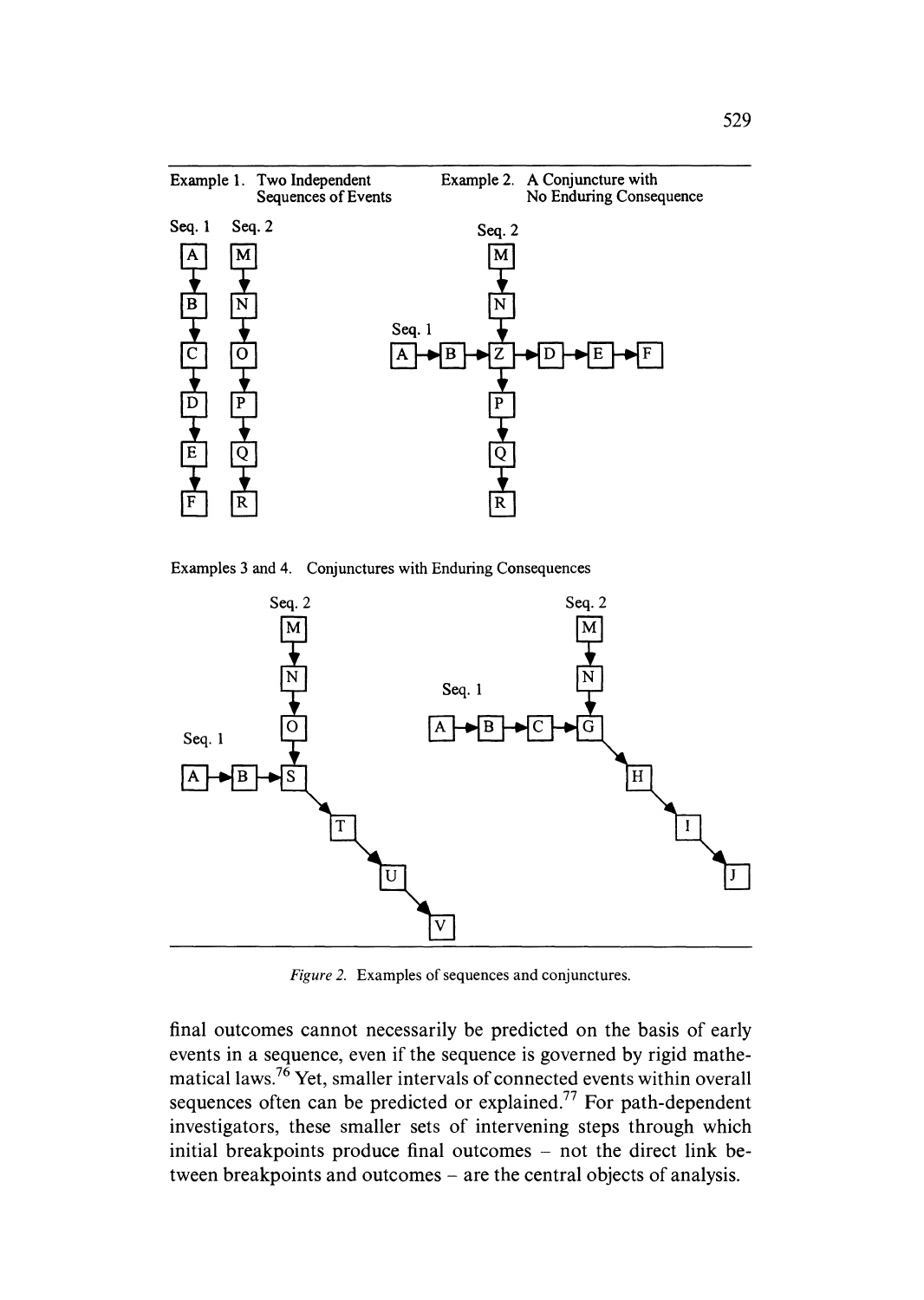**Historical narrative offers an especially useful method for making sense of the multiple steps in a reactive sequence.78 Through a narrative account, the analyst can provide "a scene by scene description of the particular causal paths" through which an initial breakpoint leads to a final outcome.79 Furthermore, the step-by-step approach of narrative allows the analyst to use counterfactual methods in exploring specific causal links in the overall chain. When only the initial step and final outcome of the sequence are considered, counterfactual analysis is problematic because imagining that a change in initial conditions produces a different final outcome will require imagining that many other aspects of the world are different. By contrast, each of the many smaller steps identified through narrative can potentially be analyzed using counterfactual analysis without having to assume that the world**  is completely different.<sup>80</sup> In conjunction with such counterfactual anal**ysis, narrative can help the investigator identify what Aminzade calls "key choice points" in a reactive sequence - i.e., "forks in the road ... marked by the presence of alternative possible paths."81 These choice points facilitate an exploration of "suppressed historical alternatives" and hypothetical "paths not taken" that could have occurred if particular events in the reactive sequence had been different.** 

**The events that make up a reactive sequence are connected by tight causal linkages, or what Griffin and Ragin call "inherent sequentiality."82 The basic idea underlying inherent sequentiality is Abbott's notion that an "inherent logic of events" characterizes enchained sequences.83 However, this formulation leaves open the question of how one event "logically" or "inherently" follows from another. As Goldstone suggests, path-dependent analysts cannot simply appeal to Dr. Seuss-like explanatory principles - i.e., "it just happened that this happened first, then this, then that, and is not likely to happen that way again."84 Rather, analysts must provide some causal account of linkages among variables, a topic that historical sociologists have only begun to address systematically.85** 

**Although it is difficult to generalize about all reactive sequences, processes of inherent sequentiality are often marked by three features that enable path-dependent analysts to avoid arbitrary Seussian explanation. First, events in a path-dependent reactive sequence are often necessary or sufficient conditions for subsequent events.86 Causal determinism is sometimes defined by the use of necessary and sufficient conditions,87 underscoring the deterministic side of reactive sequences. Necessary and sufficient causes are themselves not logically**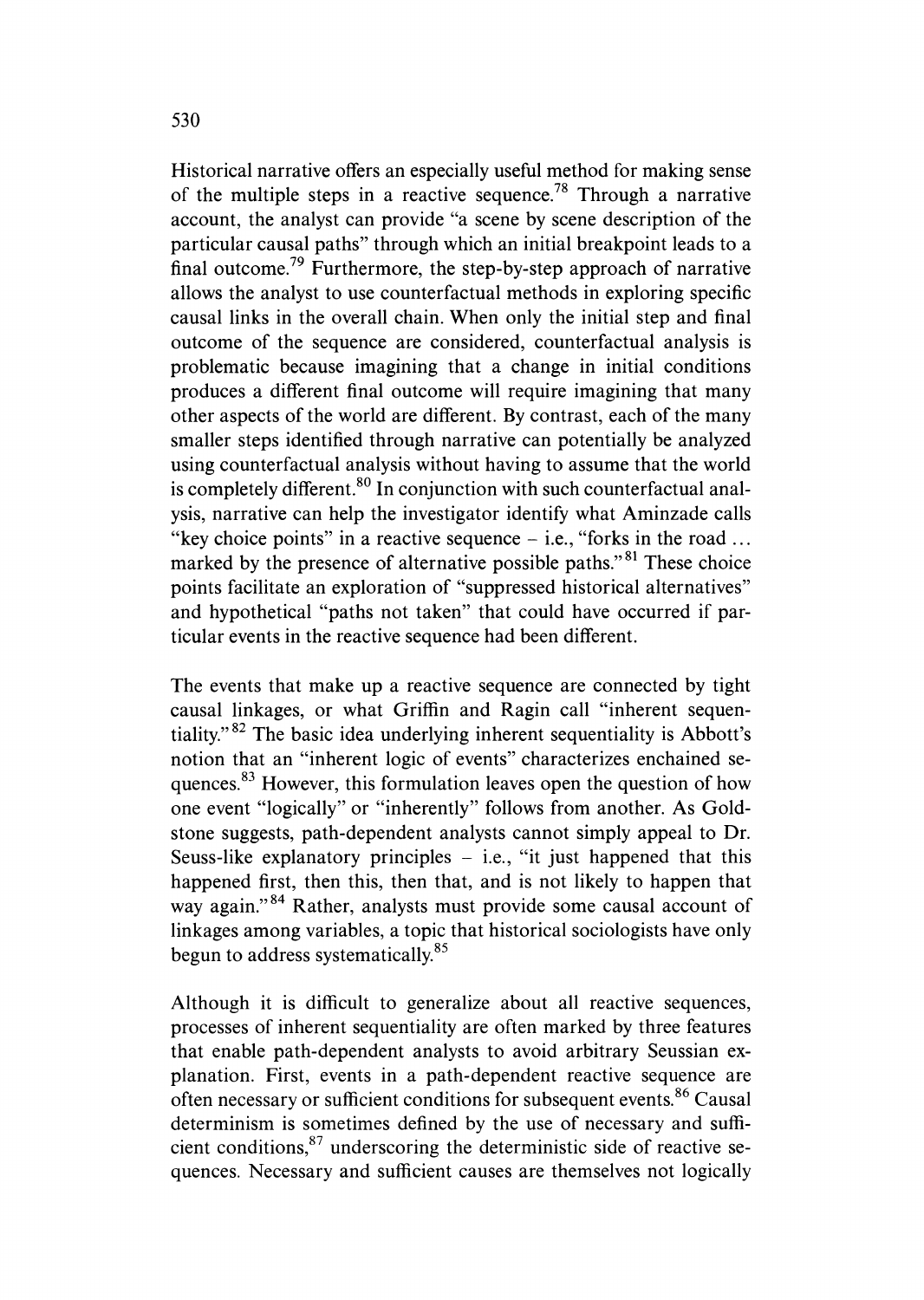**equivalent, and, as Abbott argues, it is helpful to maintain a distinction between the two. "Sufficient links project forward in time, asking how events make other events happen. Necessary ones project backward, asking what events might have prevented the present state of things from happening. Separating the two makes a sequential analysis much clearer."88 For example, the methodological technique of event-structure analysis used by Isaac, Street, and Knapp analyzes events that are understood to be specifically necessary conditions within a reactive sequence. That is, event-structure analysts project backward to those events that are "required for the occurrence of a subsequent action."89 Other scholars project forward by focusing on sufficient conditions that generate subsequent stages in a sequence. These scholars may contrast the reactive sequences of two or more cases in order to demonstrate that specific events were sufficient for the production of subsequent events.90** 

**Second, inherent sequentiality permits a fine-grained analysis of the "causal mechanisms" that link initial conditions with final outcomes. Causal mechanisms are the intervening processes through which one**  variable exerts a causal effect on another variable.<sup>91</sup> In a reactive **sequence, each intermediary event represents a causal mechanism that links an initial breakpoint with a final outcome. At the same time, causal mechanisms connect all temporally consecutive events in the sequence. For instance, as presented above, Isaac, Street, and Knapp's argument linking King's death to the expansion of AFDC provisions represents a reactive sequence of six linked events:**  $A \Rightarrow B \Rightarrow C \Rightarrow D \Rightarrow$  $E \Rightarrow F$ . In this sequence, events B, C, D, and E are causal mechanisms **standing between King's death (Event A) and the AFDC expansion (Event F). At the same time, there is a causal mechanism standing between each pair of linked events in the sequence (e.g., between King's death [Event A] and the failure of the Poor People's Campaign [Event B]). One cannot meaningfully assert that event A leads to event B, or that event B leads to causal event C, without some understanding of these mechanisms.92 When path-dependent analysts explicitly identify these mechanisms, they draw on existing theoretical frameworks, including the utilitarian, functional, power, and legitimation approaches discussed above.93** 

**The final component of inherent sequentiality is a clear temporal ordering among events in a sequence. In much social research, establishing the time order of variables can be a difficult task. For historical sociologists who analyze reactive sequences, however, this problem is**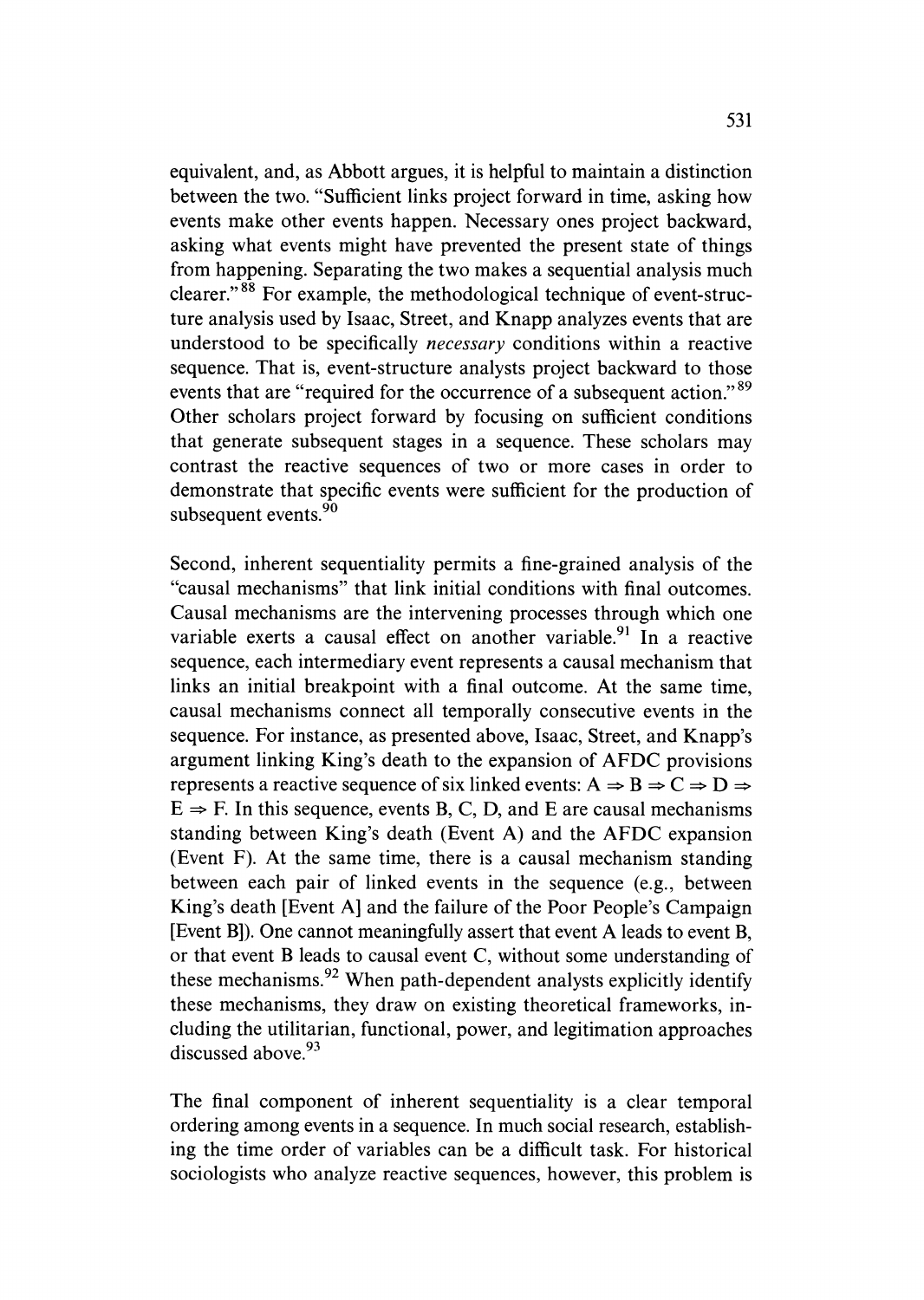**partially overcome through narrative analysis, which portrays social phenomena as "stories" that unfold in a clear chronological order.94 The chronological ordering of events in narrative is a key reason why reactive sequences appear to follow an inherent logic in which one event naturally leads to another. Indeed, if the events in a reactive sequence cannot be clearly arranged in a precise chronological order, the notion that one event logically follows from another is considerably harder to sustain.** 

#### **Reactive sequences in substantive research**

**Reactive sequence arguments in historical sociology are extremely common, but most of these arguments do not model path-dependent patterns. Studies that employ variants of "path analysis" examine chains of linked events, but these studies do not usually trace outcomes back to contingent breakpoints. It is important to recognize that a scholarly emphasis on "pathways" or "paths of development" does not mean that a study examines path dependence.** 

**Substantive path-dependent analyses of reactive sequences often examine cases in which early contingent events produce a trajectory of change that culminates in an outcome that deviates from other similar cases. For instance, students of "American exceptionalism" have emphasized historical accidents, contingent events, or small differences in starting**  conditions to explain the absence of socialism in the United States.<sup>95</sup> In **those rare cases where socialist organizations are present in the United States, scholars have also traced these unusual occurrences back to particularistic historical factors. For example, to explain the development of radicalism among the West Coast International Longshoremen's and Warehouse's Union (ILWU), Howard Kimeldorf places considerable emphasis on the leadership of Harry Bridges during the key early-1930s juncture in U.S. labor history. The emergence of Bridges during this time and his extraordinary leadership could not have been predicted, but without him the ILWU would have followed a quite different path of evolution.96 Similarly, Lipset, Trow, and Coleman's massive study of the International Typographical Union (ITU) traces union democracy back to a conjuncture of events that could not have been anticipated by organizational theorists. As they suggest, "Democracy in the ITU was ... no necessary consequence of a particular set of static factors." Rather, "the existence of democracy in the ITU is largely the result of the convergence of a set of events....**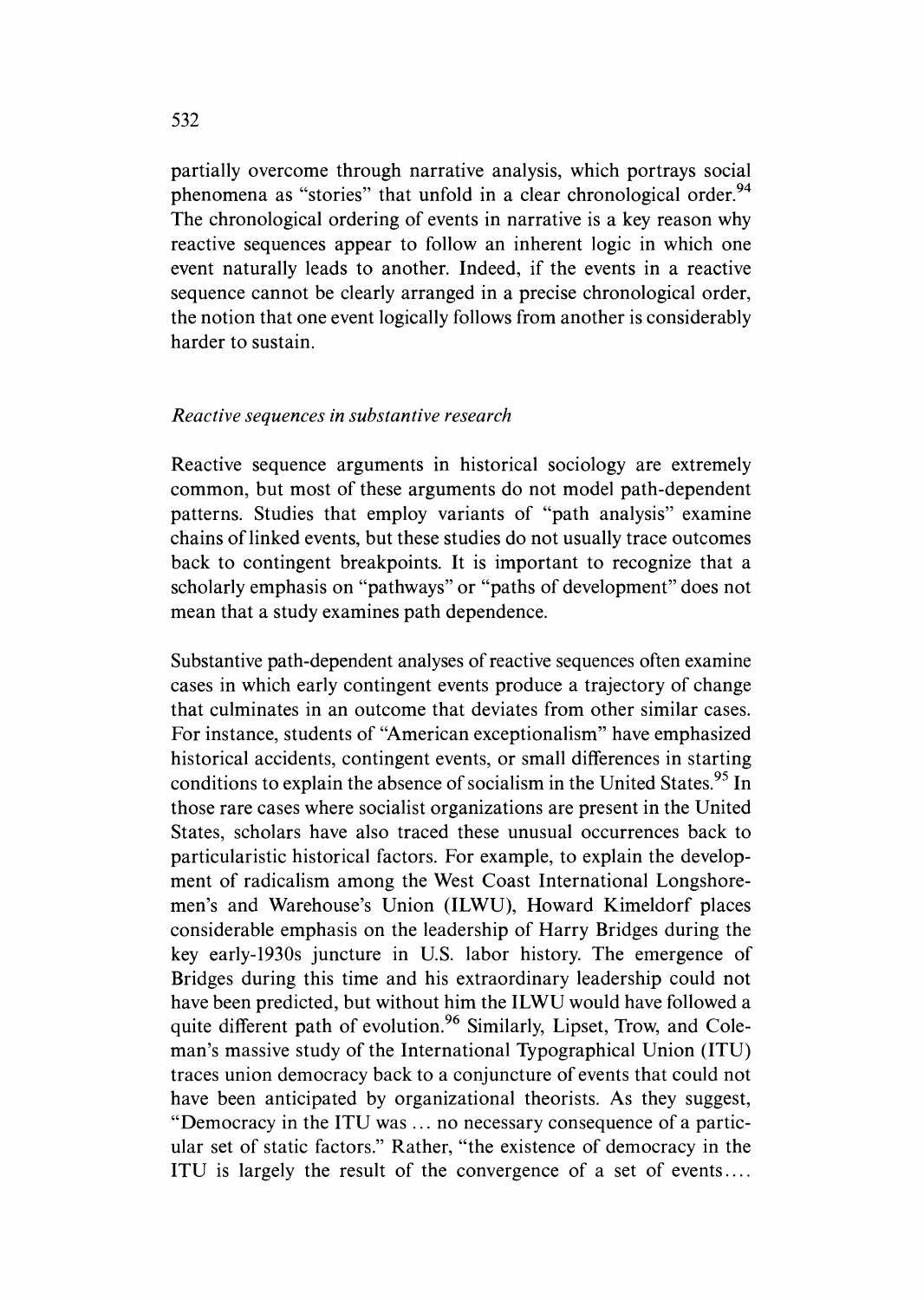**If some one event in the early history had turned the other way, then present-day democracy in the union would have been less likely."97 Because of the extremely low probability of all the necessary events for union democracy coming together, Lipset and collaborators conclude that a democratic outcome in the ITU was indeterminate even when the union was first formed. Still other scholars have analyzed outcomes such as delayed industrialization in Italy and the decline of central state expansion in the United States following the Civil War as pathdependent occurrences that resulted from processes of reaction and counterreaction originally set into motion by a contingent breakpoint.98** 

**Jack Goldstone's recent explanation of the industrial revolution in England illustrates the logic of a path-dependent reactive sequence argument.99 As Figure 3 suggests, Goldstone's argument can be broken down into three main sequences: an "environmental" sequence, a "cultural" sequence, and an "industrialization" sequence. The industrialization sequence is the primary sequence under investigation because it contains the events that directly led to a modern industrial economy in England. Yet, this sequence was triggered by a contingent event - the development of the steam engine (Event M) - that in turn grew out of a conjuncture between the environmental and cultural sequences.** 

**In the figure, the environmental sequence is launched by certain features intrinsic to England: insignificant forest area, thick seams of coal near the sea, and a cold climate (Event A). These conditions were necessary for England's heavy reliance on coal (rather than wood) for heating (B). The extensive use of coal for heating, however, eventually led to the exhaustion of surface-level coal (C), which in turn triggered efforts to dig deeper for coal beneath the surface (D). Yet, digging deeper caused ground water to fill the mineshafts and prevent successful mining (E). Hence, by the early eighteenth century, miners faced problems extracting the coal needed to heat homes across England.** 

**In Goldstone's formulation, England's cultural sequence is characterized by a "liberalizing" set of values in which new ways of thinking, new modes of economic activity, and risk-taking are tolerated by the state (J). As Figure 3 demonstrates, this cultural sequence is marked by reinforcing - not reactive - properties. Goldstone's analysis suggests that England's liberalizing culture was itself a product of causally connected antecedent events, including the absence of a significant monarchy in England (H) and limited Anglican authority and a cli-**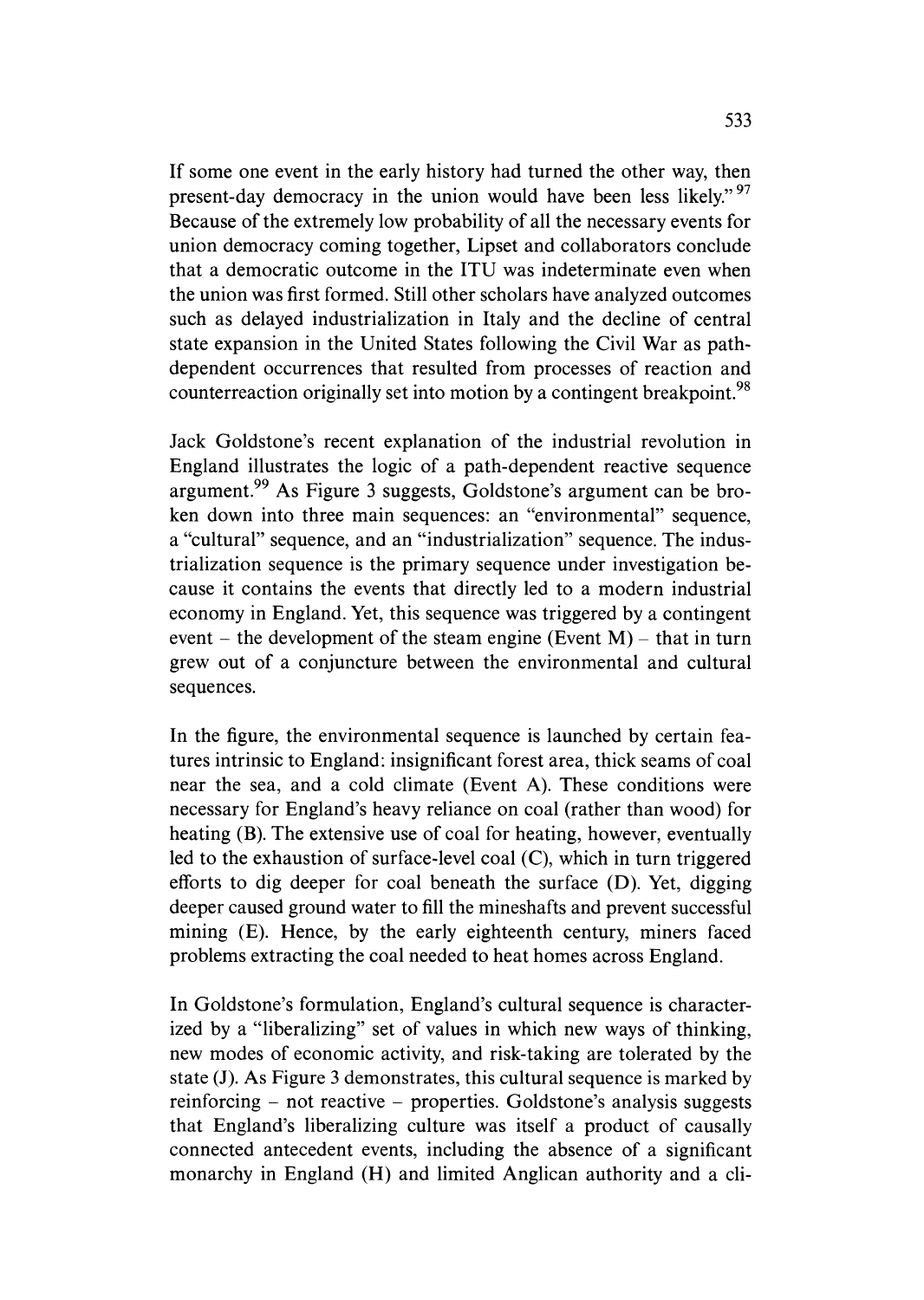

#### **Key:**

- **A: Limited forest area, abundant coal near sea, and cold climate.**
- **B: Long-term heavy reliance on coal for heat.**
- **C: Surface coal is exhausted.**
- **D: Effort to dig for deeper coal.**
- **E: Ground water fills mine shafts.**
- **H: Limited monarchy.**
- **I: Limited Anglican authority and toleration.**
- **J: Liberalizing culture open to technological experimentation.**
- **M: Development of first steam engine.**
- **N: Improvement of steam engine.**
- **0: Reduction in coal prices.**
- **P: Reduction in price of iron and steel.**
- **Q: Development of railways and ships.**
- **R: Mass distribution of industrial production and goods.**

**Figure 3. Goldstone's reactive sequence explanation of English industrialization.** 

**mate of toleration (I). The reinforcing aspect of the cultural sequence (i.e., the repetition of Event J) is important because this sequence later influences developments in the primary industrialization sequence.** 

**The intersection of these two sequences (i.e., Event E with Event J) produced a major conjunctural event: the development of the first steam engine (M). In 1712, in a successful effort to produce a machine for pumping water to clear the deep-shaft mines, Thomas Newcomen**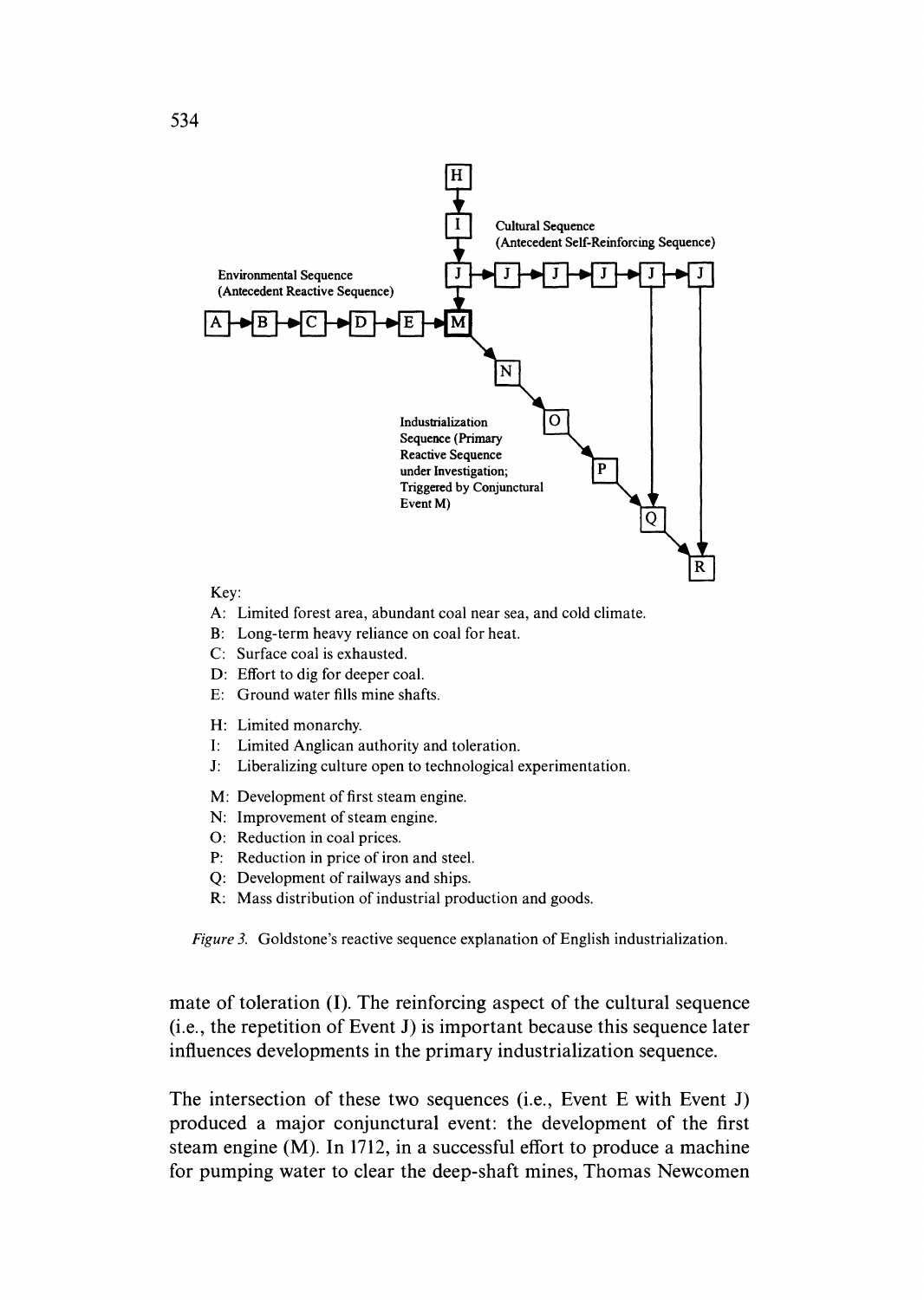**created a bulky, noisy apparatus that made steam from the water and coal found at the mouth of the mines. According to Goldstone, "it was just chance that England had been using coal for so many centuries, and now needed a way to pump clear deep mines that held exactly the**  fuel needed for the clumsy Newcomen pumping machine" (p. 273). **Indeed, in Goldstone's view, the unlikely events that led to the steam engine were a "perhaps one-in-a-million conjuncture" (p. 271).** 

**Yet, once the first steam engine was developed, it triggered a quite predictable sequence of reactions in which further innovations and improvements followed. First, the inefficient Newcomen steam engine itself was improved by subsequent inventors such as James Watt (N). Then, these more efficient steam engines dramatically improved the extraction of coal, which led to a reduction in coal prices (O). In turn:** 

> **Cheap coal made possible cheaper iron and steel. Cheap coal plus cheap iron made possible the construction of railways and ships built of iron, fueled by coal, and powered by engines producing steam. Railways and ships made possible mass national and international distribution of metal tools, textiles, and other products that could be more cheaply made with steam-powered metal-reinforced machinery [Events P, Q, and R] (p. 275).**

**In summary, according to Goldstone, "there was nothing necessary or inevitable" about England's breakthrough to modern industrialism (p. 275). Rather, this outcome was dependent on the development of steam power - a contingent breakpoint that grew out of a highly improbable concurrence of events.** 

#### **Conclusion**

**Discussions of path dependence have been hampered by a basic problem: analysts often lack a clear understanding of the meaning of path dependence. In this article, I have argued that path dependence occurs when a contingent historical event triggers a subsequent sequence that follows a relatively deterministic pattern. In the case of a self-reinforcing sequence, the contingent period corresponds with the initial adoption of a particular institutional arrangement, while the deterministic pattern corresponds with the stable reproduction of this institution over time. By contrast, in the case of a reactive sequence, the contingent period corresponds with a key breakpoint in history, while the deterministic pattern corresponds with a series of reactions that logically follow from this breakpoint.**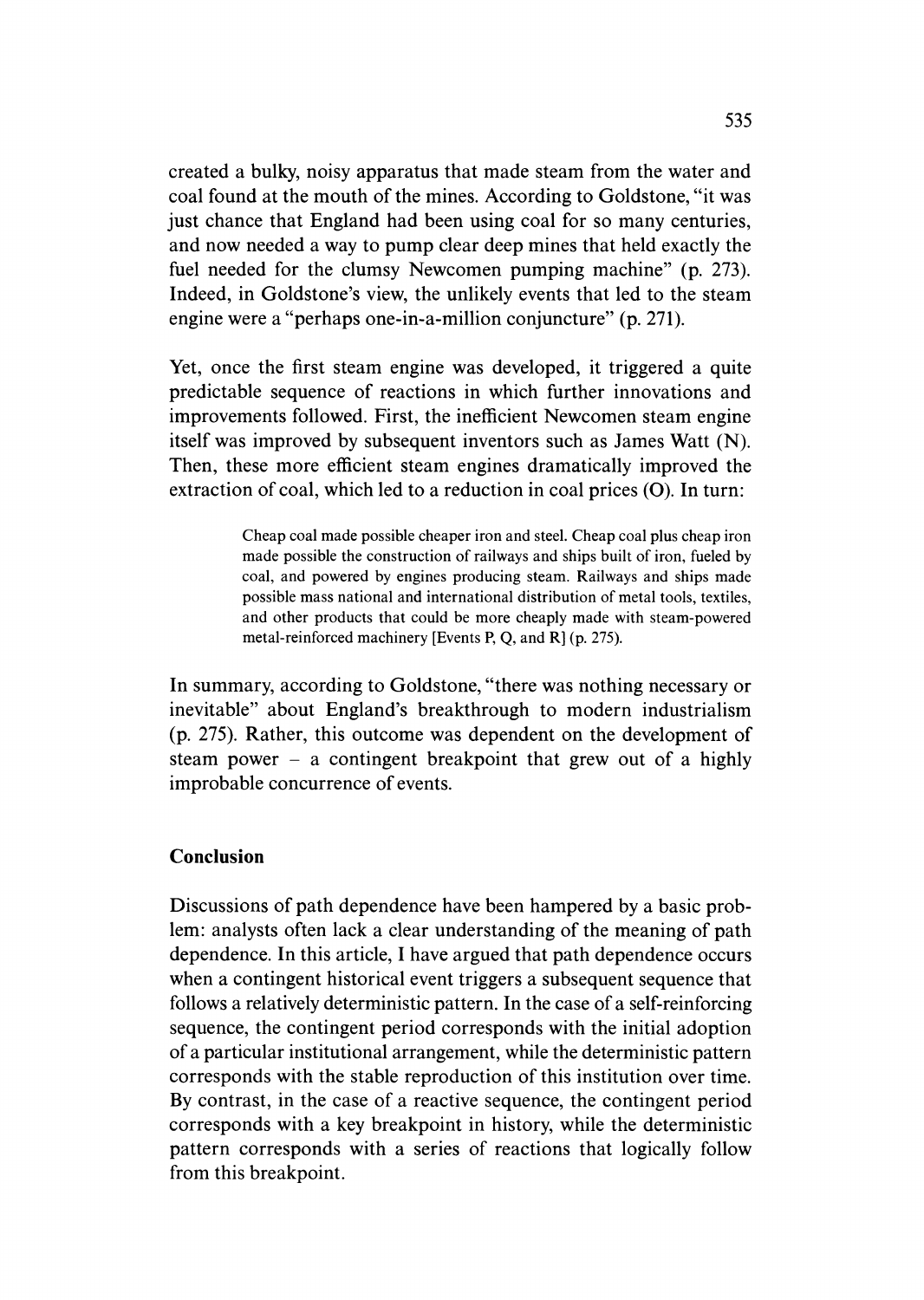**Path-dependent analyses depart decisively with sociological approaches predicated on general linear reality. According to Abbott, the general linear model is based on the notion that "the order of things does not influence the way they turn out." 100 By contrast, the very definition of path dependence stresses the importance of early events for later occurrences. Likewise, whereas the general linear model assumes that, "Cause can never flow from small to large, from the arbitrary to the general, from the minor event to the major development," path dependence by definition assumes that causation flows from contingent historical events to general processes of potentially broad significance.101 To take one striking example considered above, Wallerstein argues that the fundamental organization of the entire global capitalist economy hinged on small peculiarities in the nature of Europe's agricultural system in the fifteenth century.** 

**Given that path dependence presents an intriguing mode of explanation for sociology, one must ask about the kinds of phenomena that are especially likely to exhibit path dependence. As Goldstone has pointed out, outcomes like the Industrial Revolution that occur only once and then perhaps diffuse to other places are frequently subject to path dependence.102 Cases with such outcomes often exhibit path dependence because they witness contingent historical events that separate them from other cases that share similar initial conditions. For example, the development of the steam engine was a contingent breakpoint that led England to diverge sharply from other countries with similar preconditions for industrialism. At the same time, however, path dependence may characterize particular instances of historical phenomena that occur in multiple cases. In these situations, a given outcome that is shared by several cases emerges in one particular case from an atypical set of initial conditions that are stochastically related to the outcome. For example, as we have seen, Roy argues that the privatization of large corporations in the United States was a path-dependent outcome because the initial conditions from which it emerged do not correspond to the kind of generalizable conditions that may explain the triumph of the large private corporation in other countries.** 

**To some degree, work on path dependence conflicts with efforts in the field of historical sociology to identify generalizable configurations of causal processes that explain similarities and differences across multiple cases. Indeed, the researcher who wants to document path dependence for a particular outcome may ruthlessly move back in history to uncover a point in time when initial conditions cannot**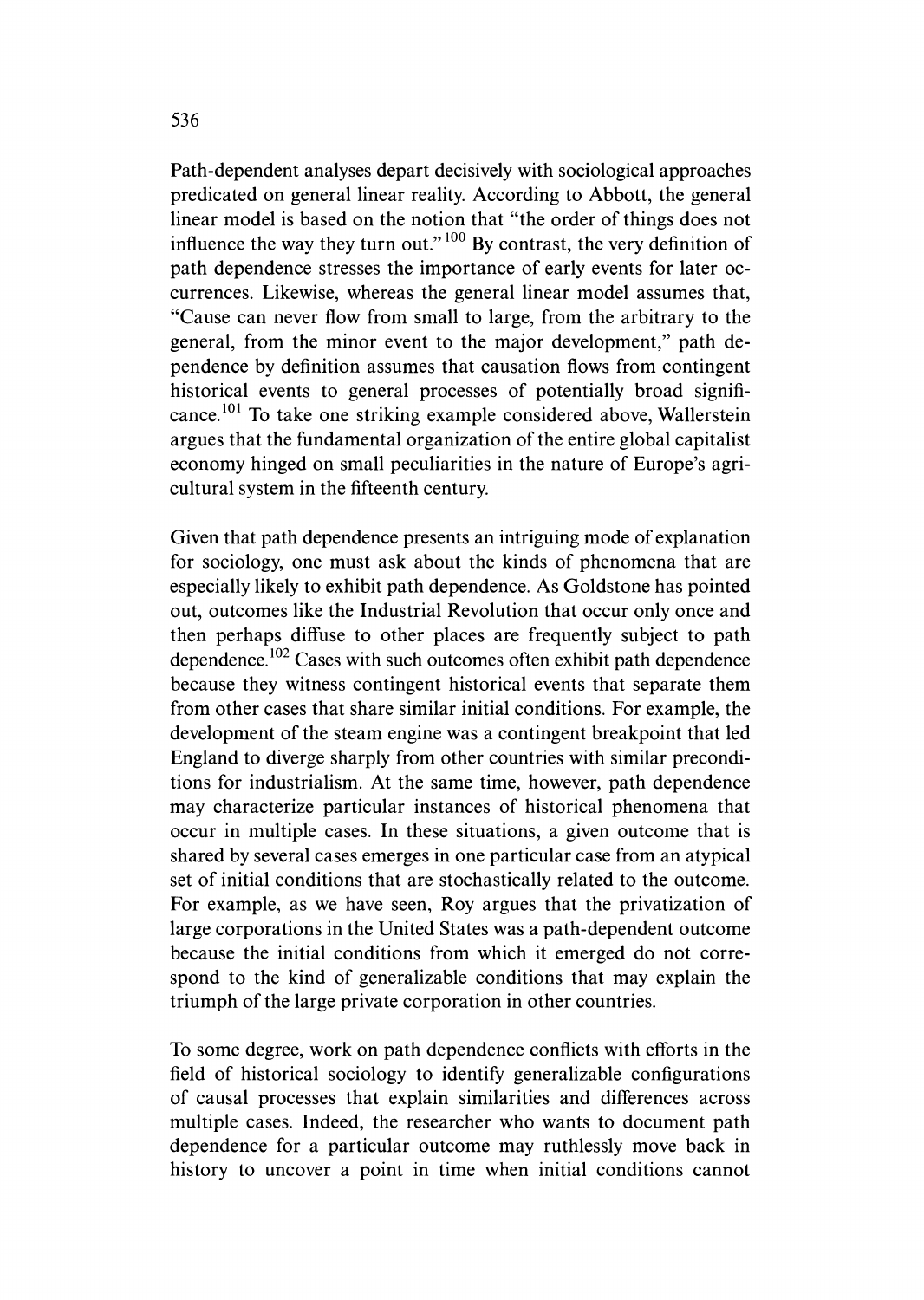**predict the outcome. Even if this outcome has been explained by generalizable causal variables, the aggressive path-dependent researcher may seek out prior conditions before those causal variables came into being. This kind of path-dependent analysis sharply contrasts with much mainstream comparative-historical sociology, where analysts attempt to locate points in time when generalizable variables exist and try to avoid having to characterize outcomes as indeterminate occurrences.** 

**The tension between path-dependent arguments and more commonplace causal arguments in historical sociology hinges significantly on the temporal location of initial conditions in a sequence. Skeptics of path dependence might argue that any outcome could be viewed as**  path-dependent if one goes back far enough in time – i.e., eventually **initial conditions can be identified when final outcomes appear to be stochastic. Path-dependent analysts might respond to such a charge by pointing out that the historical starting point in alternative kinds of comparative-historical work is often arbitrary. This debate underscores the need for analysts to develop more objective criteria for determining what temporal point should represent the "initial" or "starting" conditions of a sequence.** 

**With a self-reinforcing sequence, I would suggest that the period immediately preceding a critical juncture marks a reasonable point in time for specifying the beginning of the sequence. During this precritical juncture period, different options become available for selection and potential processes affecting the choice made at the critical juncture become active. If the conditions present at this time can predict or explain the outcome of the critical juncture, the given sequence should not be considered path-dependent. By contrast, if the outcome of the critical juncture is related stochastically to these conditions, the sequence should be considered path-dependent. Using this standard, the arguments of Wallerstein, Orren, and many economic historians can be considered path-dependent because conditions immediately prior to critical junctures left open the outcome of these junctures.** 

**With reactive sequences, it is harder to identify a temporal point corresponding to initial conditions, since the outcome under investigation may follow a seemingly endless flow of causally-connected events going back in time. Although advocates of path dependence may be tempted to move back in time until theory can no longer explain final outcomes, such a strategy leaves them vulnerable to the charge that any**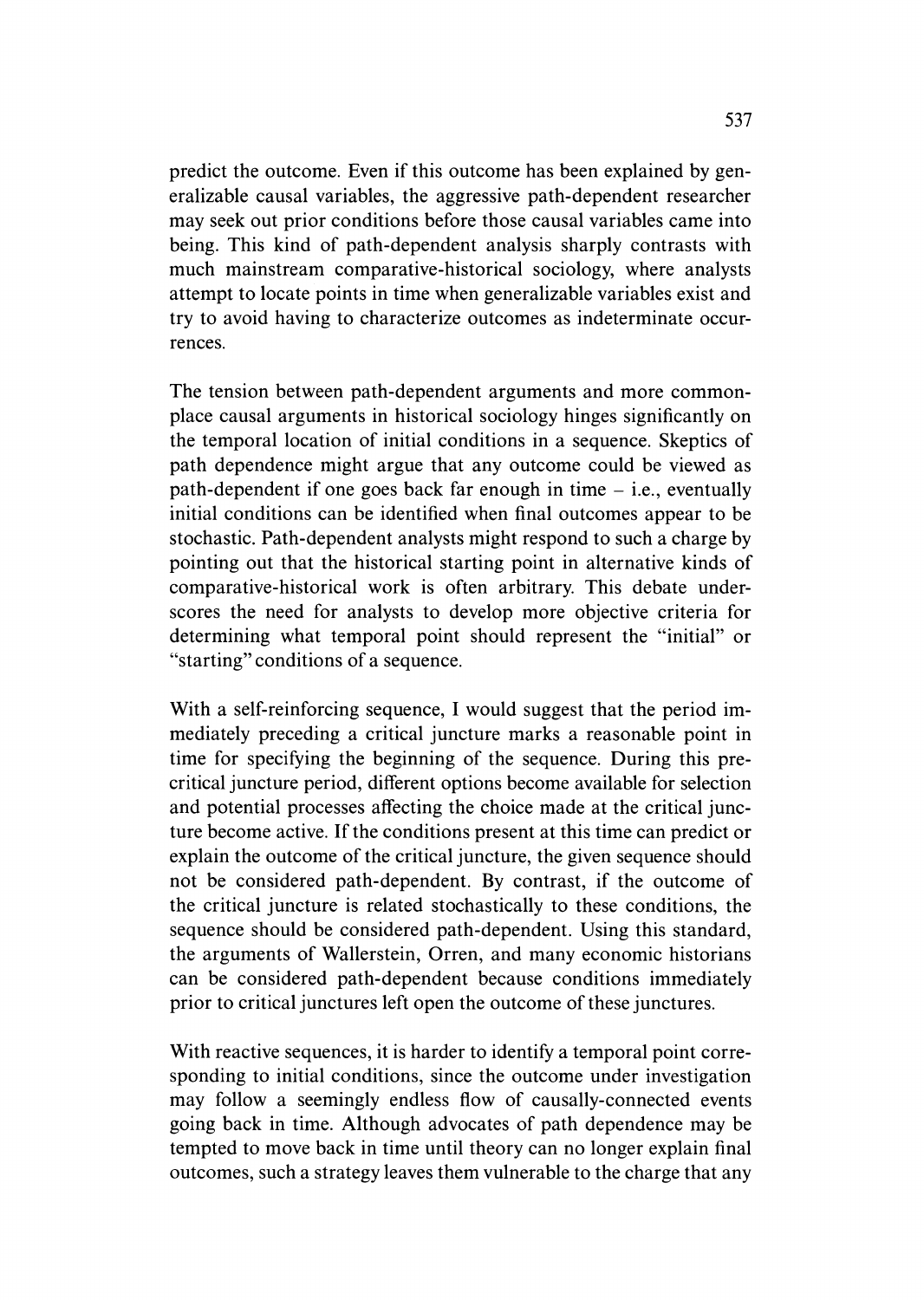**outcome can be construed as path-dependent if one looks hard enough. Perhaps a more reasonable approach is to use comparisons with other cases and generalized understandings of what is historically possible as a basis for identifying the initial conditions of a sequence. For example, Kimeldorf's path-dependent explanation of the emergence of socialism in the ILWU is convincing because, through a comparison with unions that did not develop a socialist orientation, he illustrates that this outcome was indeterminate even when it was a meaningful possibility for the ILWU to follow the anti-socialist path of most other U.S. unions. Similarly, Goldstone's analysis of the industrial revolution in England makes sense because he shows that this outcome is stochastically related not only to conditions found in the distant past of England, when theory is less relevant for explaining industrialization, but also to conditions present only shortly before England embarked on a course of rapid industrialization, when theories of industrialization are most applicable. And Lipset, Trow, and Coleman's contention that the development of socialism in the ITU was indeterminate makes sense because the claim is applied to a period in time when other similar unions were developing in a decidedly non-socialist direction. For all of these studies, the argument that final outcomes are stochastically related to initial conditions is sensible because the analyst focuses on a starting point when theory suggests that the non-occurrence of these outcomes was a realistic historical possibility.** 

**Using these criteria for specifying the beginning of sequences will help researchers make more plausible claims that certain important outcomes are ultimately generated through a path-dependent logic. Along with more clearly elaborating the theoretical frameworks from which one evaluates path dependence, which will help in assessing claims about contingency, this effort could represent a big advance for path-dependent research. In the meantime, it is important that all analysts become clearer and more explicit about the meaning of path dependence. If this concept continues to be used loosely and without clear definition, the study of path-dependent sequences by historical sociologists will probably not amount to anything more than a faddish trend in the discipline. In explicating the specific meaning and uses of path dependence, this article provides sociologists with conceptual and methodological tools for avoiding this outcome.**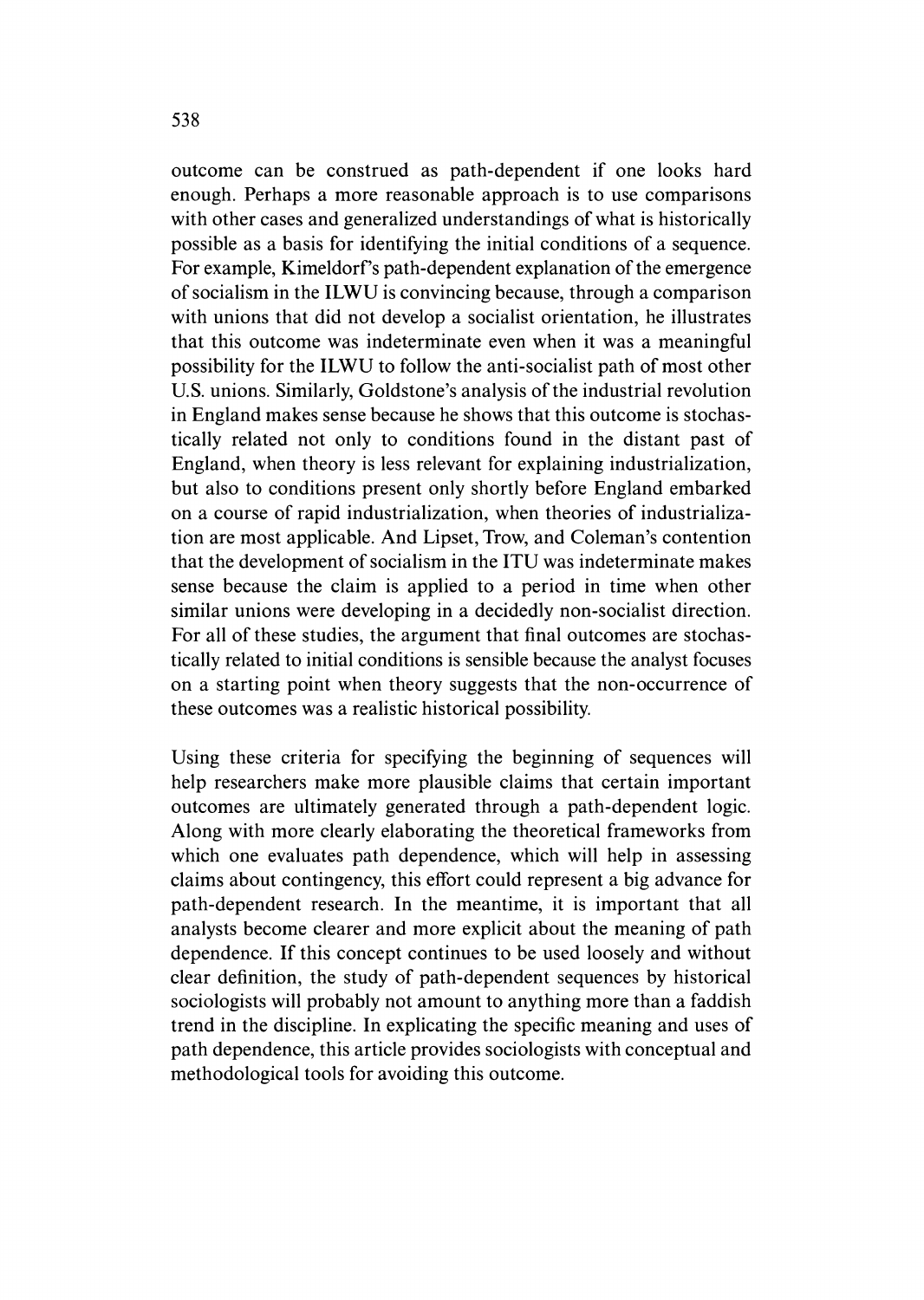#### **Acknowledgments**

**An earlier version of this article was presented at Columbia University's School of International and Public Affairs. For helpful comments and advice (not all of it heeded), I am indebted to John Gerring, Jack A. Goldstone, Peter A. Hall, Michael T. Heaney, Ira Katznelson, Matthew Lange, Anthony W. Marx, John Modell, William G. Roy, Dietrich Rueschemeyer, Kenneth Shadlen, Steven L. Solnick, Kathleen Thelen, Charles Tilly and the Editors of Theory and Society. I would especially like to acknowledge my debt to Paul Pierson, whose work greatly stimulated my thinking on the subject.** 

#### **Notes**

- **1. Ronald Aminzade, "Historical Sociology and Time," Sociological Methods and Research 20 (1992): 462-467; Larry J. Griffin, "Temporality, Events, and Explanation in Historical Sociology: An Introduction," Sociological Methods and Research 20 (1992): 413-414; Larry J. Griffin, "Narrative, Event-Structure, and Causal Interpretation in Historical Sociology," American Journal of Sociology 98 (1993): 1099; Larry W. Isaac, "Transforming Localities: Reflections on Time, Causality, and Narrative in Contemporary Historical Sociology," Historical Methods 30 (1997): 7; William H. Sewell, Jr., "Three Temporalities: Toward an Eventful Sociology," in Terrence J. McDonald, editor, The Historic Turn in the Human Sciences (Ann Arbor: University of Michigan Press, 1996), 262-264; Margaret R. Somers, "We're No Angels: Realism, Rational Choice, and Relationality in Social Science," American Journal of Sociology 104 (1998): 768-769; Charles Tilly, "Future History," Theory and Society 17/6 (1988): 710; Charles Tilly, "The Time of States," Social Research 61 (1994): 270.**
- **2. W. Brian Arthur, Increasing Returns and Path Dependence in the Economy (Ann Arbor: University of Michigan Press, 1994); Paul A. David, "Clio and the Economics of QWERTY," American Economic Review 75 (1985): 332-337; Douglas C. North, Institutions, Institutional Change, and Economic Performance (Cambridge: Cambridge University Press, 1990).**
- **3. North, Institutions, Institutional Change, 100; Sheri Bernan, "Path Dependency and Political Action: Reexamining Responses to the Depression," Comparative Politics 30 (1998): 379-400.**
- **4. Path analysis has roots in the Simon-Blalock model of linear causal analysis. In a discussion of this model, Boudon identified a weak form of path analysis that he referred to as "dependence analysis." See Herbert A. Simon, Models of Man (New York: John Wiley and Sons, 1957), chapter 2; Hubert M. Blalock, Jr., Causal Inferences in Nonexperimental Research (Chapel Hill: University of North Carolina**  Press, 1964); a→ Raymond Boudon, "A Method of Linear Causal Analysis," **American Sociological Review 30 (1965): 365-374.**
- **5. See Jack A. Goldstone, "Initial Conditions, General Laws, Path Dependence, and Explanation in Historical Sociology," American Journal of Sociology 104 (1998): 843.**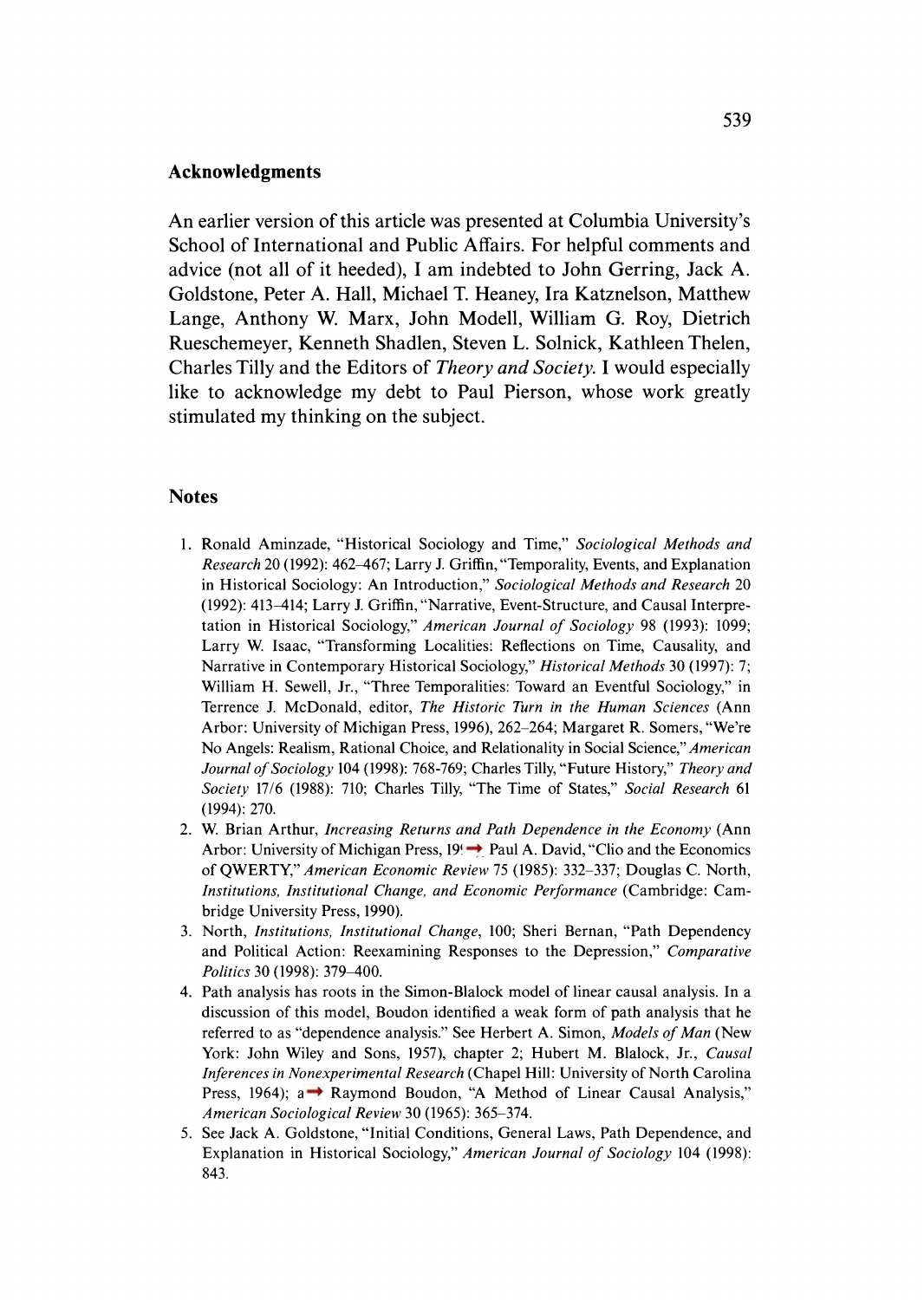- **6. Rebecca Emigh, "The Power of Negative Thinking: The Use of Negative Case Methodology in the Development of Sociological Theory," Theory and Society 26 (1997): 649.**
- 7. This argument is developed  $\rightarrow$  Paul Pierson, "Increasing Returns, Path Dependence, **and the Study of Politics," American Political Science Review 94 (2000): 251-267. See also Arthur, Increasing Returns; Elhanan Helpman and Paul Krugman, Market Structure and Foreign Trade (Cambridge: MIT Press, 1985); Paul Krugman, "History and Industry Location: The Case of the Manufacturing Belt," American**  *Economic Review* 81 (1991): 80− → Paul M. Romer, "Increasing Returns and Long-**Run Growth," Journal of Political Economy 94 (1986): 1002-1037.**
- **8. On the importance of the mechanisms underpinning self-reinforcing sequences, see Kathleen Thelen, "Historical Institutionalism in Comparative Politics," Annual Review of Political Science 2 (1999): 388-392.**
- **9. See Andrew Abbott, "Sequences of Social Events: Concepts and Methods for the Analysis of Order in Social Processes," Historical Methods 16 (1983): 129-147; Griffin, "Temporality, Events, and Explanation"; Sewell, "Three Temporalities."**
- **10. See James Mahoney, "Strategies of Causal Inference in Small-N Analysis," Sociological Methods and Research 28 (2000): 387-424.**
- **11. Sewell, "Three Temporalities," 262-263. For scholars who basically adopt this definition, see Barbara Geddes, "Paradigms and Sand Castles in Comparative Politics of Developing Areas," in William Crotty, editor, Political Science. Looking to the Future, vol. 2. (Evanston, Ill.: Northwestern University Press 1991), 59; Isaac, "Transforming Localities," 7; Terry Lynn Karl, The Paradox of Plenty. Oil Booms and Petro-States (Berkeley: University of California Press, 1997), 11; Jill Quadagno and Stan J. Knapp, "Have Historical Sociologists Forsaken Theory?: Thoughts on the History/Theory Relationship," Sociological Methods and Research 20 (1992): 481-507; Somers, "We're No Angels," 768-769; Tilly, "Future History," 710.**
- **12. Karl, The Paradox of Plenty, 11.**
- **13. Bart Nooteboom, "Path Dependence of Knowledge: Implications for the Theory of the Firm," in Lars Magnusson and Jan Ottosson, editors, Evolutionary Economics and Path Dependence (Cheltenham, U.K.: Edward Elgar, 1997), 57.**
- **14. Abbott, "Sequences of Social Events"; Andrew Abbott, "Conceptions of Time and Events in Social Science Methods: Causal and Narrative Approaches," Historical**  *Methods* 23 (1990): 140–1→ Andrew Abbott, "From Causes to Events: Notes on **Narrative Positivism," Sociological Methods and Research 20 (1992): 428-455; Griffin, "Temporality, Events, and Explanation"; Griffin, "Narrative, Event-Struc**tu **+** Jeffrey Haydu, "Making Use of the Past: Time Periods as Cases to Compare **and as Sequences of Problem Solving," American Journal of Sociology 104 (1998): 339-371; Issac, "Transforming Localitie**  $\rightarrow$  **Larry W. Isaac and Larry J. Griffin, "Ahistoricism in Time-Series Analysis of Historical Process: Critique, Redirection, and Illustrations from U.S. Labor History," American Sociological Review 54 (1989): 873-890; Paul Pierson, "Not Just What, but When: Timing and Sequence in Political Processes," Studies in American Political Development 14 (2000):73-93; Quadagno and Knapp, "Have Historical Sociologists Forsaken Theory?"; Sewell, "Three Temporalities"; William H. Sewell, Jr., "Historical Events as Transformations of Structures: Inventing Revolution at the Bastille," Theory and Society 25/6 (1996): 841-881; Charles Tilly, As Sociology Meets History (New York: Academic**  Press, 1981); Charles Tilly, Big Structures, Large Processes, Huge Comparisons **(New York: Russell Sage Foundation, 1984); Tilly, "Future History."**
- **15. For illustrations of this idea, see Thomas C. Schelling, Micromotives cand Macro-**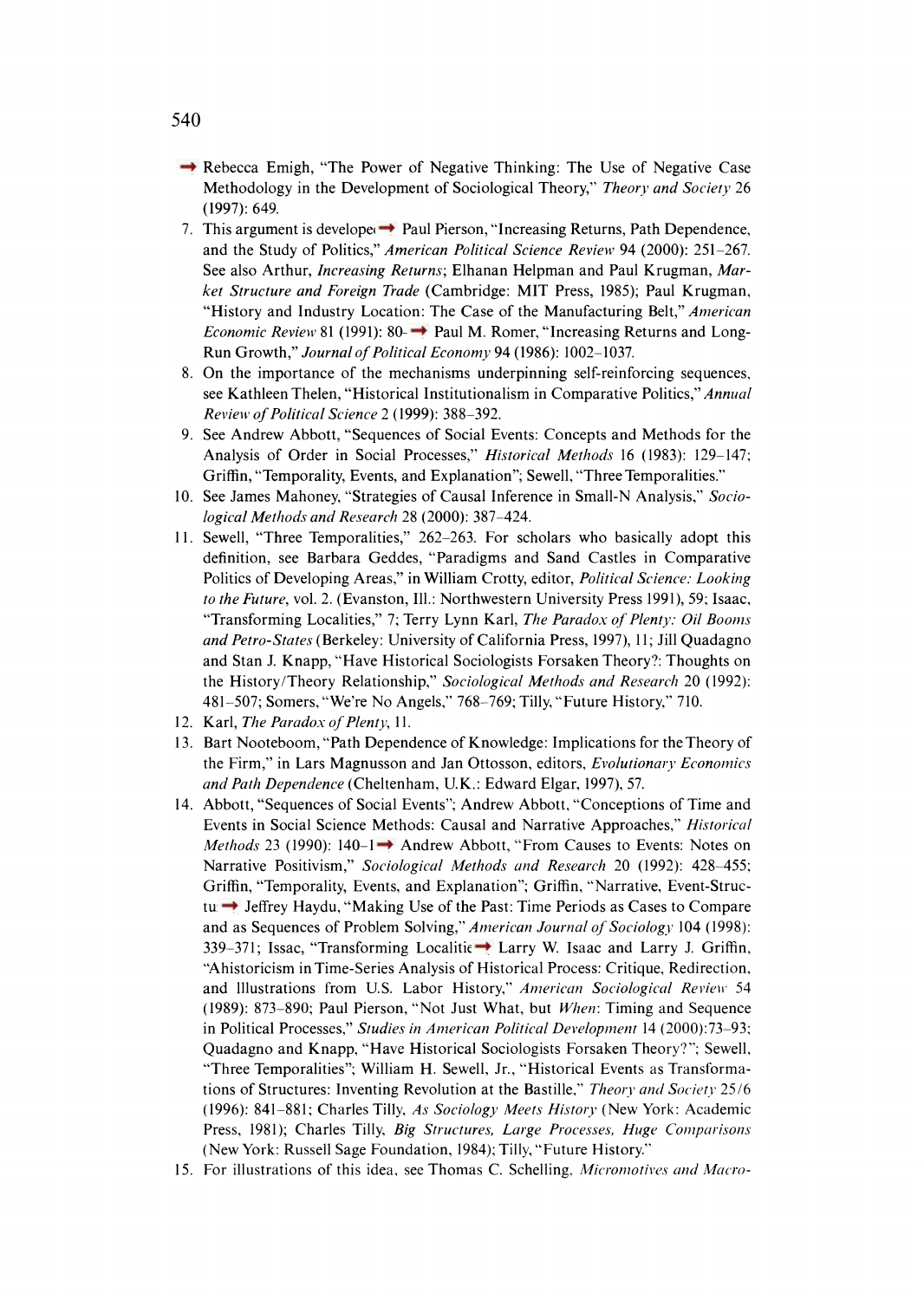**behavior (New York: W.W. Norton, 1978), 15; James Gleick, Chaos: Making a New Science (New York: Penguin, 1987), 8.** 

- **16. Pierson, "Increasing Returns," 263.**
- **17. Arthur, Increasing Returns, 6-7.**
- **18. Abbott, "Sequences of Social Events," 129; Tilly, Big Structures, 14, his emphasis.**
- **19. Arthur, Increasing Returns, 17; Haydu, "Making Use of the Past," 352; Goldstone, "Initial Conditions," 834-835.**
- **20. Goldstone, "Initial Conditions," 834.**
- **21. Abbott, "From Causes to Events," 445.**
- **22. Theda Skocpol, States and Social Revolutions: A Comparative Analysis of France, Russia and China (Cambridge: Cambridge University Press, 1979); Jack A. Goldstone, Revolution and Rebellion in the Early Modern World (Berkeley: University of California Press, 1991).**
- **23. Pierson, "Increasing Returns"; Arthur, Increasing Returns; David, "Clio and the Economics of QWERTY."**
- **24. Arthur, Increasing Returns; David, "Clio and the Economics of QWERTY"; Paul A. David and Julie Bunn, "The Economics of Gateway Technologies and Network Evolution: Lessons from Electricity Supply History," Information Economics and**  Policy 3 (1988): 165-2 → Robin Cowan, "Nuclear Power Reactors: A Study in **Technological Lock-In," Journal of Economic History 50 (1990): 541-567; Robin Cowan and Philip Gunby, "Sprayed to Death: Path Dependence, Lock-In and Pest Control Strategies," Economic Journal 106 (1996): 521-542; Eban Goodstein, "The Economic Roots of Environmental Decline: Property Rights or Path Dependence," Journal of Economic Issues 29 (1995): 1029-1043; John Hartwick, "The Persistence of QWERTY and Analogous Suboptimal Standards," unpublished manuscript. Kingston, Ontario: Queen's University, 1985. The empirical accuracy of some of these examples has been contested by Liebowitz and Margolis. These authors present a broad theoretical critique of path dependence that suggests**  inefficient outcomes occur rarely or never in the marketplace.  $\rightarrow$  S. J. Liebowitz **and Stephen E. Margolis, "Path-Dependence, Lock-In, and History," Journal of Law, Economics, and Organization 11 (1995): 205-226. However, as Pierson ("Increasing Returns," 15) argues, this critique is less relevant to non-market social settings. See also Oliver E. Williamson, "Transaction Cost Economics and Organizational Theory," Industrial and Corporate Change 2 (1993): 107-156.**
- **25. Haydu, "Making Use of the Past"; Stephen D. Krasner, "Sovereignty: An Institutional Perspective," Comparative Political Studies 21 (1988): 66-94; North, Institutions, Institutional Change; Pierson, "Increasing Returns"; Walter W. Powell, "Expanding the Scope of Institutional Analysis," in Walter W. Powell and Paul J. DiMaggio, editors, The New Institutionalism in Organizational Analysis (Chicago: University**  of Chicago Press, 19 → Mark J. Roe, "Chaos and Evolution in Law and Economics," **Harvard Law Review 109 (1996): 641-668; Anthony Woodlief, "The Path-Dependent City," Urban Affairs Journal 33 (1998): 405-438.**
- **26. Robert R. Alford and Roger Friedland, Powers of Theory: Capitalism, the State, and Democracy (Cambridge: Cambridge University Press, 1985); Walter W. Powell and Paul J. DiMaggio, editors, The New Institutionalism in Organizational Analysis (Chicago: University of Chicago Press, 1991); Peter A. Hall and Rosemary C. R. Taylor, "Political Science and the Three New Institutionalisms," Political Studies 44 (1996): 936–957; Krasner, "Sovereignt**  $\rightarrow$  **James G. March and Johan P. Olsen, "The New Institutionalism: Organizational Factors in Political Life," American**  Political Science Review 78 (1984): 734-7→ John W. Meyer and Brian Rowan,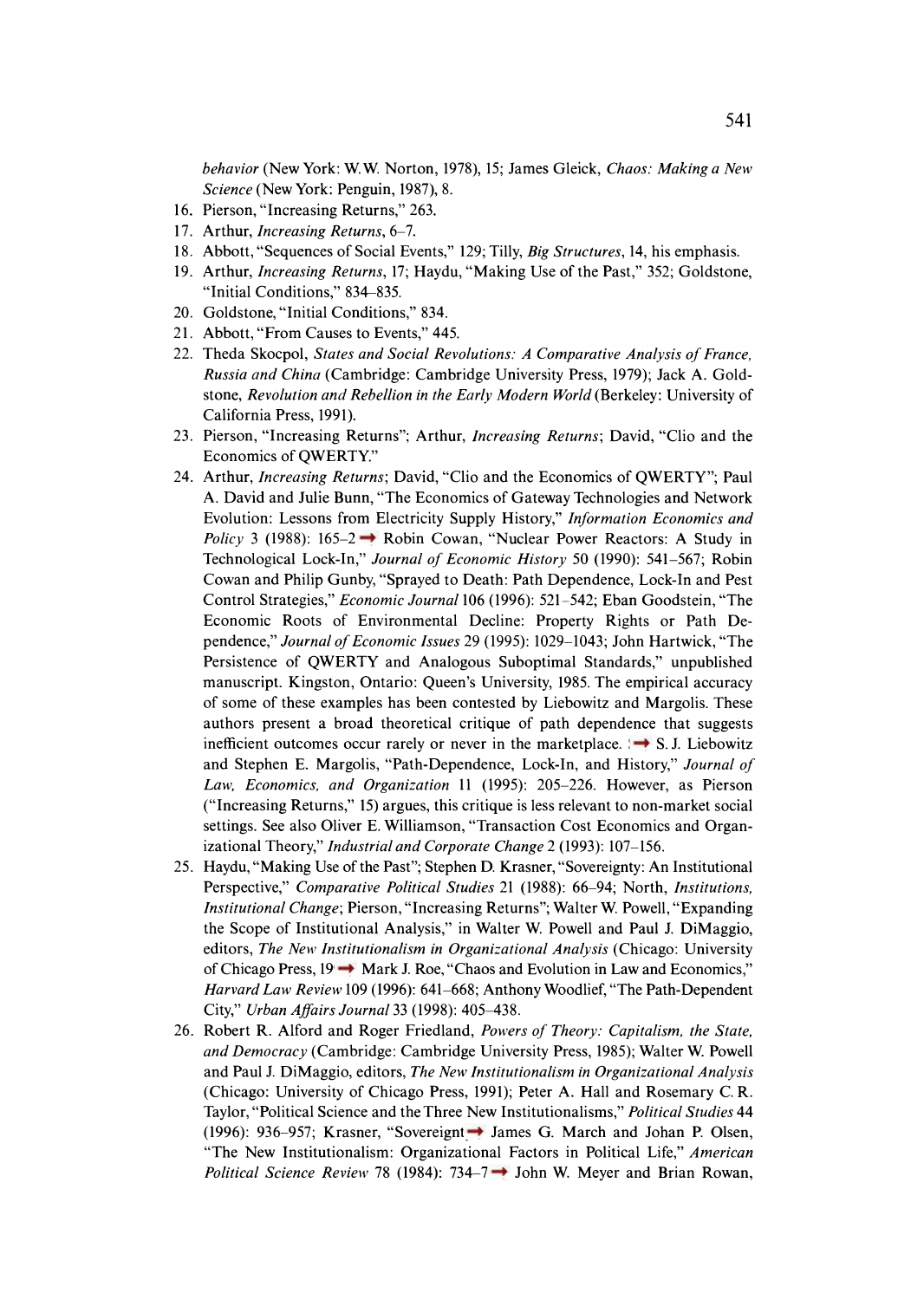**"Institutionalized Organizations: Formal Structure as Myth and Ceremony,"**  American Journal of Sociology 83 (1977): 340<sup>-2</sup> → W. Richard Scott, "The Adoles**cence of Institutional Theory," Administrative Science Quarterly 32 (1987): 493- 511; Arthur L. Stinchcombe, Constructing Social Theories (Chicago: University of Chicago Press, 1968); Kathleen Thelen and Sven Steinmo, "Historical Institutionalism in Comparative Politics," in Sven Steinmo, Kathleen Thelen, and Frank Longstreth, editors, Structuring Politics. Historical Institutionalism in Comparative Analysis (Cambridge: Cambridge University Press, 1992).** 

- **27. Stinchcombe, Constructing Social Theories, 103. See also Ernest Nagel, The Structure of Science: Problems in the Logic of Scientific Explanation (Indianapolis: Hackett, 1979), 25-26.**
- **28. Seymour Martin Lipset and Stein Rokkan, Party Systems and Voter Alignments. Cross-National Perspectives (New York: Free Press, 1967); Ruth Berins Collier and David Collier, Shaping the Political Arena: Critical Junctures, the Labor Movement, and Regime Dynamics in Latin America (Princeton: Princeton University Press, 1991); Andrew Abbott, "On the Concept of Turning Point," Comparative Social Research 16 (1997): 85-105.**
- **29. Margaret Levi, "A Model, a Method, and a Map: Rational Choice in Comparative and Historical Analysis," in Mark Irving Lichbach and Alan S. Zuckerman, editors, Comparative Politics. Rationality, Culture, and Structure (Cambridge: Cambridge University Press, 1997), 28.**
- **30. James D. Fearon, "Counterfactuals and Hypothesis Testing in Political Science," World Politics 43 (1991): 577-592; James D. Fearon, "Causes and Counterfactuals in Social Science: Exploring an Analogy Between Cellular Automata and Historical Processes," in Philip E. Tetlock and Aaron Belkin, editors, Counterfactual Thought Experiments in World Politics (Princeton: Princeton University Press, 1996).**
- **31. There are other understandings of "contingency" available in the literature. See, for example, Larry Griffin and Charles C. Ragin, "Some Observations on Formal Methods of Qualitative Analysis," Sociological Methods and Research 23 (1994): 16; Edgar Kiser and Michael Hechter, "The Role of General Theory in Comparative-Historical Sociology," American Journal of Sociology 97 (1991): 6; and Quadagno and Knapp, "Have Sociologists Forsaken Theory?" 499-500.**
- 32.  $\rightarrow$  **Jerome G. Manis and Bernard N. Meltzer, "Chance in Human Affairs," Sociological Theory 12 (1994): 45-56; Gary King, Robert O. Keohane, and Sidney Verba, Designing Social Inquiry. Scientific Inference in Qualitative Research (Princeton: Princeton University Press, 1994), 59-60; Isaiah Berlin, Historical Inevitability (London: Oxford University Press, 1954); Lorenz Kruger, Lorraine J. Daston, and Michael Heidelberger, The Probabilistic Revolution. Ideas in History (Cambridge, Mass.: MIT Press, 1987).**
- **33. Edward Hallett Carr, What is History? (New York: Alfred A. Knopf, 1962), chapter 4.**
- **34. Aminzade, "Historical Sociology," 463; Collier and Collier, Shaping the Political Arena, 27; Gerardo L. Munck, "Between Theory and History and Beyond Traditional Area Studies: A New Comparative Perspective on Latin America," Comparative Politics 25 (1993): 491.**
- **35. Liebowitz and Margolis, "Path-Dependence," 210.**
- **36. David, "Clio and the Economics of QWERTY."**
- 37. **37. S. J. Liebowitz and Stephen E. Margolis, "The Fable of the Keys," Journal of Law and Economics 33 (1990): 1-25. Additional typewriter formats besides QWERTY and Dvorak have emerged over time, and it is now clear that QWERTY is not an optimal design - even though, as discussed below, the costs of technology reversal**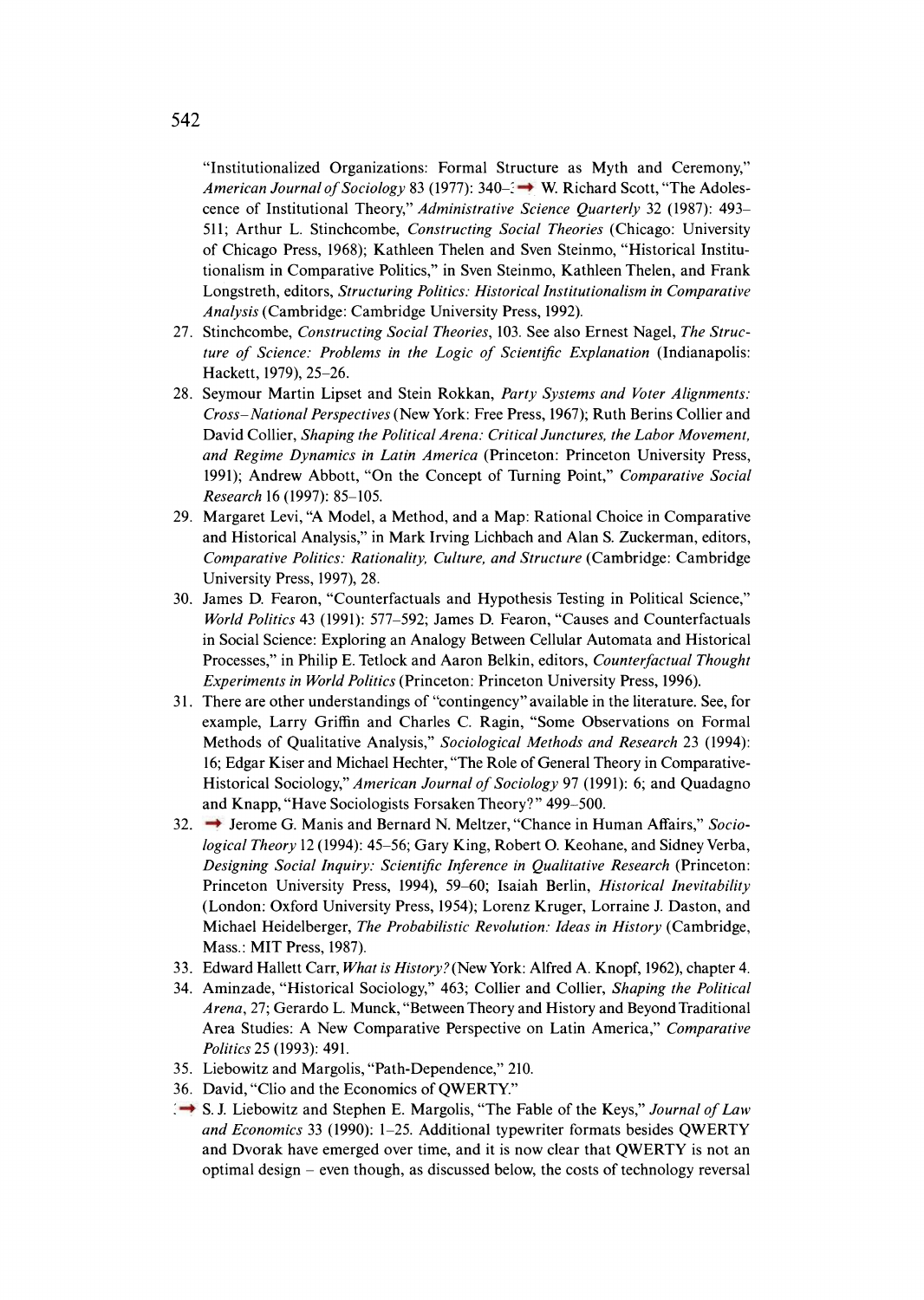**would make it inefficient to abandon QWERTY. One might be inclined to argue that QWERTY should be considered a path-dependent outcome because its persistence reveals how historical conditions can lead to sub-optimal outcomes, even if its initial adoption and subsequent persistence are fully consistent with neoclassical theory. In this formulation, path dependence entails a self-reinforcing outcome that seems regrettable or illogical in light of currently available options, even though this outcome was fully predictable given the choices that were actually available when the initial selection process occurred (Liebowitz and Margolis, "Path-Dependence," 211). This broad definition has the unfortunate consequence of making the presence or absence of path dependence hinge on discoveries that occur only after the self-reinforcing sequence is initiated. For example, in this formulation, the QWERTY typewriter became a path-dependent outcome only once actors gained knowledge of superior formats: before this time, it was not possible to assert that QWERTY was sub-optimal. In this definition, then, the key event that triggers path**  dependence is *knowledge* that a superior alternative exists - not the actual adop**tion of the outcome in the first place. Yet, with many or most self-reinforcing institutions, new knowledge eventually leads actors to realize that an alternative arrangement might have better served needs. Hence, this definition stretches the concept of path dependence to include nearly all institutions, and may degenerate into a kind of "what if" analysis in which the investigator speculates about how the world could have been improved with better knowledge at an earlier point in time. In short, the mere presence of regrettable or seemingly illogical outcomes does not necessarily signify path dependence.** 

- **38. Stinchcombe, Constructing Social Theories, 103-104; Krasner, "Sovereignty," 80-85.**
- **39. The specific characteristics of institutions especially susceptible to self-reinforcing path dependence will vary depending on the mechanism of reproduction that characterizes an institution (see below for a discussion of these mechanisms). In the case of utilitarian mechanisms of reproduction, institutions that quickly confer important benefits and rapidly impose costs to transformation are more likely to be characterized by path dependence. For example, in his work on technologies, which relies on an utilitarian framework, Arthur (Increasing Returns, 118) has noted that path dependence is especially likely when there are high set-up costs, positive network externalities, and immediate benefits of adoption through learning processes. These qualities probably apply to many social institutions (Pierson, "Increasing Returns"; Kiser and Hechter "The Debate on Historical Sociology," 807). Likewise, with power mechanisms of reproduction, institutions that clearly and quickly benefit a particular group of actors without immediately disadvantaging other actors are particularly likely to be characterized by path dependence.**
- **40. David, "Clio and the Economics of QWERTY."**
- **41. Michael J. Piore and Charles F. Sabel, The Second Industrial Divide: Possibilities for Prosperity (New York: Basic Books, 1984), chapter 2.**
- **42. These frameworks are derived from Collins's well-known discussion of the rational/ utilitarian, Durkheimian, conflict, and microinteractionist traditions. See Randall Collins, Four Sociological Traditions (New York: Oxford University Press, 1994). Of course, there are other ways of characterizing the theoretical frameworks that guide sociological research. See, for example, Raymond Boudon, Problems of Sociological Epistemology (New York: Columbia University Press, 1980); Tom Campbell, Seven Theories of Human Society (Oxford: Clarendon Press, 1981); and Anthony Giddens, Central Problems in Social Theory: Action, Structure, and Contradiction in Social Analysis (Berkeley: University of California, 1979). I make no**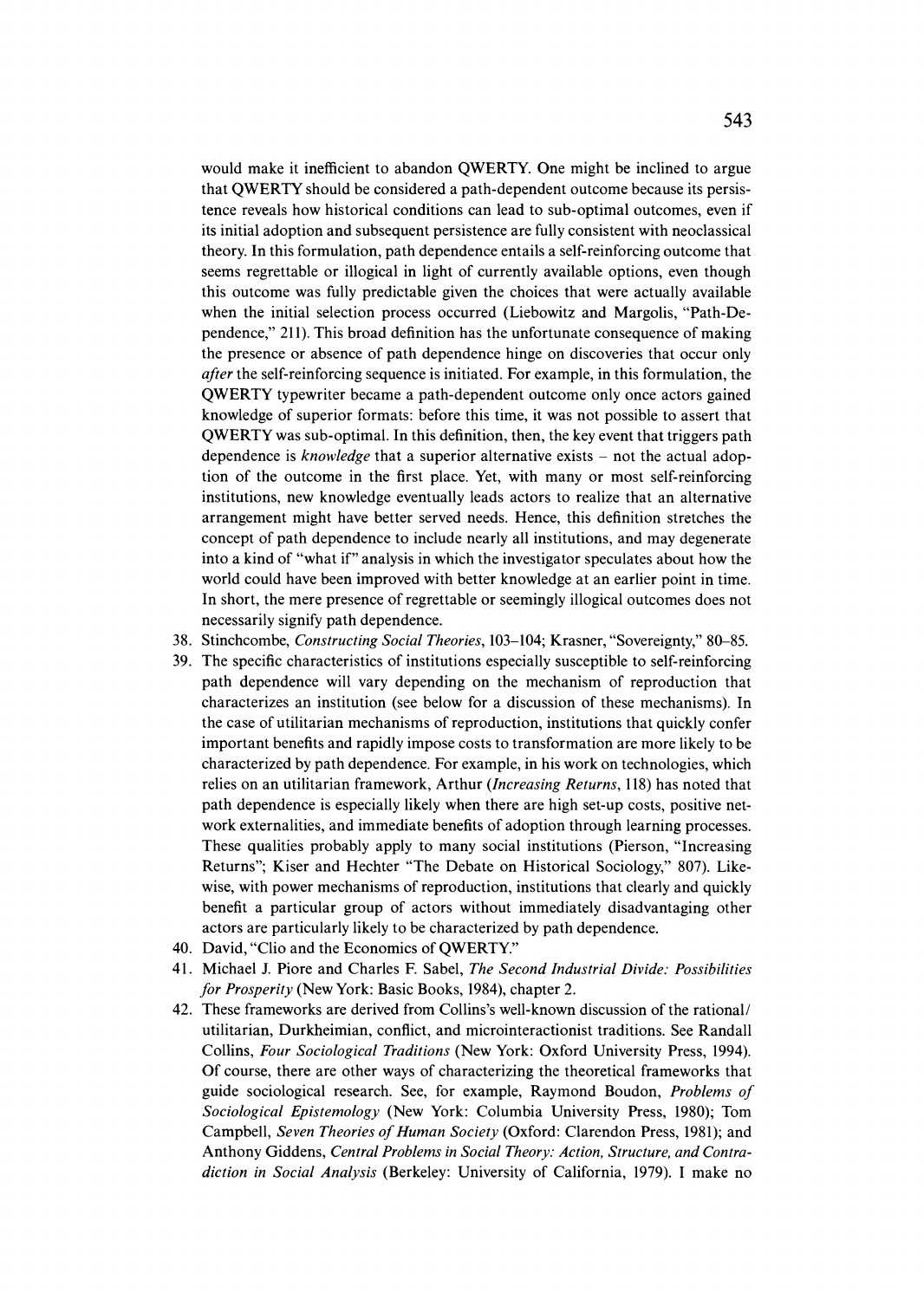**claim that the four-fold typology discussed here is a definitive characterization. In addition, I am aware that these theoretical traditions might be conceived as "metatheories" that offer only general theorems and no specific propositions independent of "bridging assumptions." Here I take the liberty of giving empirical content to these theoretical traditions by specifying specific propositions associated with each tradition.** 

- **43. Charles Camic, "The Utilitarians Revistied," American Journal of Sociology 85 (1979): 516-550; James S. Coleman, Foundations of Social Theory (Cambridge: Belknap Press, 1990); Collins, Four Sociological Traditions, chapter 2.**
- **44. North, Institutions, Institutional Change, 94.**
- **45. Greg Hill, "History, Necessity, and Rational Choice Theory," Rationality and Society 9 (1997): 189-213. Edgar Kiser (personal communication) points out that many rational choice analysts do not believe path dependence exists. He suggests that this might explain why there are so few (if any) empirical examinations of path dependence by rational choice theorists in the discipline of sociology.**
- **46. Michael Hechter, Karl-Dieter Opp, and Richard Wippler, "Introduction," in Michael Hechter, Karl-Dieter Opp, and Richard Wippler, editors, Social Institutions. Their Emergence, Maintenance and Effects (New York: Aldine de Gruyter, 1990), 5. See also Michael Hechter, "The Emergence of Cooperative Social Institutions," in**  Hechter, Opp, and Wippler, editors, Social Institutic → Edgar Kiser, "The Revival **of Narrative in Historical Sociology: What Rational Choice Can Contribute," Politics and Society 24 (1996): 249-271. Recently, Kiser and Hechter have suggested that path dependence may be a useful mode of analysis for historical**  sociologists. **See Edgar Kiser and Michael Hechter, "The Debate on Historical and Allen Sociology: Rational Choice Theory and Its Critics," American Journal of Sociology 104 (1998): 785-816.**
- **47. Williamson, "Transaction Cost Economics," 116-117. This learning explanation assumes that there are long-run benefits to institutional change.**
- **48. Jorg Meyer-Stamer, "Path Dependence in Regional Development: Persistence and Change in Three Industrial Clusters in Santa Catarina, Brazil," World Development 26 (1998): 1508.**
- **49. Pierson, "Increasing Returns."**
- **50. Stinchcombe, Constructing Social Theories, 80.**
- **51. Robert K. Merton, Social Theory and Social Structure: Toward the Codification of Theory and Research (Glencoe, Ill.: Free Press, 1949), 23-24; Francesca M. Cancian, "Varieties of Functional Analysis," in David L. Sills, editors, International Encyclopedia of the Social Sciences (New York: MacMillan, 1968), 30.**
- **52. See Nagel, The Structure of Science, 24; Dietrich Rueschemeyer, Power and the Division of Labour (Stanford: Stanford University Press, 1986), 36-39.**
- **53. This functional path-dependent logic underlies the punctuated equilibrium model of evolutionary change in biology. See Stephen Jay Gould, Wonderful Life. The Burgess Shale and the Nature of History (New York: W.W. Norton and Company,**  198<sup> $\rightarrow$ </sup> Stephen Jay Gould and Niles Eldredge, "Punctuated Equilibria: The Tempo **and Mode of Evolution Reconsidered," Paleobiology 3 (1977): 115-151. Thus, in the punctuated equilibrium model, random mutations in specific individuals initially introduce change into a population. This change may rapidly spread through a**  whole species if – given earlier adaptations and immediate environmental incen**tives - it is functionally efficient. Once the adaptation is stabilized, it will tend to maintain itself and channel future change. This is true even though the selected adaptation may not be optimal for the species in a functional or utilitarian sense.**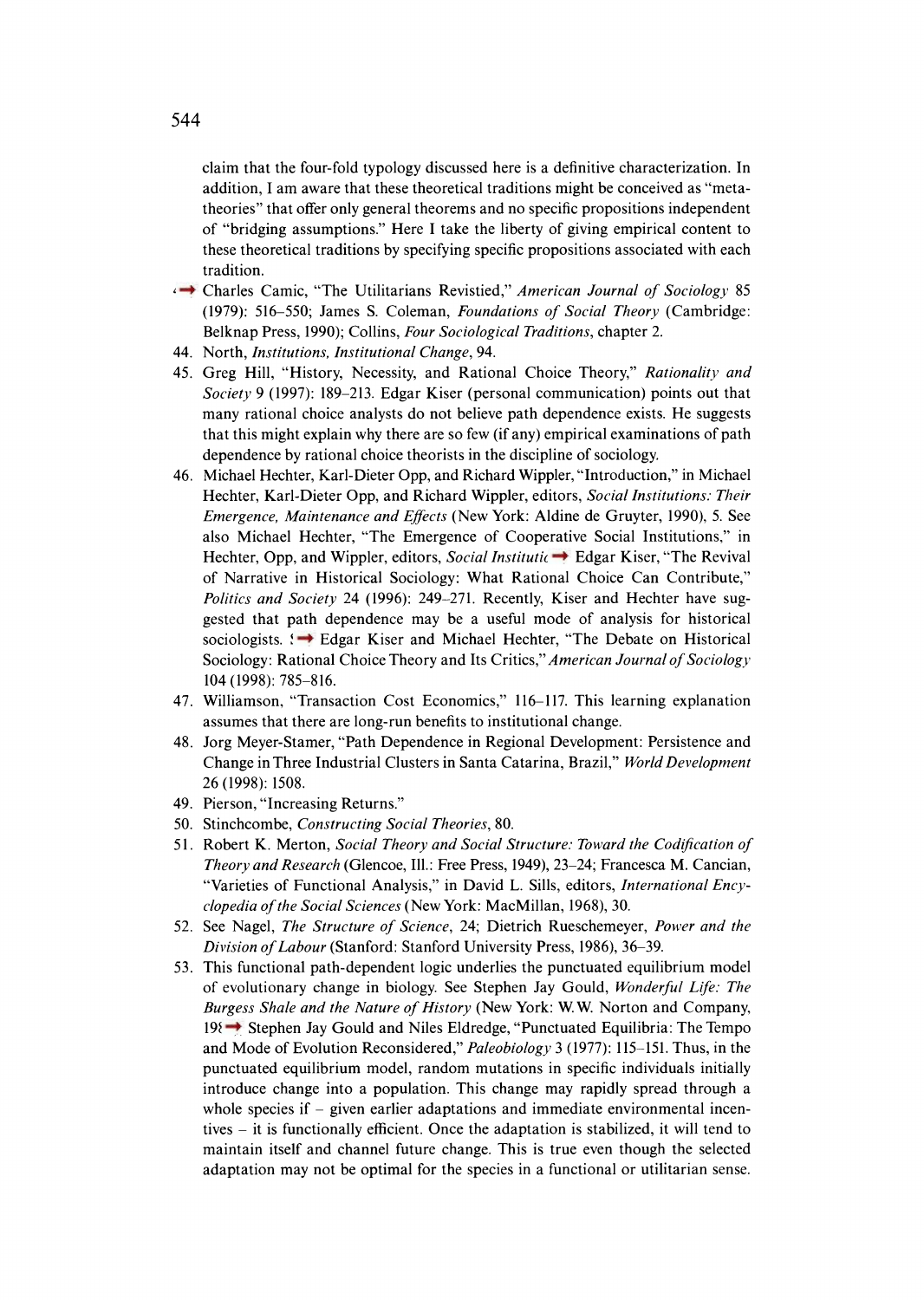**See also Goldstone, "Initial Conditions," 836, for a discussion of the path-dependent aspects of evolutionary biology.** 

- **54. Organizational theorists make a related argument in suggesting that inefficient institutions within an organizational system may persist so long as they enhance the survival prospects of the overall organization. See Paul J. DiMaggio and Walter**  W. Powell, "The Iron Cage Revisited: Institutional Isomorphism and Collective **Rationality in Organizational Fields," American Sociological Review 48 (1983): 147-160; W Richard Scott and John W Meyer, "The Organization of Societal Sectors," in John W. Meyer and W. Richard Scott, editors, Organizational Environments: Ritual and Rationality (Beverly Hills, Cal.: Sage, 1983).**
- **55. Immanuel Wallerstein, The Modern World System I: Capitalist Agriculture and the Origins of the European World-Economy in the Sixteenth Century (New York: Academic Press, 1974); Wallerstein, The Modern World System II: Mercantilism and the Consolidation of the European World-Economy, 1600-1750 (New York: Academic Press, 1980); Wallerstein, The Modern World System III: The Second Era of Great Expansion of the Capitalist World-Economy, 1730s-1840s (New York: Academic Press, 1989).**
- **56. Theda Skocpol, "Wallerstein's World Capitalist System: A Theoretical and Historical**  Critique," American Journal of Sociology 82 (1977): 1075-10! Alexander E. **Wendt, "The Agent-Structure Problem in International Relations Theory," International Organization 41 (1987): 335-370.**
- **57. Wallerstein (The Modern World System I) traces the selection of Europe over China to historical peculiarities in the nature of political structures and agrarian economies (p. 63). He suggests these peculiarities favored Europe over China, even though China had many features that would have allowed for a more rapid consolidation of capitalism, which in turn likely would have been beneficial to the system as a whole.**
- $\rightarrow$  **Kenneth E. Bock, "Evolution, Function, and Change," American Sociological Review 28 (1963): 229-237; Ronald Philip Dore, "Function and Cause," American Sociological Review 26 (1961): 843-853; Talcott Parsons, The Social System (New York: Free Press, 1951).**
- **59. The problem is that Wallerstein's system expands to encompass the entire globe, precluding the possibility of an external shock (barring, for example, an alien invasion or an asteroid collision).**
- **60.**  $\rightarrow$  Immanuel Wallerstein, "The Rise and Future Demise of the World Capitalist **System: Concepts for Comparative Analysis," Comparative Studies in Society and History 16 (1974): 387-415.**
- **61. See Collins, Four Sociological Traditions, 123; Randall Collins, Conflict Sociology. Toward an Explanatory Sociology (New York: Academic Press, 1975), 57-59; Rueschemeyer, Power and the Division of Labour; Max Weber, Economy and Society (Berkeley: University of California Press, 1978), chapte**  $\rightarrow$  Anthony Oberschall and **Eric M. Leifer, "Efficiency and Social Institutions: Uses and Misuses of Economic Reasoning in Sociology," Annual Review of Sociology 12 (1986): 233-253.**
- **62. William G. Roy, Socializing Capital: The Rise of the Large Industrial Corporation in America (Princeton: Princeton University Press, 1997).**
- **6 63. N. Eisenstadt, "Institutionalization and Change," American Sociological Review 29 (1964): 235-247.**
- **64. Michael Burawoy, The Politics of Production: Factory Regimes under Capitalism and Socialism (London: Verso, 1985), 85-86.**
- **65. Peter Evans, Embedded Autonomy: States and Industrial Transformation (Princeton: Princeton University Press, 1995), 229-230; Dietrich Rueschemeyer and Peter**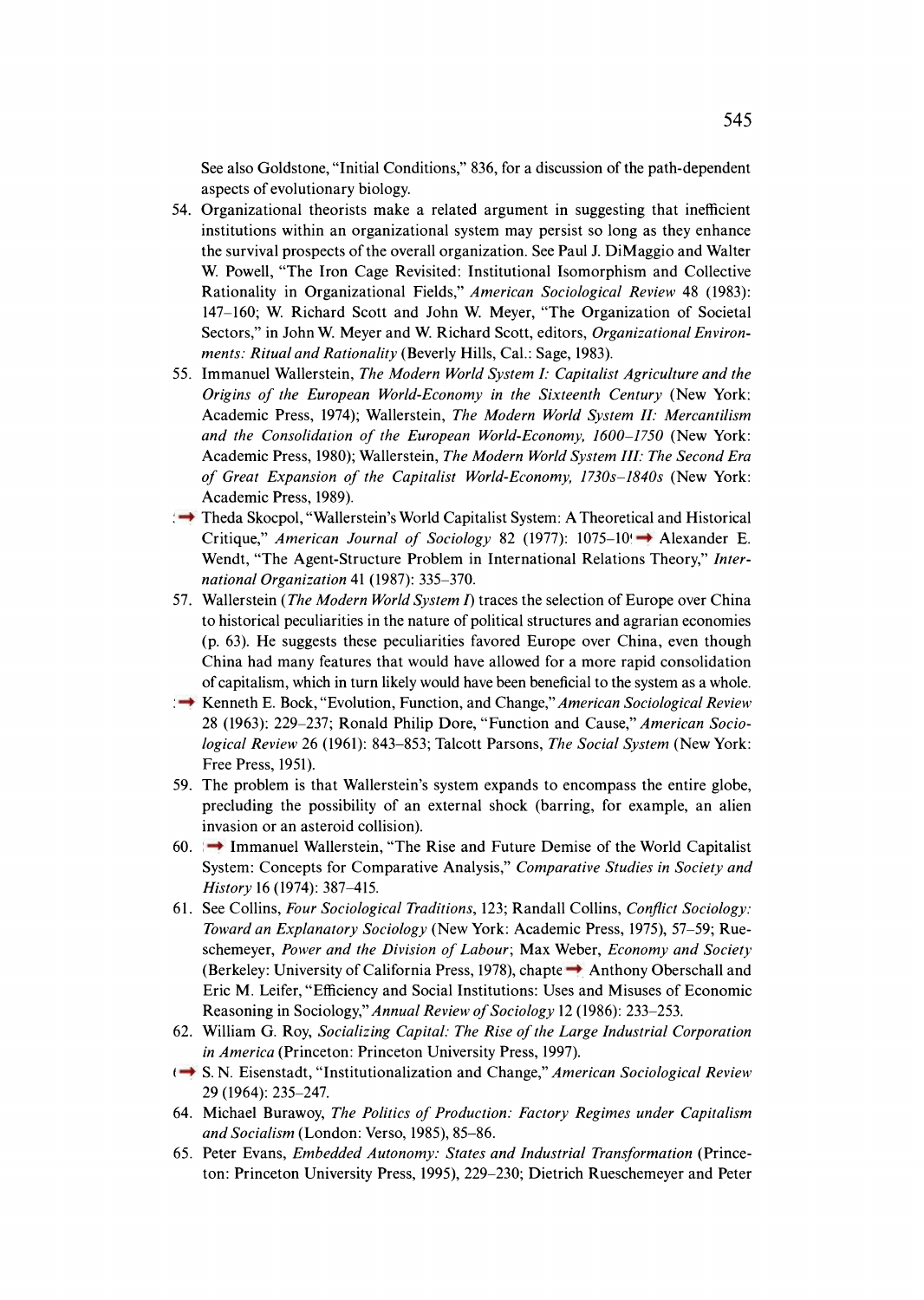**B. Evans, "The State and Economic Transformation: Toward an Analysis of the Conditions Underlying Effective Intervention," in Peter B. Evans, Dietrich Rueschemeyer, and Theda Skocpol, editors, Bringing the State Back In (Cambridge: Cambridge University Press, 1985).** 

- **<del>66. John</del> Dowling and Jeffrey Pfeffer, "Organizational Legitimacy: Social Values and Organizational Behavior," Pacific Sociological Review 18 (1975): 122-136; Juan J. Linz, the Breakdown of Democratic Regimes (Baltimore: Johns Hopkins University Press, 1978), 16-23; W. Richard Scott, "Unpacking Institutional Arguments," in Walter W. Powell and Paul J. DiMaggio, editors, The New Institutionalism in Organizational Analysis (Chicago: University of Chicago Press, 1991), 169-170; Thelen, "Historical Institutionalism," 387.**
- **67. Karen Orren, Labor, the Law, and Liberal Development in the United States (Cambridge: Cambridge University Press, 1991).**
- **68. Meyer and Rowan, "Institutionalized Organizations"; Linz, The Breakdown; Richard R. Fagen, The Transformation of Political Culture in Cuba (Stanford: Stanford University Press, 1969).**
- **69. Chaos theorists have popularized this idea of "sensitive dependence on initial**  conditions" with the famous butterfly effect  $-$  i.e., "the notion that a butterfly **stirring in the air today in Peking can transform storm systems next month in New York." Gleick, Chaos, 8.**
- ↑ Larry W. Isaac, Debra A. Street, and Stan J. Knapp, "Analyzing Historical Con**tingency with Formal Methods: The Case of the 'Relief Explosion' and 1968," Sociological Methods and Research 23 (1994): 114-141.**
- **71. Paul Pierson, "Not Just What, But When: Issues of Timing and Sequence in Comparative Politics," paper prepared for presentation at the American Political Science Association Meetings, Boston, September 1998, 21. A revised version of the article is forthcoming in Studies in American Political Development. The forthcoming article will be accompanied by commentaries from Amy Bridges, Robert Jervis, and Kathleen Thelen, as well as a response to the commentaries by Pierson.**
- **72. See the "Cleopatra's Nose Problem" discussed in Blaise Pascal, Pensees and Other Writings, translated by Honor Levi (New York: Oxford University Press, 1995/ 1670); and Carr, What is History?.**
- **73. Sewell, "Historical Events," 843.**
- **74. Skocpol, States and Social Revolutions, 320; Abbott, "From Causes to Events," 438-439; Aminzade, "Historical Sociology," 466-467; Quadagno and Knapp, "Have Historical Sociologists," 499; Sewell, "Historical Events," 862. The concept of "conjuncture" has been defined in other ways. For example, Braudel defines conjuncture as a substantial period of time (e.g., 10 to 50 year periods). See Fernand Braudel, On History (Chicago: University of Chicago Press, 1980).**
- **75. Alan S. Zuckerman, "Reformulating Explanatory Standards and Advancing Theory in Comparative Politics," in Mark Irving Lichbach and Alan S. Zuckerman, editors, Comparative Politics: Rationality, Culture, and Structure (Cambridge: Cambridge University Press, 1997), 289; Raymond Boudon, Theories of Social Change. A Critical Appraisal (Berkeley: University of California Press, 1986), 175; Maurice Mandelbaum, Purpose and Necessity in Social Theory (Baltimore: Johns Hopkins University Press, 1987), 156-157. The contingency of conjunctures is precisely why some historical sociologists argue that "agency" can be especially efficacious during these periods (e.g., Aminzade, "Historical Sociology," 467; Sewell "Three Temporalities").**
- **76. Leon Glass and Michael C. Mackey, From Clocks to Chaos. The Rhythms of Life**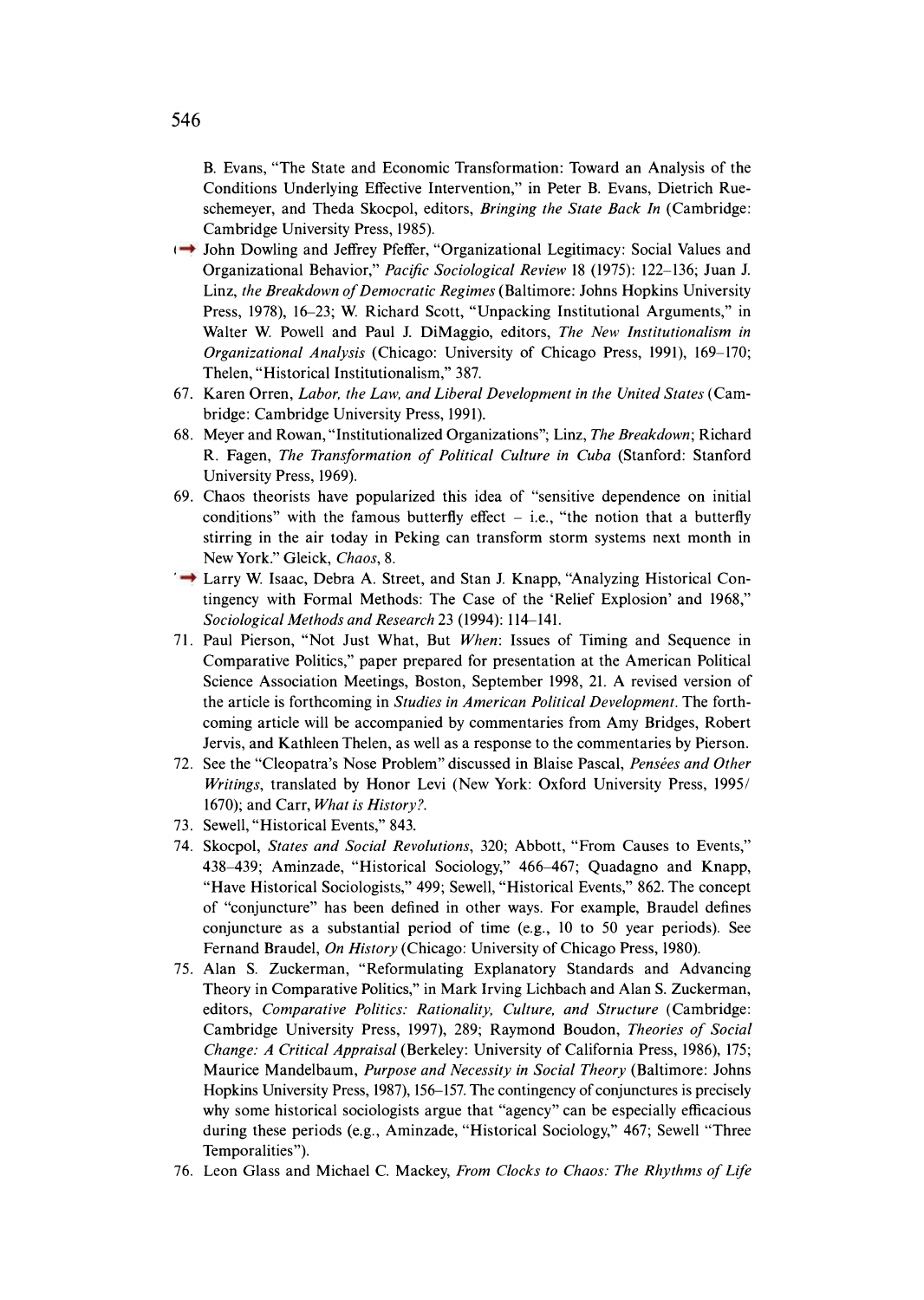**(Princeton: Princeton University Press, 1988), 6-7; Donald N. McCloskey, "History, Differential Equations, and the Problem of Narration," History and Theory 30 (1991): 32; George Reisch, "Chaos, History, and Narrative," History and Theory 30 (1991): 4-6; David Ruelle, Chance and Chaos (Princeton: Princeton University Press, 1991), 47.** 

- **77. Michael Shermer, "Exorcising Laplace's Demon: Chaos and Antichaos, History and Metahistory," History and Theory 34 (1995): 73; Reisch, "Chaos, History, and Narrative," 17-18.**
- 78. Reisch, "Chaos, History, and Narrative George Reisch, "Scientism without Tears: **A Reply to Roth and Ryckman," History and Theory 34 (1995): 45-58. See also**
- **Paul A. Roth and Thomas A. Ryckman, "Chaos, Clio, and Scientific Illusions of Understanding," History and Theory 34 (1995): 30-44. On narrative, see Philip Abrams, Historical Sociology (Ithaca: Cornell University Press, 1982); Aminzade, "Historical Sociology," 463; Isaiah Berlin, "The Concept of Scientific History," History and Theory 1 (1961): 1-31; Griffin, "Narrative"; James Mahoney, "Nominal, Ordinal, and Narrative Appraisal in Macrocausal Analysis," American Journal of Sociology 104 (1999): 1164-1168; Dale H. Porter, The Emergence of the Past. A Theory of Historical Explanation (Chicago: University of Chicago, 1981).**
- **79. Reisch, "Chaos, History, and Narrative," 17.**
- **80. Fearon, "Causes and Counterfactuals," 56-58, 66.**
- **81. Aminzade, "Historical Sociology," 463; see also Tilly, As Sociology Meets History; Collier and Collier, Shaping the Political Arena; Griffin, "Narrative."**
- **82. Griffin and Ragin, "Some Observations," 13.**
- **83. Abbott, "From Causes to Events," 445.**
- **84. Goldstone, "Initial Conditions," 833. See also Haydu, "Making Use of the Past," 350-351.**
- **85. A promising technique for analyzing the linkages in reactive sequences is discussed in Peter Bearman, Robert Faris, and James Moody, "Blocking the Future," Social Science History 23 (1999): 501-534.**
- **86. Abbott, "Sequences of Social Events," 130, 132.**
- **87. Mahoney, "Strategies of Causal Inference"; Michael E. Sobel, "Causal Inference in the Social and Behavioral Sciences," in Gerhard Arminger, Clifford C. Clogg, Michael E. Sobel, editors, Handbook of Statistical Modeling for the Social and Behavioral Sciences (New York: Plenum Press, 1995), 5.**
- **88. Abbott, "Sequences of Social Events," 132.**
- **89. Griffin, "Narrative," 1105. Event-structure analysis offers a formal basis for transforming a chronological narrative of events into a series of "yes/no" questions in which the analyst decides whether a given event is "required" (i.e., necessary) for a subsequent event.**
- **90. See Abbott, "Sequences of Social Events," 130, 132; Mahoney, "Nominal, Ordinal, and Narrative."**
- **91. A wide range of scholars have underscored the importance of identifying such mechanisms because they are the processes that "explain" how values on one variable actually cause values on another variable. For example, see Roy Bhaskar, A Realist Theory of Science (London: Leeds Books, 1975); Hubert M. Blalock, Causal Inferences in Nonexperimental Research (Chapel Hill: University of North Carolina Press, 1961); Jon Elster, Nuts and Bolts for the Social Sciences (Cambridge: Cambridge University Press, 1989); Alexander L. George and Timothy J. McKeown, "Case Studies and Theories of Organizational Decision Making," Advances in Information Processing in Organizations 2 (1985): 21-58; John H.**